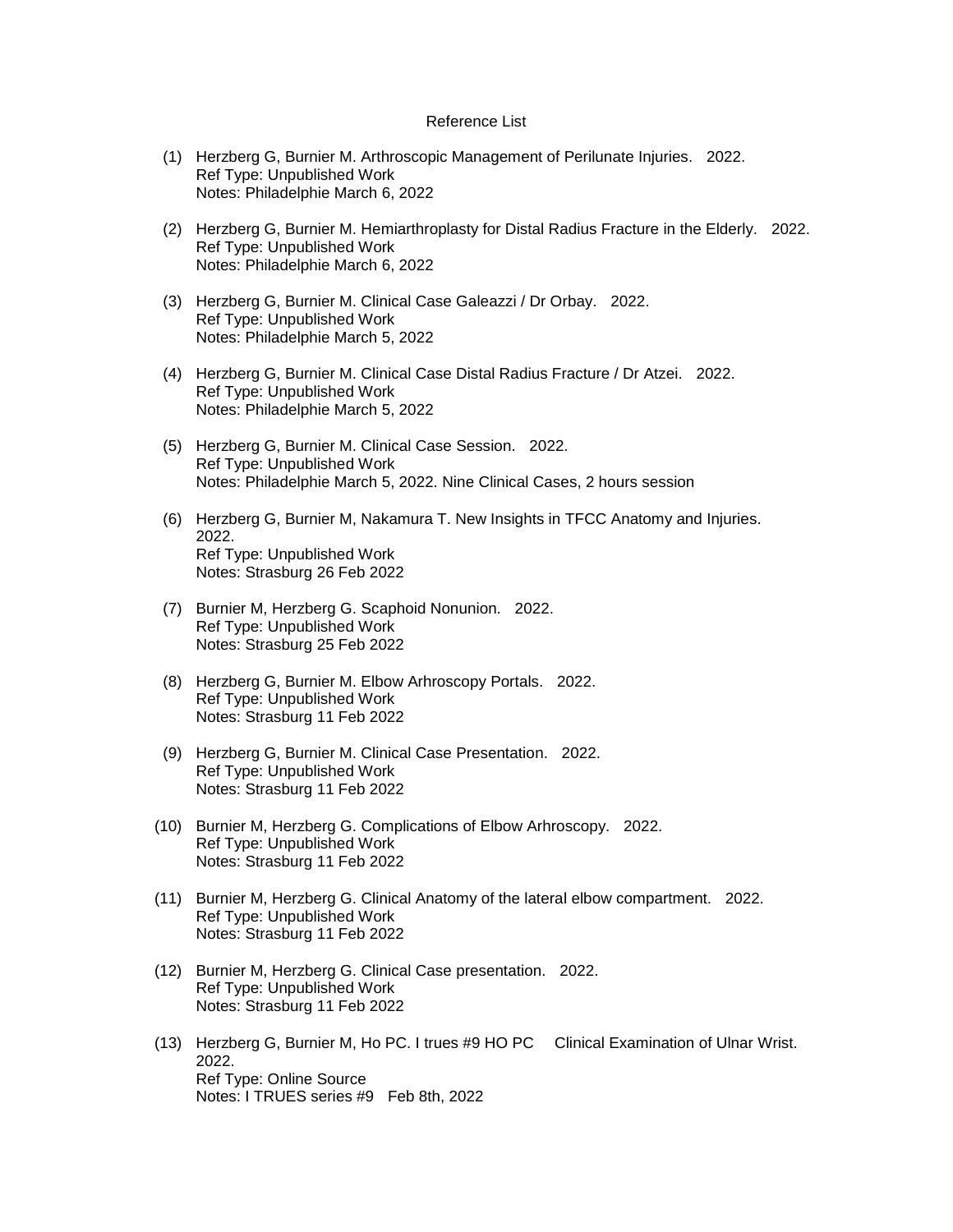- (14) Burnier M, Herzberg G. Traitement arthroplastique des raideurs douloureuses du poignet. 2022. Ref Type: Unpublished Work Notes: recorded visio pour college main
- (15) Herzberg G, Burnier M. Biomecanique du poignet. 2022. Ref Type: Unpublished Work Notes: recorded visio
- (16) Herzberg G, Burnier M, Arrigoni P. Milano Beemed Arrigoni P Complications of Elbow Arthroplasty for fractures : Primary or ORIF. 2022. Ref Type: Online Source Notes: Beemed Virtual Series , January 11th,2022
- (17) Herzberg G, Burnier M. Reverse Perilunate Injuries: the Extended Scaphoid Sign. In: Yao J, Kakar S, editors. Ulnar Wrist Pain. 2021.
- (18) Ducharne L, Herzberg G, Burnier M. GEM: PLIND injuries. 2021. Ref Type: Unpublished Work Notes: SFCM GEM, Paris , 16-18 Decembre 2021
- (19) Druel T, Herzberg G, Burnier M. GEM: Arthroscopy for perilunate dislocations. 2021. Ref Type: Unpublished Work Notes: SFCM GEM, Paris , 16-18 Decembre 2021
- (20) Herzberg G, Burnier M. GEM: The extended scaphoid sign. 2021. Ref Type: Unpublished Work Notes: SFCM GEM, Paris , 16-18 Decembre 2021
- (21) Herzberg G. GEM: Hommage à J Roullet. 2021. Ref Type: Unpublished Work Notes: SFCM GEM, Paris , 16-18 Decembre 2021
- (22) Gregoire C, Burnier M, Herzberg G. GEM: Lesion Perilunaire chronique et avulsion des ligaments ulno-carpiens. 2021. Ref Type: Unpublished Work Notes: SFCM GEM, Paris , 16-18 Decembre 2021
- (23) Ducharne L, Herzberg G, Burnier M. SFA 21: Arthroscopy for glenoid fractures. 2021. Ref Type: Unpublished Work Notes: SFA Meeting Geneve, December 16th,2021
- (24) Galissard T, Herzberg G, Burnier M, Izem Y. GEM: Complications des prothèses du coude pour fractures. 2021. Ref Type: Unpublished Work Notes: SFCM GEM, Paris , 16-18 Decembre 2021
- (25) Ly L, Druel T, Walle M, Burnier M, Herzberg G. GEM: Should we use Arthroscopy for Acute AO «B» Partial Articular Distal Radius Fractures ? 2021. Ref Type: Unpublished Work Notes: SFCM GEM, Paris , 16-18 Decembre 2021
- (26) Galissard T, Herzberg G, Burnier M, Izem Y. GEM: Complications des prothèses totale du coude pour fractures. 2021.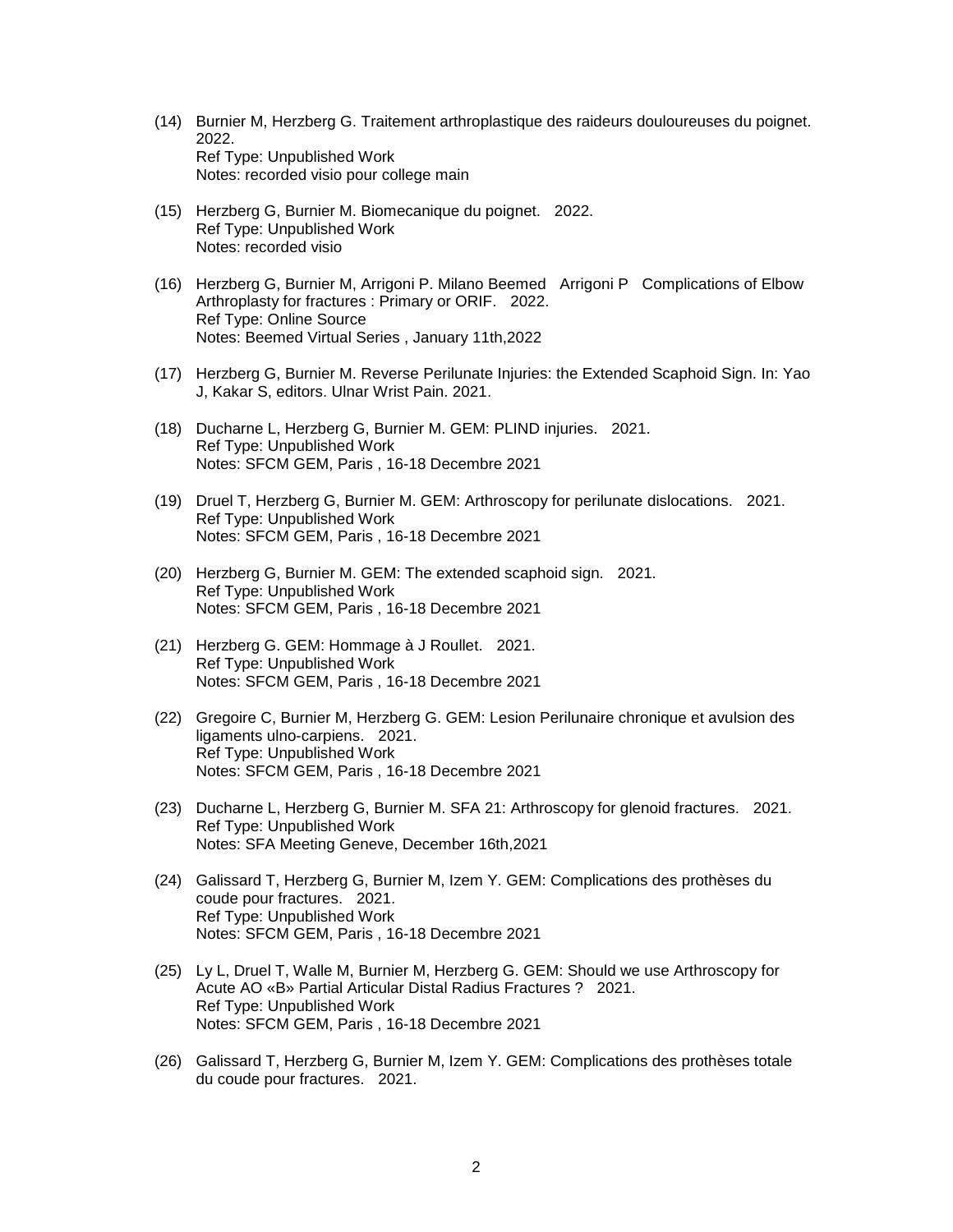Ref Type: Unpublished Work Notes: SFCM GEM, Paris , 16-18 Decembre 2021

- (27) Ly L, Herzberg G, Burnier M. GEM: Should we use arthroscopy for B fractures of the distal radius ? 2021. Ref Type: Unpublished Work Notes: SFCM GEM, Paris , 16-18 Decembre 2021
- (28) Jalaguier T, Herzberg G, Burnier M. GEM: Hemiarthroplasty for DRF. 2021. Ref Type: Unpublished Work Notes: SFCM GEM, Paris , 16-18 Decembre 2021
- (29) Cievet Bonfils M, Herzberg G, Burnier M. GEM: Fractures of the Lunatum. 2021. Ref Type: Unpublished Work Notes: SFCM GEM, Paris , 16-18 Decembre 2021
- (30) Gregoire C, Burnier M, Herzberg G. GEM: Lesion Perilunaire chronique et avulsion des ligaments ulno-carpiens. 2021. Ref Type: Unpublished Work Notes: SFCM GEM, Paris , 16-18 Decembre 2021
- (31) Herzberg G, Burnier M, Nakamura T. SFA 21: TFCC new anatomic arthroscopy concept. 2021. Ref Type: Unpublished Work Notes: SFA Meeting Geneve, December 15th,2021
- (32) Herzberg G. HONG KONG 21: Clinical cases sessions. 2021. Ref Type: Unpublished Work Notes: Hong Kong International Wrist Meeting, December 11th,2021
- (33) Herzberg G, Burnier M. HONG KONG 21: Role of Arthroscopy for perilunate dislocations. 2021. Ref Type: Unpublished Work Notes: Hong Kong International Wrist Meeting, December 11th,2021
- (34) Burnier M, Herzberg G. Anatomie, Physiologie du Cadre Antibrachial; Implications cliniques. 2021. Ref Type: Unpublished Work Notes: Virtual Montpellier DIU Grand Est, November 28th,2021
- (35) Herzberg G, Burnier M, Druel T, Ducharne G. IRCAD Role for Arthroscopy in Perilunate Injuries. 2021. Ref Type: Unpublished Work Notes: Strasburg IRCAD, November 27th,2021
- (36) Herzberg G. IRCAD Wrist Clinical Cases Discussion. 2021. Ref Type: Unpublished Work Notes: Strasburg IRCAD, November 27th,2021
- (37) Burnier M, Herzberg G. IRCAD: TFCC Peripheral Repair. 2021. Ref Type: Unpublished Work Notes: Strasburg IRCAD, November 26th,2021
- (38) Herzberg G, Burnier M, Druel T, Ly L. Quantification de la balance des forces musculaires verticales et horizontales de l'épaule par des ratios spécifiques. Application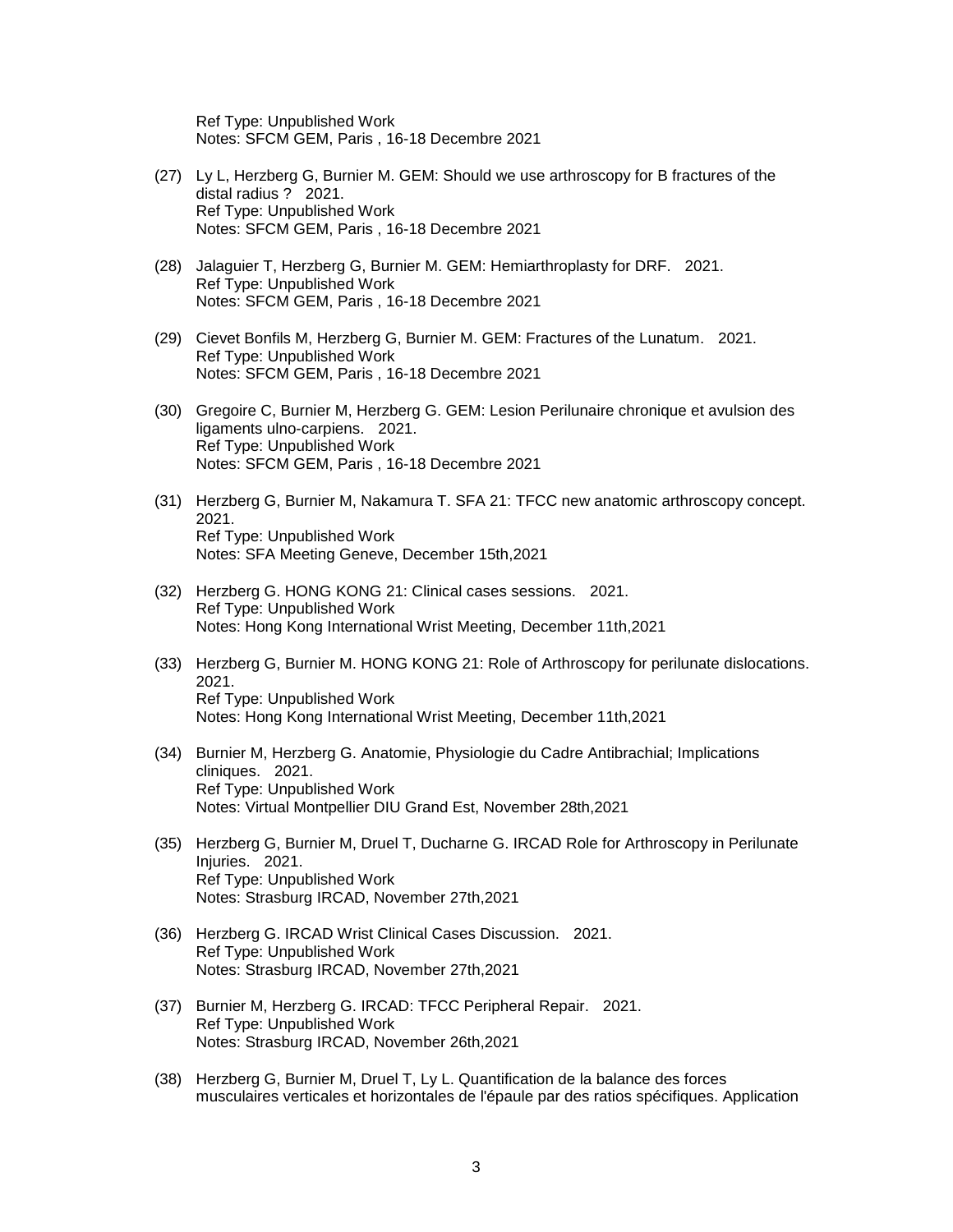aux transferts musculaires pour ruptures irreparables de coiffe. 2021. Ref Type: Unpublished Work Notes: Paris SOFCOT, November 11th,2021

- (39) Herzberg G, Burnier M. Première série de luxations périlunaires aigues et chroniques sans luxation (PLIND). 2021. Ref Type: Unpublished Work Notes: Paris SOFCOT, November 11th,2021
- (40) Herzberg G, Burnier M. Elbow Arthroscopy Portals. 2021. Ref Type: Unpublished Work Notes: Rennes SFA, October 20th,2021
- (41) Burnier M, Herzberg G. Allongement épicondylien sous arthroscopie. 2021. Ref Type: Unpublished Work Notes: Rennes SFA, October 20th,2021
- (42) Herzberg G, Burnier M, Izem Y. Lyon Elbow 21:Surgical Anatomy of Elbow Lateral Compartment. 2021. Ref Type: Unpublished Work Notes: Lyon Elbow International Meeting, October 19th,2021
- (43) Herzberg G, Burnier M. Lyon Elbow Symposium 2021- VIRTUAL: Fractures, Arthroscopy, Arthroplasty. 2021. Ref Type: Unpublished Work Notes: Advanced Lyon Elbow Meeting,, Lyon, October 19,2021
- (44) Herzberg G, Burnier M. Lyon Elbow 21: Industry Sessions: Medartis, FH, Smith & Nephew, Newclip. 2021. Ref Type: Unpublished Work Notes: Advanced Elbow Meeting,, Lyon, October 19,2021
- (45) Herzberg G, Druel T, Burnier M. Lyon Elbow 21:Long Y Plate for distal diaphyseal humerus fractures. 2021. Ref Type: Unpublished Work Notes: Advanced Elbow Meeting,, Lyon, October 19,2021
- (46) Herzberg G, Galissard T, Burnier M. Lyon Elbow 21:Complications of TEA for fractures. 2021. Ref Type: Unpublished Work Notes: Advanced Elbow Meeting,, Lyon, October 19,2021
- (47) Herzberg G, Burnier M. Lyon Elbow 21:Lyon Elbow and Forearm Scores. 2021. Ref Type: Unpublished Work Notes: Advanced Elbow Meeting,, Lyon, October 19,2021
- (48) Herzberg G, Burnier M. Lyon Elbow 21: Nine Clinical Cases. 2021. Ref Type: Unpublished Work Notes: Advanced Elbow Meeting,, Lyon, October 19,2021
- (49) Herzberg G, Burnier M. Lyon Wrist Symposium 2021- VIRTUAL: Fractures, Arthroscopy, Arthroplasty. 2021. Ref Type: Unpublished Work Notes: Advanced Wrist Meeting,, Lyon, October 18,2021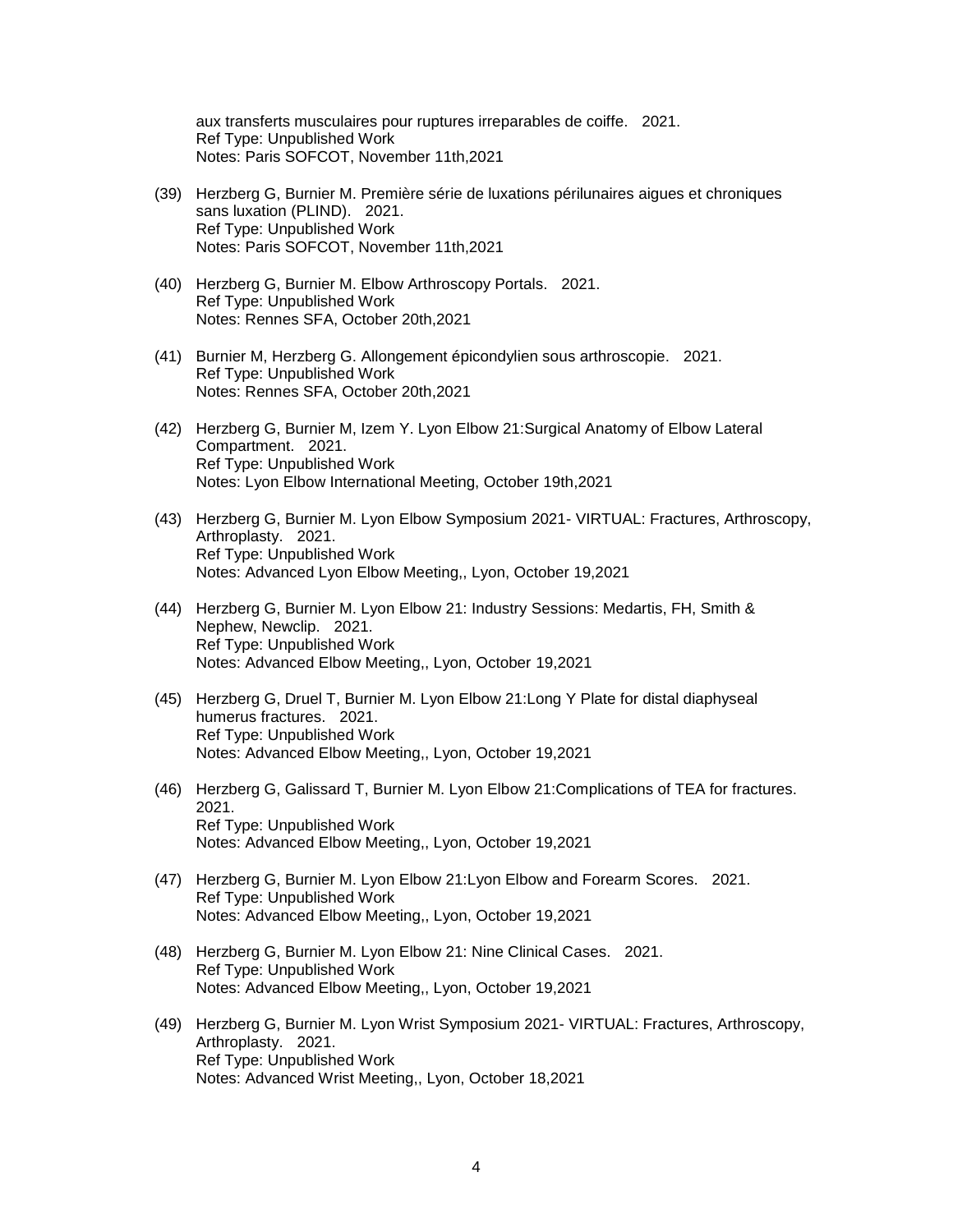- (50) Herzberg G, Burnier M. Lyon Wrist 21: Industry Sessions: Medartis, FH, Arthrex, Groupe Lepine, Newclip. 2021. Ref Type: Unpublished Work Notes: Advanced Wrist Meeting,, Lyon, October 18,2021
- (51) Herzberg G, Burnier M. Lyon Wrist 21: New Arthroscopic description of TFCC. 2021. Ref Type: Unpublished Work Notes: Advanced Wrist Meeting,, Lyon, October 18,2021
- (52) Herzberg G, Burnier M. Lyon Wrist 21: Arthroscopic Management of Volar Rim Fractures. 2021. Ref Type: Unpublished Work Notes: Advanced Wrist Meeting,, Lyon, October 18,2021
- (53) Herzberg G, Burnier M. Lyon Wrist 21: The Extended scaphoid sign. 2021. Ref Type: Unpublished Work Notes: Advanced Wrist Meeting,, Lyon, October 18,2021
- (54) Herzberg G, Burnier M. Lyon Wrist 21: Eight clinical cases. 2021. Ref Type: Unpublished Work Notes: Advanced Wrist Meeting,, Lyon, October 18,2021
- (55) Herzberg G, Burnier M. Wrist Prosthetic Arthroplasty in 2021. 2021. Ref Type: Online Source Notes: Shanghai Webinar Virtual, October 15th,2021
- (56) Herzberg G, Burnier M, Ly L. Arthroscopy for B3 partial articular distal radius fractures. 2021. Ref Type: Online Source Notes: Adelaide Webinar Virtual, October 9th,2021
- (57) Burnier M, Herzberg G. Arthroscopy in PLIND, PLI and REPLI. 2021. Ref Type: Online Source Notes: IRCAD Webinar Virtual, October 8th,2021
- (58) Herzberg G, Burnier M, Wagner ER. Role of Arthroscopy for Perilunate Injuries. 2021. Ref Type: Unpublished Work Notes: ASSH San Francisco, October 2, 2021, Precourse 06 Bain Moran
- (59) Herzberg G, Burnier M. CIND Surgical Solutions: when to schrink, to Fix, to Fuse ? 2021. Ref Type: Unpublished Work Notes: ASSH San Francisco, September 30, 2021, Precourse 02 Wolfe SW
- (60) Herzberg G, Burnier M, Wagner ER. TFCC Anatomy: a new arthroscopic functional and pathologic 3D concept. 2021. Ref Type: Unpublished Work Notes: ASSH San Francisco, September 30, 2021, IC 25 Wagner ER
- (61) Herzberg G, Burnier M, Wagner ER. Management of perilunate injuries. 2021. Ref Type: Unpublished Work Notes: ASSH San Francisco, September 30, 2021, IC 25 Kakar S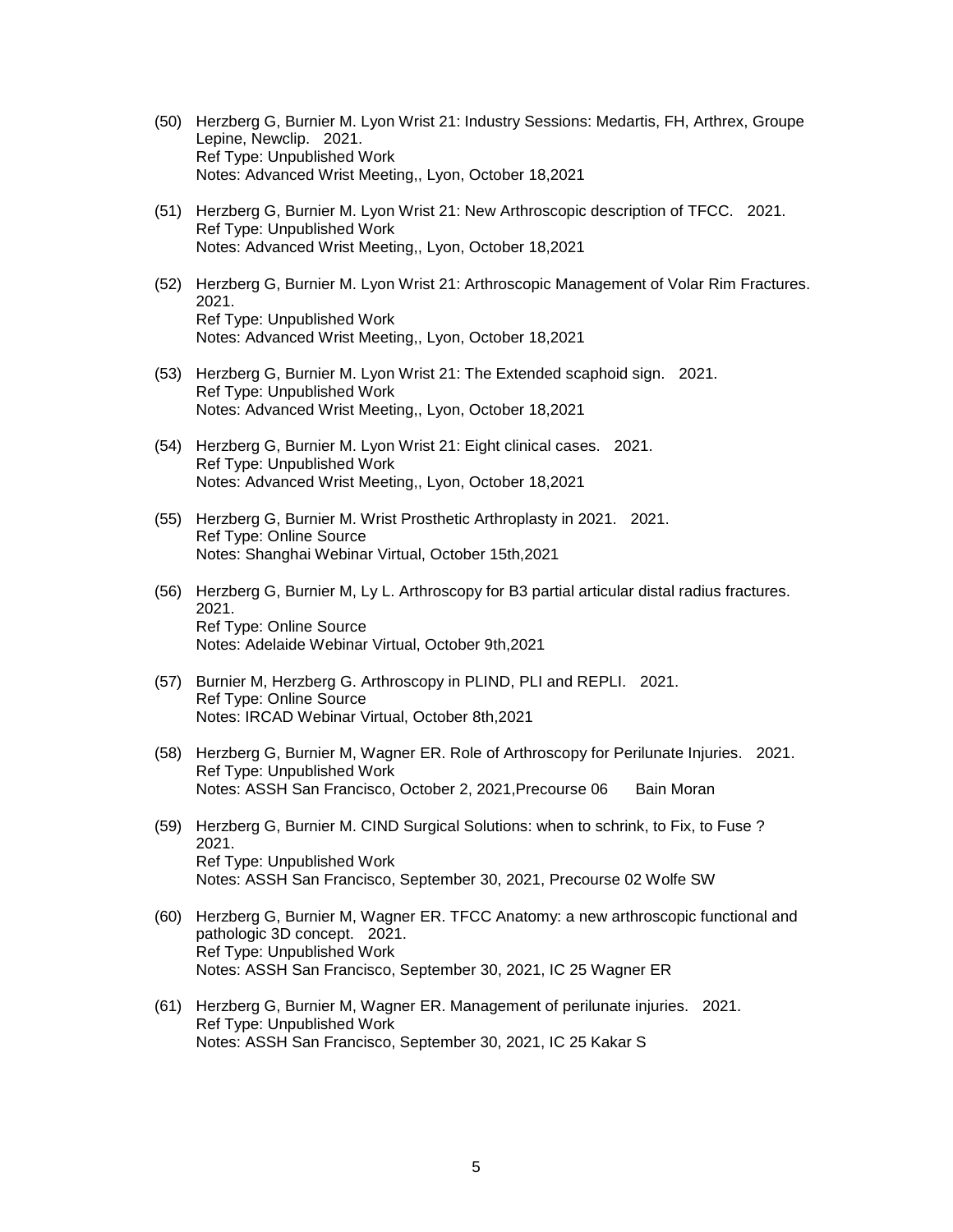- (62) Herzberg G, Burnier M, Moran S. Clinical Cases Session 1. 2021. Ref Type: Unpublished Work Notes: 37th IWIW Meeting (Virtual), Lyon, September 25, 2021
- (63) Herzberg G, Burnier M, Moran S. Clinical Cases Session 2. 2021. Ref Type: Unpublished Work Notes: 37th IWIW Meeting (Virtual), Lyon, September 25, 2021
- (64) Herzberg G, Burnier M. Reverse perilunate injuries: the extended scaphoid sign. 2021. Ref Type: Unpublished Work Notes: 37th IWIW Meeting (Virtual), Lyon, September 25, 2021
- (65) Herzberg G, Burnier M, Moran SL. 37th IWIW. 2021. Ref Type: Unpublished Work Notes: 37th IWIW Meeting (Virtual), Rochester USA Lyon France, September 25, 2021
- (66) Herzberg G, Burnier M, Bain GI. Lyon I-Trues Virtual Series #8- Bain,G.. (Australia) Clinical Biomechanics of the Wrist. 2021. Ref Type: Online Source Notes: Lyon I-Trues Virtual Series Lyon #8, September 20th,2021
- (67) Herzberg G, Burnier M, Ly L. Arthroscopy for B3 Distal Radius Fractures. A New Approach. 2021. Ref Type: Online Source Notes: SICOT Virtual, September 15th,2021
- (68) Herzberg G, Burnier M. Arthroscopic Management of perilunate dislocations. 2021. Ref Type: Online Source Notes: SICOT Virtual, September 15th,2021
- (69) Herzberg G, Burnier M. Reverse Perilunate Injuries: the Extended Scaphoid Sign. J Wrist Surg 2021.
- (70) Ducharne L, Herzberg G. Traitement Arthroscopique des fractures du fond de la glene. 2021. Notes: Memoire DIU Epaule et Coude
- (71) Herzberg G, Burnier M, Ly L. Arthroscopically Assisted Treatment of Volar Rim Fractures of the Distal Radius. J Wrist Surg 2021.
- (72) Burnier M, Herzberg G. Non Prosthetic Options for Management of DRUJ OA. 2021. Ref Type: Unpublished Work Notes: VIRTUAL ASSH Meeting, June 30th,2021
- (73) Herzberg G, Filloux JF, Fockens W. Shoulder Surgery. 2021. Ref Type: Unpublished Work Notes: VIRTUAL Meeting, June 30th,2021
- (74) Herzberg G, Burnier M. TFCC Arthroscopic Anatomy. 2021. Ref Type: Unpublished Work Notes: FESSH VIRTUAL, June 19th,2021
- (75) Herzberg G, Burnier M, Kakar S. Lyon I-Trues Virtual Series #7- Kakar,S. (USA) Ulnar Wrist Pain. 2021.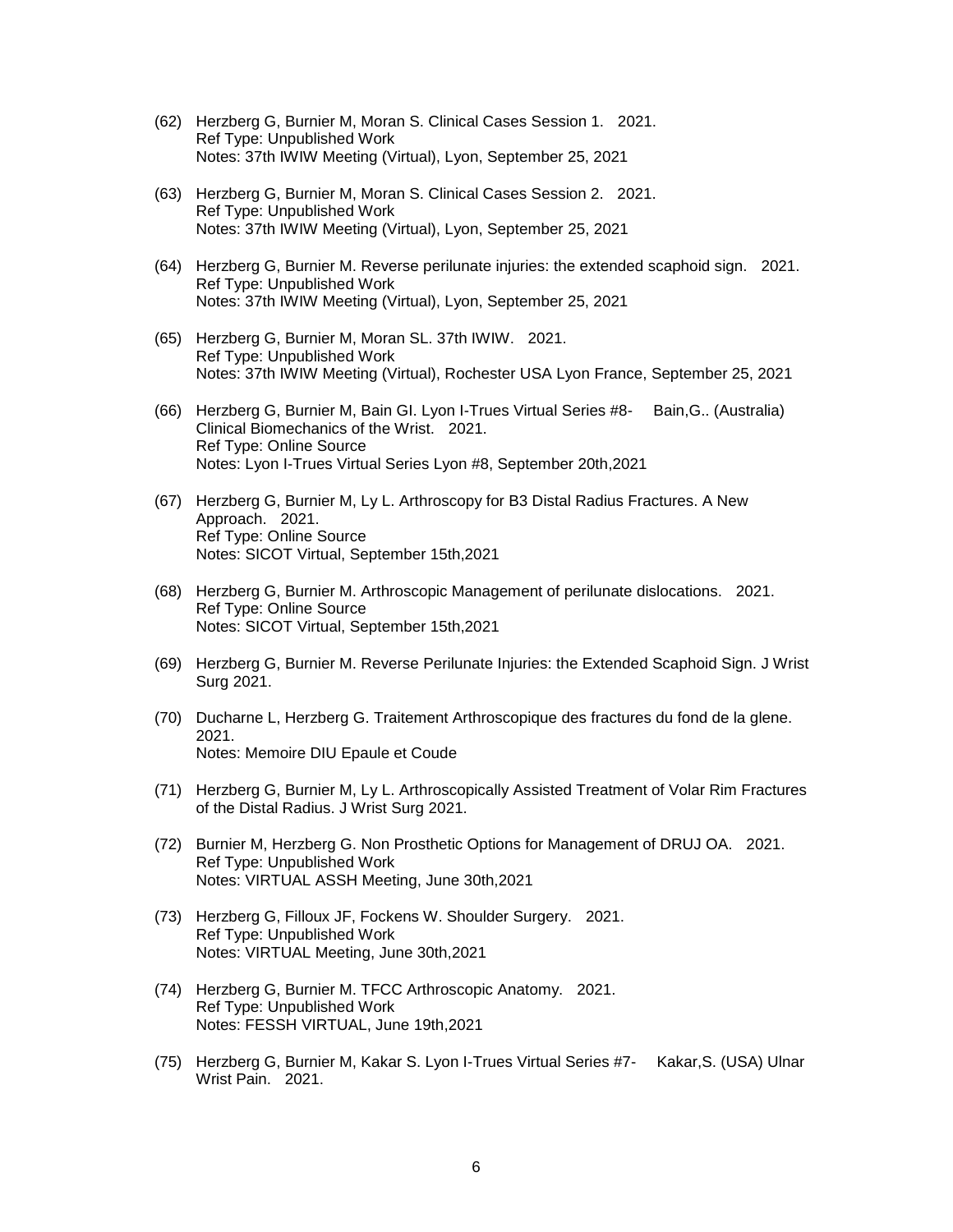Ref Type: Online Source Notes: Lyon I-Trues Virtual Series Lyon #7, June 9th,2021

- (76) Herzberg G, Burnier M. Arthroscopic Anatomy of the TFCC with Relevance to Function and Pathology. J Wrist Surg 2021.
- (77) Herzberg G, Burnier M, Sanchez-Sotelo J. Lyon I-Trues Virtual Series #6- Sanchez Sotelo,J. (USA) Revision Shouder Arthroplasty: Current state of the Art. 2021. Ref Type: Online Source Notes: Lyon I-Trues Virtual Series Lyon #6, May 12th,2021
- (78) Herzberg G, Burnier M. Traumatic Forearm Injuries. 2021. Ref Type: Unpublished Work Notes: DIU Main
- (79) Herzberg G, Burnier M, Watts A. Lyon I-Trues Virtual Series #5- Watts,A. (UK) Isolated Olecranon Fractures: not so simple. 2021. Ref Type: Online Source Notes: Lyon I-Trues Virtual Series Lyon #5, April 14th,2021
- (80) Herzberg G, Burnier M. Irreparable Rotator Cuff Tears Role for Muscle Transfer From Biomechanics to Indications. 2021. Ref Type: Unpublished Work Notes: DIU Epaule et Coude Nice
- (81) Burnier M, Herzberg G. Primary and Secondary Management of Brachial Plexus Injuries in Adults. 2021. Ref Type: Unpublished Work Notes: DIU Epaule et Coude Nice
- (82) Burnier M, Herzberg G, Luchetti R, Del Pinal F, Kakar S. Dry wrist arthroscopy for ulnar sided wrist disorders. JHSA 2021; 46(2):133.
- (83) Burnier M, Herzberg G. Arthroscopie du Coude: Indications et Techniques. 2021. Ref Type: Unpublished Work Notes: Paris, 31 Mars 2021, Académie de Chirurgie
- (84) Herzberg G, Burnier M, Orbay JL. Lyon I-Trues Virtual Series #4- Orbay J (USA) Essex Lopresti INjuries. 2021. Ref Type: Online Source Notes: Lyon I-Trues Virtual Series Lyon #4, March 10th,2021
- (85) Druel T, Burnier M, Herzberg G. Long dorsal "Y-shaped" plate for distal diaphyseal humeral fractures. Int Orthop 2021; 45:1309-1314.
- (86) Burnier M, Herzberg G. Treatment Options in SLAC/SNAC 3 Wrists. 2021. Ref Type: Unpublished Work Notes: Strasburg IRCAD, February 9th,2021
- (87) Herzberg G, Burnier M, Nakamura T. Arthroscopic TFCC Anatomy: Relevance to function and pathology. 2021. Ref Type: Online Source Notes: Strasburg IRCAD, February 9th,2021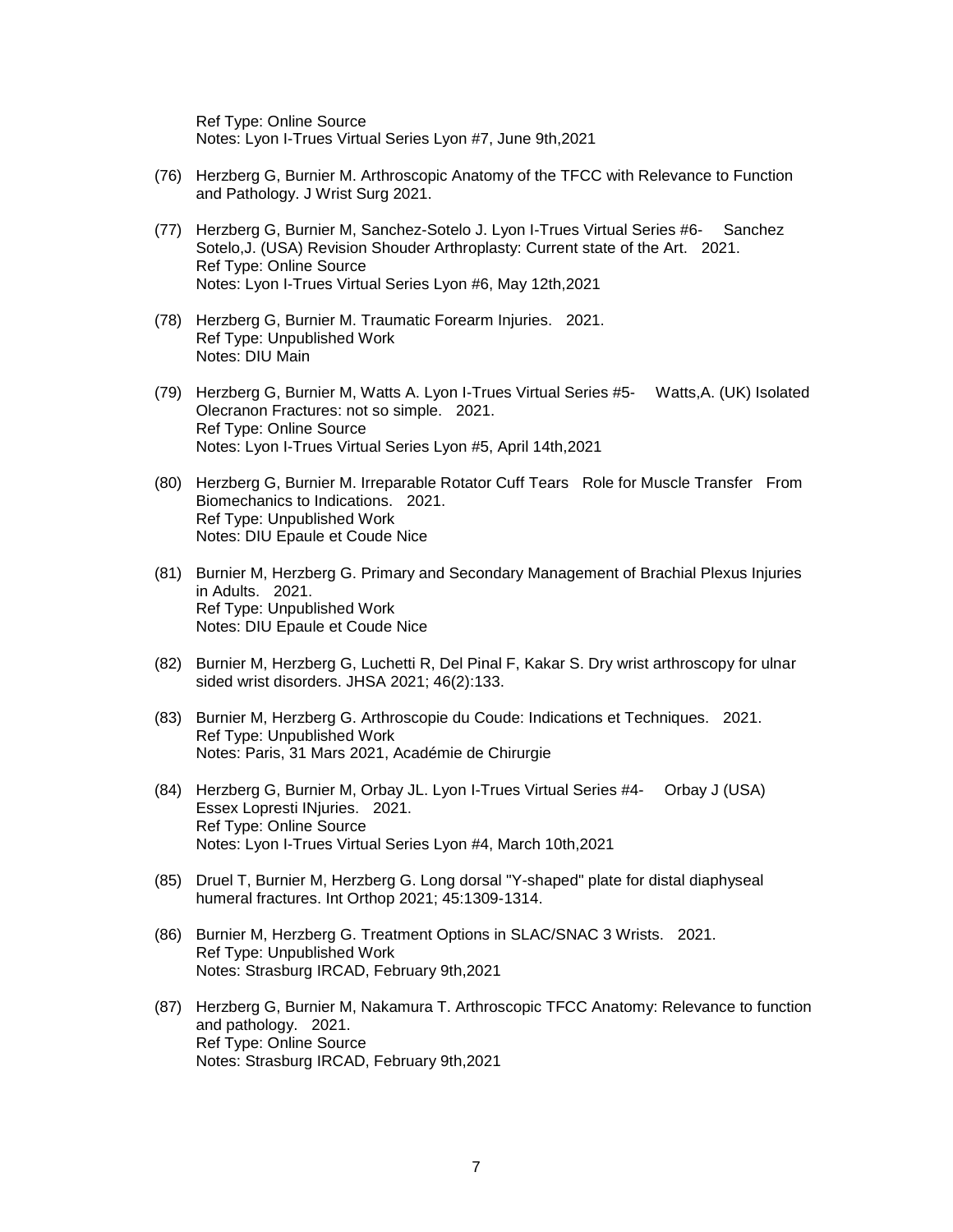- (88) Herzberg G, Burnier M, Elhassan BT. Lyon I-Trues Virtual Series #3- B Elhassan (USA) Tendon Transfer Options to Reconstruct Shouder Function. 2021. Ref Type: Online Source Notes: Lyon I-Trues Virtual Series Lyon #3, February 9th,2021
- (89) Boeckstyns MEH, Herzberg G. Surface replacement wrist arthroplasty. In: Schindele SF, Giddins G, Bellemère P, editors. Arthroplasty in hand surgery. Thieme, 2021: 220.
- (90) Herzberg G, Burnier M. Wrist hemiarthroplasty for irreparable distal radius fracture in the independent elderly. In: Schindele SF, Giddins G, Bellemère P, editors. Arthroplasty in hand surgery. Stuttgart: Thieme, 2021: 232.
- (91) Herzberg G, Burnier M. Lyon I-Trues Virtual Series #2- F Corella (SPAIN) My Arthroscopic Management of Scaphoid Nonunion. 2020. Ref Type: Online Source Notes: Lyon I-Trues Virtual Series Lyon, December 16th,2020
- (92) Herzberg G, Burnier M. Management of Rheumatoid Wrist: Bilateral Advanced Destruction. 2020. Ref Type: Unpublished Work Notes: Hong Kong International Wrist VIRTUAL Symposium, 12 Decembre
- (93) Herzberg G, Burnier M, Boeckstyns MEH. Management of Rheumatoid Wrist: Bilateral Advanced Destruction. 2020. Ref Type: Online Source Notes: Hong Kong Virtual International Wrist Course, December 12, 2021
- (94) Cievet Bonfils M, Herzberg G, Burnier M. Should we use arthroscopy for fresh lunate fractures? 2020. Ref Type: Unpublished Work Notes: Societe Francaise Arthroscopie VIRTUAL December 10th 2020
- (95) Druel T, Herzberg G, Ruyer J, Burnier M. Faut-il utiliser l'arthroscopie dans la prise en charge des luxations péri-lunaires avec ou sans fracture ? 2020. Ref Type: Unpublished Work Notes: Societe Francaise Arthroscopie VIRTUAL December 10th 2020
- (96) Herzberg G, Burnier M, Nakamura T. TFCC Anatomy Revisited Arthroscopic 3D-Three-part TFCC Concept Relevance to Pathology. 2020. Ref Type: Unpublished Work Notes: Societe Francaise Arthroscopie VIRTUAL December 10th 2020
- (97) Ly L, Herzberg G, Burnier M. Should we use arthroscopy for AO B partial articular fractures ? 2020. Ref Type: Unpublished Work Notes: Societe Francaise Arthroscopie VIRTUAL December 10th 2020
- (98) Ducharne L, Herzberg G, Burnier M. Arhroscopically assisted AARIF treatment of glenoid fossa fractures. 2020. Ref Type: Unpublished Work Notes: Societe Francaise Arthroscopie VIRTUAL December 10th 2020
- (99) Herzberg G, Bellemère P, Liverneaux P. Wrist Arthroplasty in 2020 ? Webinar. 2020. Ref Type: Online Source Notes: SOFCOT VIRTUAL December 5th 2020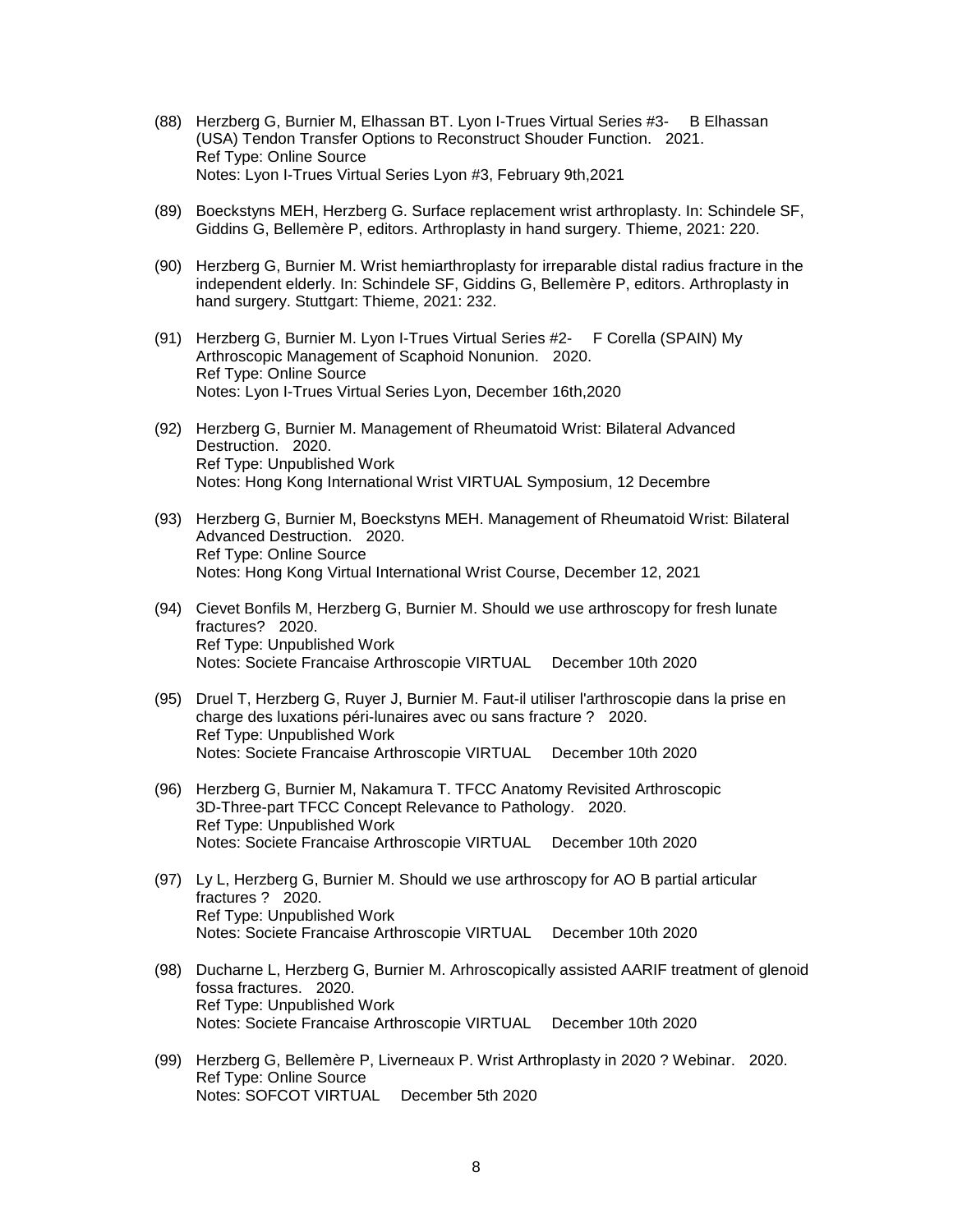- (100) Herzberg G, Burnier M. Lyon I-Trues Virtual Series #1- P Mansat (TOULOUSE) Elbow Arthroscopy: Current Techniques and Indications. 2020. Ref Type: Online Source Notes: Lyon I-Trues Virtual Series #1- Lyon, November 30th,2020
- (101) Herzberg G, Burnier M, Nakamura T. Arthroscopic TFCC Anatomy Relevance to Function & Pathology. 2020. Ref Type: Unpublished Work Notes: IWAS Strasbourg IRCAD 25 November, 2020
- (102) Burnier M, Herzberg G. Role for Arthroscopy in PLD and PLFD. 2020. Ref Type: Unpublished Work Notes: IWAS Strasbourg IRCAD 25 November, 2020
- (103) Burnier M, Herzberg G. Arthroscopic Reconstruction of TFCC. 2020. Ref Type: Unpublished Work Notes: IWAS Strasbourg IRCAD 25 November, 2020
- (104) Herzberg G, Burnier M. Lyon Elbow Symposium 2020- VIRTUAL: Fractures, Arthroscopy, Arthroplasty. 2020. Ref Type: Unpublished Work Notes: First Advanced Lyon Elbow Meeting,, Lyon, October 20,2020
- (105) Live Surgical Démonstration: Hands-on Sawbone demo: Medartis plates for Elbow fractures. 2020. Notes: Lyon Wrist 2020, Lyon October 20th, 2020
- (106) Herzberg G, Burnier M. The Lyon Elbow Score. 2020. Ref Type: Unpublished Work Notes: Lyon Elbow 2020 October 20, 2020
- (107) Herzberg G, Burnier M, Galissard T. Complications of Total Elbow Arthroplasty for Distal Humerus Fractures. 2020. Ref Type: Unpublished Work Notes: Lyon Elbow 2020 October 20, 2020
- (108) Herzberg G, Burnier M. Lyon Wrist Symposium 2020- VIRTUAL: Fractures, Arthroscopy, Arthroplasty. 2020. Ref Type: Unpublished Work Notes: 20th Advanced Wrist Meeting,, Lyon, October 13,2020
- (109) Live Surgical Démonstration: Hands-on Sawbone demo: Medartis plates for distal radius fractures. 2020. Notes: Lyon Wrist 2020, Lyon October 13th, 2020
- (110) Herzberg G, Burnier M. Cobra wrist hemiarthroplasty for distal radius fractures. 2020. Ref Type: Unpublished Work Notes: Lyon Wrist 2020 October 13, 2020
- (111) Herzberg G, Burnier M. A new anatomic arthroscopic TFCC 3D 3 part concept. 2020. Ref Type: Unpublished Work Notes: Lyon Wrist 2020 October 13, 2020
- (112) Herzberg G, Burnier M, Moran S, Slutsky DJ, Kakar S. IWIW International Wrist Investigators Workshop - VIRTUAL from Mayo Clinic and Lyon. 2020.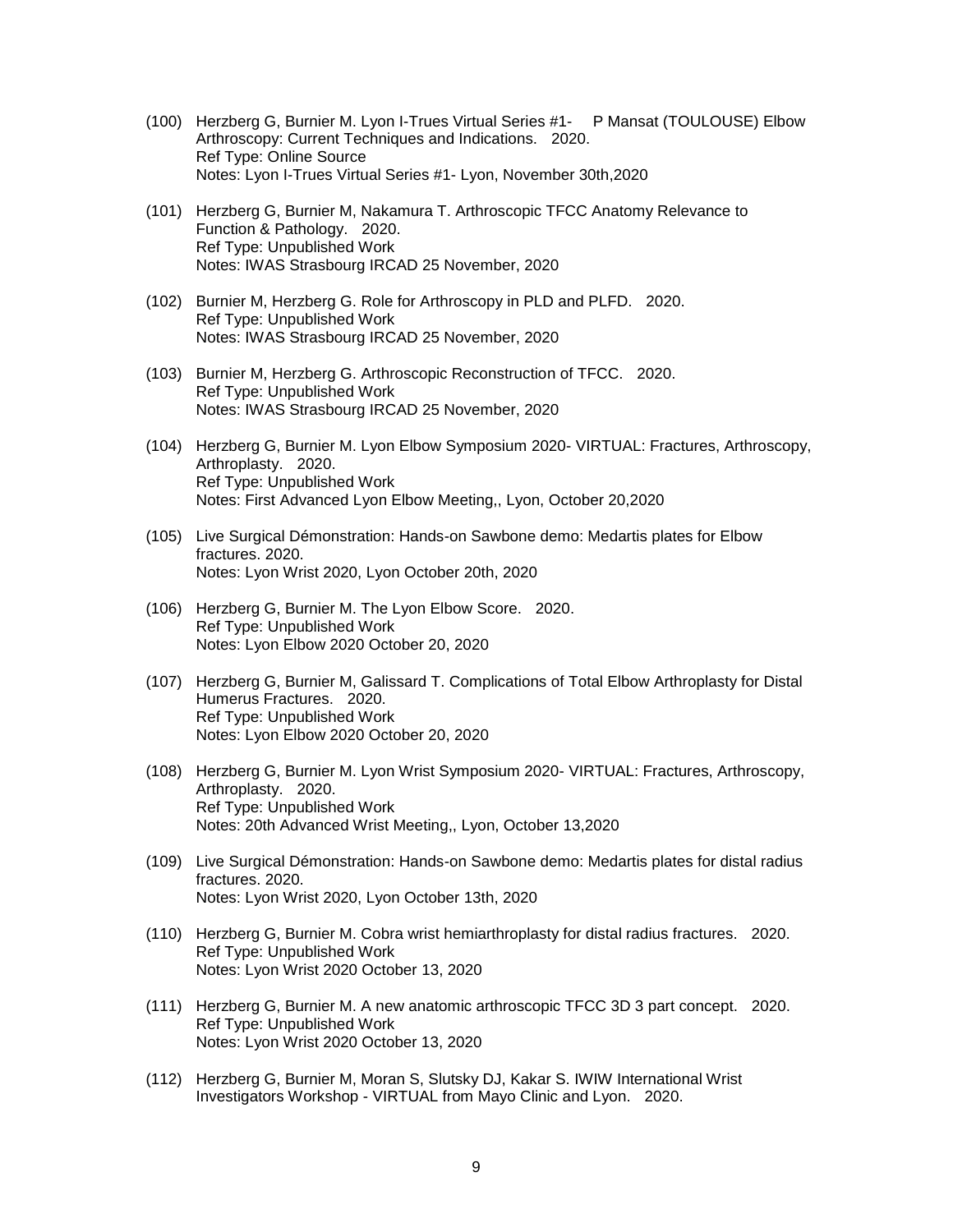Ref Type: Unpublished Work Notes: 36th IWIW Meeting (Virtual), Lyon, September 19, 2020

- (113) Herzberg G, Burnier M. TFCC Anatomy: An Arthroscopic and Functional 3D-Three-part Concept with relevance to Pathology. 2020. Ref Type: Unpublished Work Notes: 2020 IWIW Virtual September 19 ROCHESTER USA - LYON FRANCE
- (114) Herzberg G, Burnier M. Clinical Cases session 1. 2020. Ref Type: Unpublished Work Notes: 2020 IWIW Virtual September 19 ROCHESTER USA - LYON FRANCE
- (115) Herzberg G, Burnier M. Clinical Cases session 2. 2020. Ref Type: Unpublished Work Notes: 2020 IWIW Virtual September 19 ROCHESTER USA - LYON FRANCE
- (116) Gregoire C, Herzberg G. Luxation perilunaire PLIND et dissociation ulno carpienne. 2020. Ref Type: Unpublished Work Notes: These Lyon
- (117) Druel T, Burnier M, Herzberg G. Dorsal Y shaped plate for extra articular humeral fractures. 2020. Ref Type: Unpublished Work Notes: SECEC Virtuel
- (118) Herzberg G, Elhassan BT, Burnier M, Druel T, Ly L. Quantification of glenohumeral muscle forces balance. 2020. Ref Type: Unpublished Work Notes: SECEC Virtuel
- (119) Herzberg G, Burnier M. Arthroscopic Treatment of Acute Perilunate Injuries. 2020. Ref Type: Unpublished Work Notes: VIRTUAL ASSH September 10, 2020 Precourse 09: The Role of Arthroscopy in 2020
- (120) Burnier M, Herzberg G. How we perform LRTI when Complete Trapeziectomy is Indicated in the Young Patient. 2020. Ref Type: Unpublished Work Notes: VIRTUAL ASSH September 10, 2020 ICL *Carpometacarpal Arthritis in The Young Patient*
- (121) Herzberg G, Burnier M. Latissimus Dorsi Transfer for Irreparable Supraspinatus & Infraspinatus Tears (Postero-Superior Tears). 2020. Ref Type: Unpublished Work Notes: VIRTUAL ASSH September 10, 2020 ICL *Treatment of Irreparable Rotator Cuff Tears: expanding your armamentarium*
- (122) Herzberg G, Burnier M. Total Wrist Arthroplasty Our Experience & Perspectives. 2020. Ref Type: Unpublished Work Notes: VIRTUAL ASSH September 10, 2020 ICL *Wrist Arthritis in the Young Patient: Options, Considerations*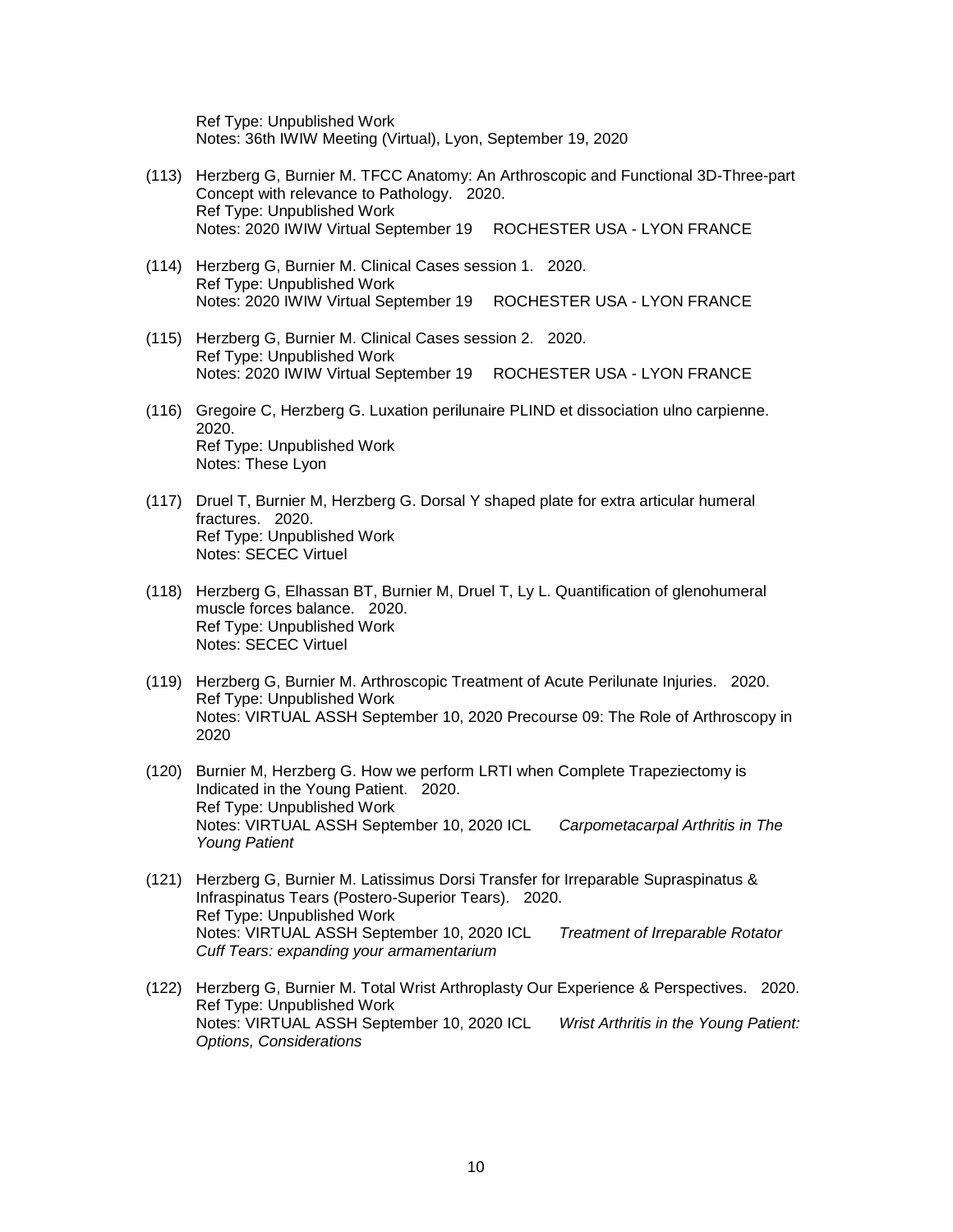- (123) Herzberg G, Burnier M. Perilunate injuries: New Concepts. 2020. Ref Type: Unpublished Work Notes: VIRTUAL ASSH September 10, 2020 Precourse 06: Carpal Instability
- (124) Herzberg G, Burnier M. Management of Acute Distal Radius Fractures with TFCC Tears & DRUJ Instability. 2020. Ref Type: Unpublished Work Notes: VIRTUAL ASSH September 10, 2020 Precourse 12: Distal Radius Fractures
- (125) Herzberg G. Présentation Cas Clinique. 2020. Ref Type: Unpublished Work Notes: Staff Epaule Santy, Lyon, September 07, 2020 Virtuel
- (126) Herzberg G, Burnier M, Walle M, Obert L. Poignet douloureux chronique de l'adulte: démarche diagnostique. Livre Société Francaise Arthroscopie. 2020.
- (127) Burnier M, Herzberg G. Reconstruction arthroscopique du ligament scapholunaire. Livre Société Francaise Arthroscopie. 2020.
- (128) Herzberg G, Burnier M. Anatomie du TFCC. Livre Société Francaise Arthroscopie. 2020.
- (129) Herzberg G, Nigues A, Burnier M. Neurologic Complications after Reverse Shoulder Arthroplasty. 2020. Ref Type: Unpublished Work Notes: These Lyon
- (130) Nigues A, Herzberg G. Complications neurologiques des prothèses totales inversées d'épaule. 2020. Notes: These Lyon
- (131) Herzberg G, Burnier M. Bases de l'arthroscopie endoscopie du Poignet Technique Indications. 2020. Ref Type: Unpublished Work Notes: DIU Main Montpellier
- (132) Herzberg G, Burnier M. A New Classification for Acute Distal Radius Fractures in Adults Prospective Study - 1400 Cases. 2020. Ref Type: Unpublished Work Notes: DIU Main Montpellier
- (133) Herzberg G, Burnier M. Arthroscopy for Distal Radius Fractures. 2020. Ref Type: Unpublished Work Notes: DIU Main Montpellier
- (134) Herzberg G, Burnier M. Rotator Cuff Disease Pathogenesis & Epidemiology. 2020. Ref Type: Unpublished Work Notes: DIU Epaule et Coude Lyon
- (135) Herzberg G, Burnier M. Irreparable Rotator Cuff Tears Role for Muscle Transfer From Biomechanics to Indications. 2020. Ref Type: Unpublished Work Notes: DIU Epaule et Coude Lyon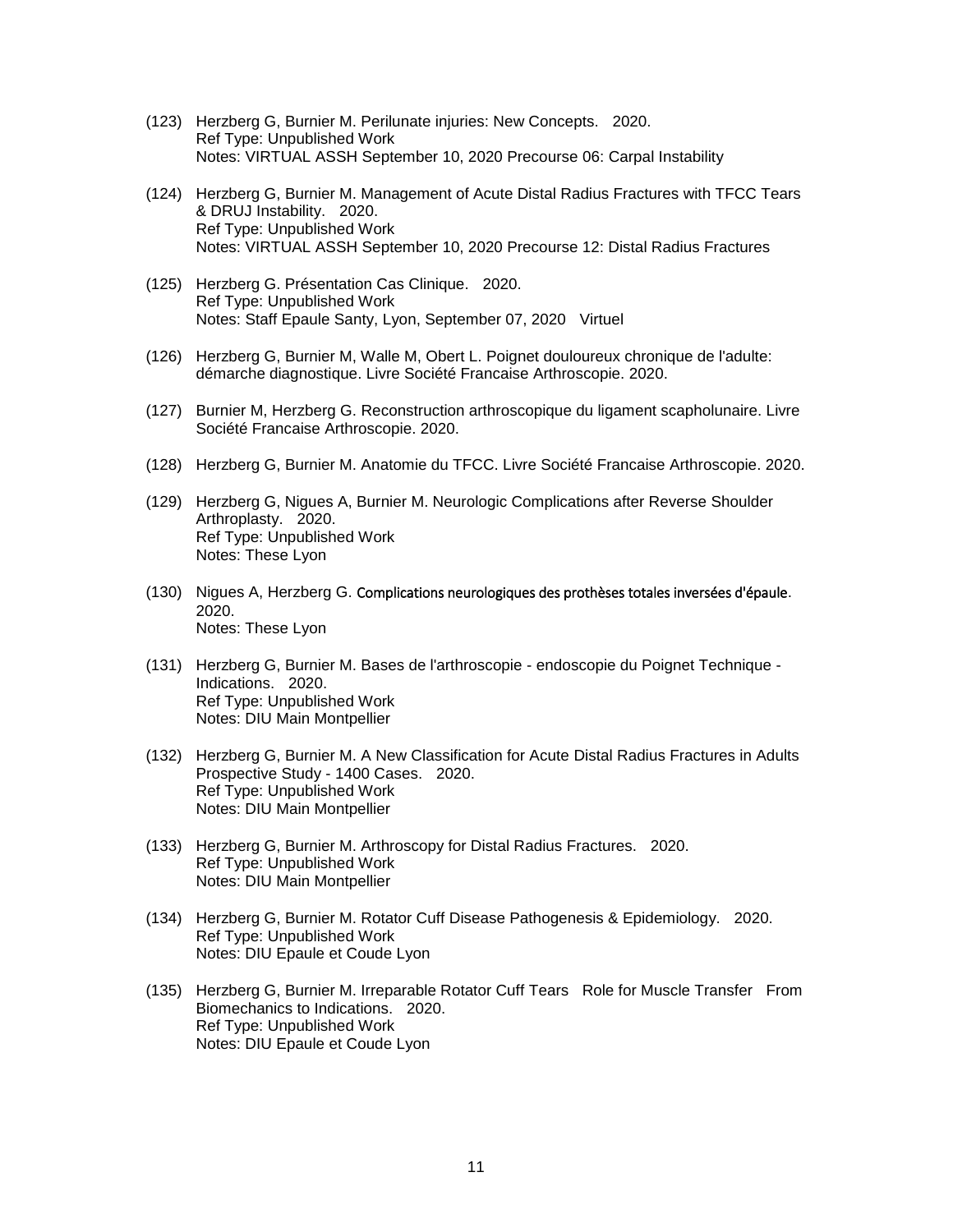- (136) Herzberg G, Burnier M. Traumatic Brachial Plexus Injuries in Adults. 2020. Ref Type: Unpublished Work Notes: DIU Epaule et Coude Lyon
- (137) Burnier M, Herzberg G. Surgical Anatomy of the Rotator Cuff Muscles. 2021. Ref Type: Unpublished Work Notes: DIU Epaule et Coude Lyon
- (138) Herzberg G, Burnier M. Arthroscopy and Distal Radius Fractures. 2020. Ref Type: Unpublished Work Notes: IWAS Strasbourg IRCAD 27-29 February, 2020
- (139) Herzberg G, Burnier M. Perilunate Injuries non Dislocated (PLIND). 2020. Ref Type: Unpublished Work Notes: IWAS Strasbourg IRCAD 27-29 February, 2020 (Prix de la meilleure communication)
- (140) Burnier M, Herzberg G. Relive surgery Radial Styloidectomy. 2020. Ref Type: Unpublished Work Notes: IWAS Strasbourg IRCAD 27-29 February, 2020
- (141) Herzberg G, Burnier M. Radial styloidectomy. 2020. Ref Type: Unpublished Work Notes: IWAS Strasbourg IRCAD 27-29 February, 2020
- (142) Herzberg G, Burnier M, Druel T, Ly L. Muscle transfers for Irreparable Rotator Cuff Tears: A New Decision-making Method. 2020. Ref Type: Unpublished Work Notes: Clinique SANTY, LYON, February 4th, 2020
- (143) Burnier M, Herzberg G. Hemi-Arthroplasty for Irreparable Distal Radius Fracture in the Independent Elderly. 2020. Ref Type: Unpublished Work Notes: HEGP, Hopital Pompidou, Paris , 24 Janvier 2020
- (144) Herzberg G, Burnier M. Indications et Technique des Prothèses de Tête Ulnaire. 2020. Ref Type: Unpublished Work Notes: HEGP, Hopital Pompidou, Paris , 24 Janvier 2020
- (145) Herzberg G, Burnier M. Indications et Technique des Prothèses Totales du Poignet. 2020. Ref Type: Unpublished Work Notes: HEGP, Hopital Pompidou, Paris , 24 Janvier 2020
- (146) Herzberg G, Burnier M. Isolated @ radial styloidectomy: the three portal technique. J Wrist Surg 2020; 9(4):353.
- (147) Herzberg G, Burnier M. Primary Hemi-Arthroplasty for Irreparable Distal Radius Fracture in the Independent Elderly. 2019. Ref Type: Unpublished Work Notes: GEM, Paris , 20 Dec 2019
- (148) Burnier M, Gil J, Elhassan BT, Kakar S. Proximal Hamate Graft for Proximal Scaphoid Reconstruction Restores Native Carpal Kinematics. 2019.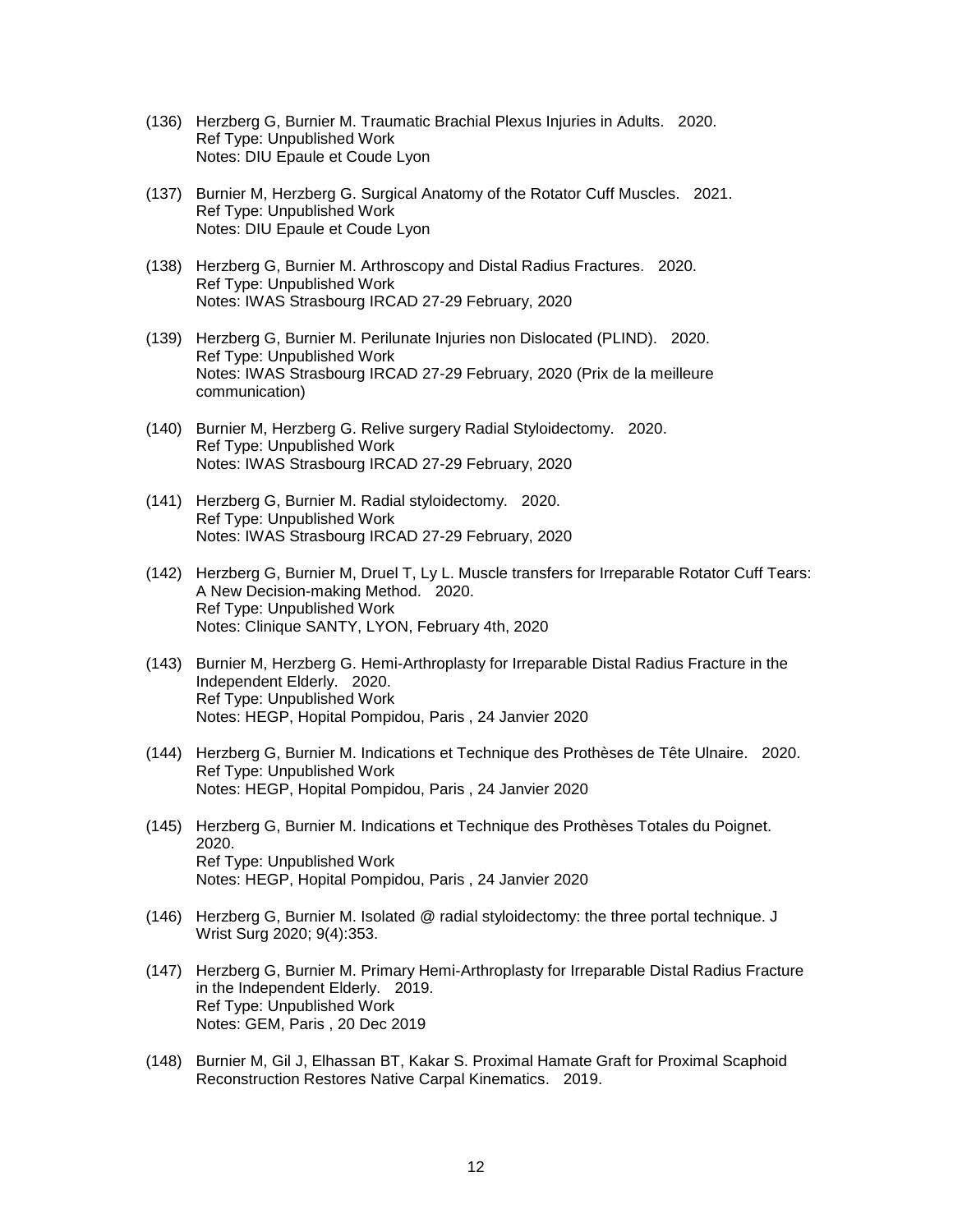Ref Type: Unpublished Work Notes: GEM, Paris , 19 Dec 2019

- (149) Herzberg G. Clinical Cases Session. 2019. Ref Type: Unpublished Work Notes: Hong Kong International Wrist Symposium, 6-9 Decembre
- (150) Herzberg G, Burnier M. Arthroscopic Radial Styloidectomy. 2019. Ref Type: Unpublished Work Notes: Hong Kong International Wrist Symposium, 7-9 Decembre
- (151) Herzberg G, Burnier M. Can Total Wrist Arthroplasty be an Option for the Severely Arthritic Wrist ? 2019. Ref Type: Unpublished Work Notes: Hong Kong International Wrist Symposium, 6-9 Decembre
- (152) Herzberg G, Burnier M. Role of Arthroscopy for PLD. Petit Journal GEM . 2019. Ref Type: Unpublished Work Notes: Strasbourg EWAS
- (153) Burnier M, Herzberg G. Compte rendu de LW 2019. Petit Journal GEM 2019.
- (154) Herzberg G, Burnier M, Druel T. Biomécanique clinique des transferts tendineux pour ruptures irréparable de coiffe. 2019. Ref Type: Unpublished Work Notes: SOFCOT, Paris , 11 Novembre 2019
- (155) Burnier M, Herzberg G. TFCC reconstruction. 2019. Ref Type: Unpublished Work Notes: SOFCOT, Paris , 11 Novembre 2019
- (156) Herzberg G. Pathologies du poignet. 2019. Ref Type: Unpublished Work Notes: Romans, 6 Novembre 2019
- (157) Herzberg G, Burnier M. A New Segmentation of Acute Perilunar Injuries with Relevance to Arthroscopic Treatment. 2019. Ref Type: Unpublished Work Notes: Lyon Wrist 2019 October 10-11, 2019
- (158) Herzberg G, Burnier M. Clinical Cases. 2019. Ref Type: Unpublished Work Notes: Lyon Wrist 2019 October 10-11, 2019
- (159) Herzberg G, Burnier M. Hemiarthroplasty for Distal Radius Fractures. 2019. Ref Type: Unpublished Work Notes: Lyon Wrist 2019 October 10-11, 2019
- (160) Herzberg G, Burnier M. Lyon Wrist Symposium 2019: Fractures, Arthroscopy, Arthroplasty. 2019. Ref Type: Unpublished Work Notes: 19th Advanced Wrist Meeting,, Lyon, October 10-11, 2019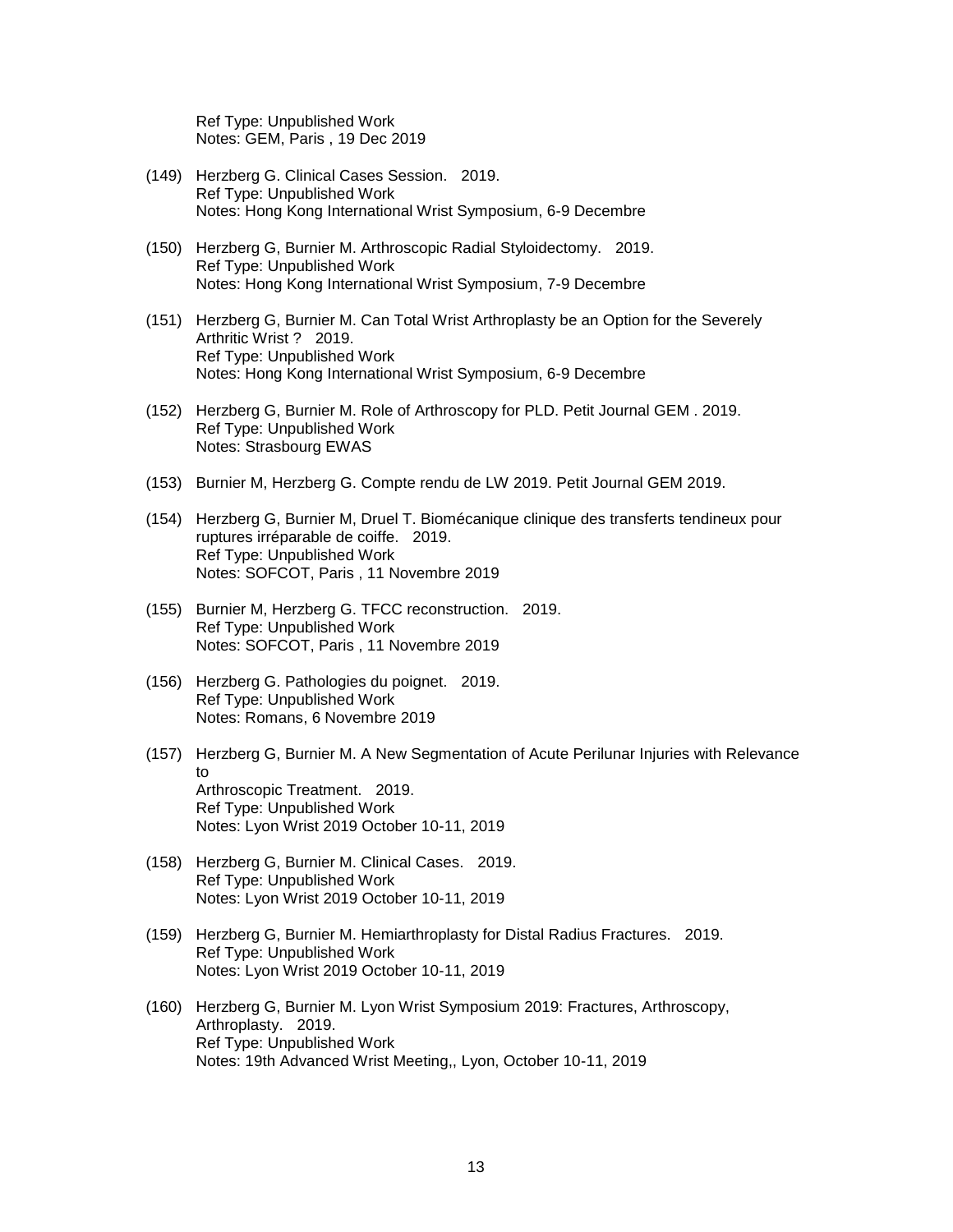- (161) Herzberg G, Burnier M. Hemiarthroplasty for Trauma. 2019. Ref Type: Unpublished Work Notes: Giddins Book for Fessh 2020
- (162) Herzberg G, Burnier M. Neurologic Complcations of Reverse Shoulder Arthroplasty. 2019. Ref Type: Unpublished Work Notes: Buenos Aires ICSES September 20, 2019 ICL WALCH
- (163) Herzberg G. Clinical cases session Froment. 2019. Ref Type: Unpublished Work Notes: Las Vegas ASSH September 4, 2019 Clinical corner
- (164) Herzberg G, Burnier M. Arthroscopic management of perilunate dislocations. 2019. Ref Type: Unpublished Work Notes: Las Vegas ASSH September 4, 2019 ICL 19 KAKAR
- (165) Herzberg G, Burnier M. Organisation ICL 26. 2019. Ref Type: Unpublished Work Notes: Las Vegas ASSH September 4, 2019 ICL 26 HERZBERG
- (166) Herzberg G, Burnier M. PLIND. 2019. Ref Type: Unpublished Work Notes: Las Vegas ASSH September 4, 2019 ICL 26 HERZBERG
- (167) Herzberg G, Burnier M. Case Minot. 2019. Ref Type: Unpublished Work Notes: Las Vegas ASSH September 4, 2019 ICL 26 HERZBERG
- (168) Herzberg G, Burnier M. Case Memeti. 2019. Ref Type: Unpublished Work Notes: Las Vegas ASSH September 4, 2019 ICL 26 HERZBERG
- (169) Herzberg G, Burnier M. Case Girardet. 2019. Ref Type: Unpublished Work Notes: Las Vegas ASSH September 4, 2019 ICL 26 HERZBERG
- (170) Herzberg G, Burnier M. Case Djelloud. 2019. Ref Type: Unpublished Work Notes: Las Vegas ASSH September 4, 2019 ICL 26 HERZBERG
- (171) Herzberg G, Burnier M. Total Wrist Arthroplasty: European Experience. 2019. Ref Type: Unpublished Work Notes: Las Vegas ASSH September 4, 2019 ICL 26 HERZBERG
- (172) Herzberg G, Burnier M. Arthroscopic treatment of perilunate injuries. 2019. Ref Type: Unpublished Work Notes: Las Vegas ASSH September 4, 2019 Precourse 11 Slutsky
- (173) Herzberg G, Burnier M. Are All Perilunate dislocations amenable to arthroscopy ? 2019. Ref Type: Unpublished Work Notes: Las Vegas ASSH September 4, 2019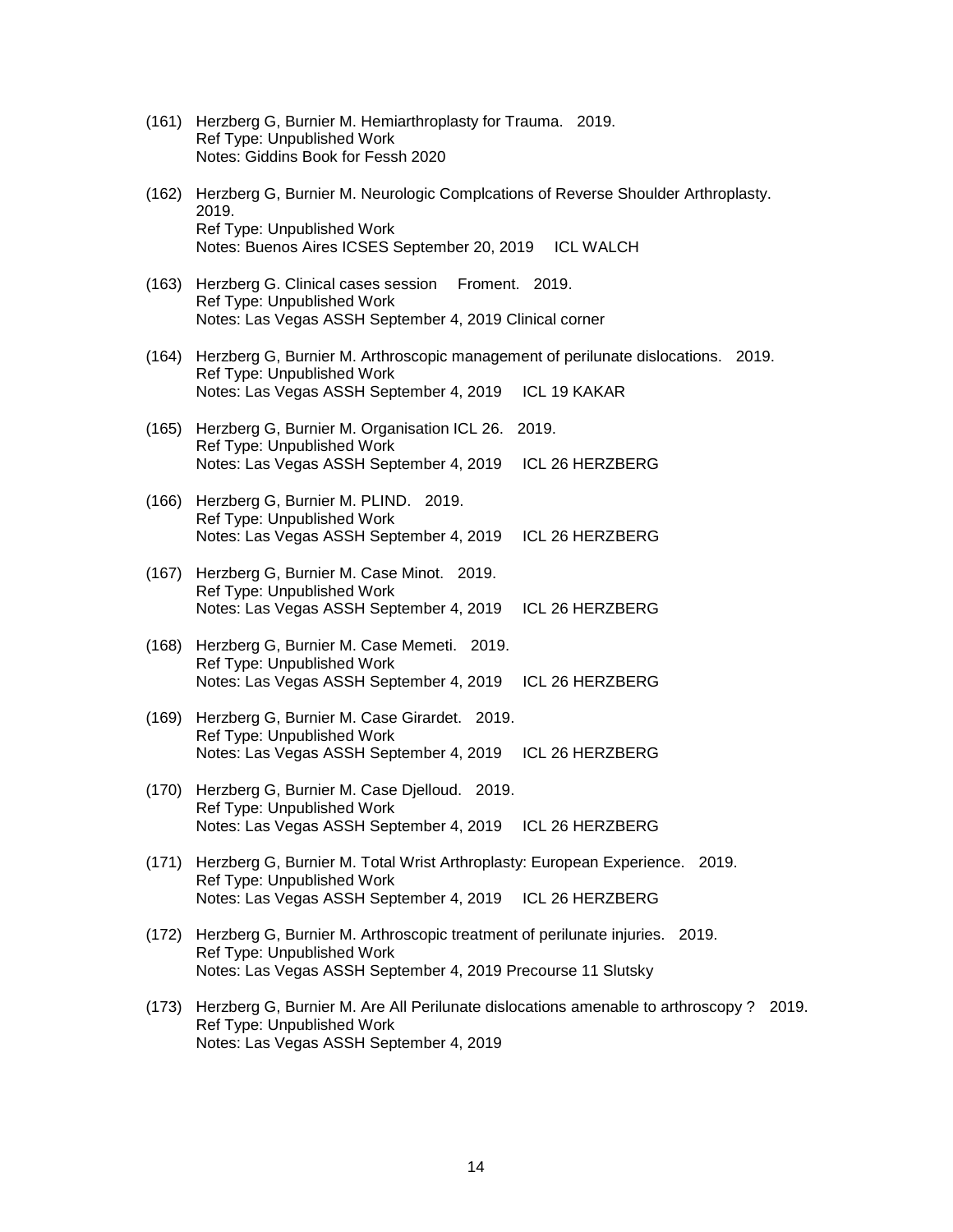- (174) Herzberg G, Burnier M. Cas clinique 2 Froment. 2019. Ref Type: Unpublished Work Notes: Las Vegas ASSH September 4, 2019 IWIW
- (175) Herzberg G, Burnier M. How i treat perilunate dislocations. 2019. Ref Type: Unpublished Work Notes: Las Vegas ASSH September 4, 2019 Precourse 5 Lee
- (176) Herzberg G, Burnier M. Cas clinique 3 KOY. 2019. Ref Type: Unpublished Work Notes: Las Vegas ASSH September 4, 2019 IWIW
- (177) Herzberg G, Burnier M. Cas clinique 1 Minot SLD. 2019. Ref Type: Unpublished Work Notes: Las Vegas ASSH September 4, 2019
- (178) Herzberg G, Burnier M. Are All Dorsal Perilunate Injuries Variants Amenable to Arthroscopy? 2019. Ref Type: Unpublished Work Notes: 2019 ASSH IWIW Boston September 12, IWIW
- (179) Herzberg G, Burnier M. Acute Distal Radius Fractures in Adults. **P.A.F.**\* Classification Clinical Relevance. 2019. Ref Type: Unpublished Work Notes: Berlin IFSSH-FESSH, June 17, 2019
- (180) Herzberg G, Burnier M. Primary Hemi-Arthroplasty for Irreparable Distal Radius Fracture in the Independent Elderly. 2019. Ref Type: Unpublished Work Notes: Berlin IFSSH-FESSH, June 17, 2019
- (181) Herzberg G, Burnier M. Hemiarthroplasty for Distal Radius Fractures in the Independent Elderly. 2019. Ref Type: Unpublished Work Notes: Shanghai Hangzou, Wrist Course JST, May 31, 2019
- (182) Herzberg G, Burnier M. Perilunate Injuries, non Dislocated. 2019. Ref Type: Unpublished Work Notes: Shanghai Hangzou, Wrist Course JST, May 31, 2019
- (183) Herzberg G, Burnier M. Tendon transfers for Irreparable Rotator Cuff Tears. 2019. Ref Type: Unpublished Work Notes: Marseille, DIU Epaule et Coude, May 24, 2019
- (184) Herzberg G, Burnier M. Traitement Primaire et Secondaire des Paralysies du Plexus Brachial de l'Adulte. 2019. Ref Type: Unpublished Work Notes: Marseille, DIU Epaule et Coude, May 24, 2019
- (185) Herzberg G, Burnier M. Total Wrist Arthroplasty: My Experience. 2019. Ref Type: Unpublished Work Notes: Mayo Clinic, Rochester Minnesota, USA, May 16-19, 2019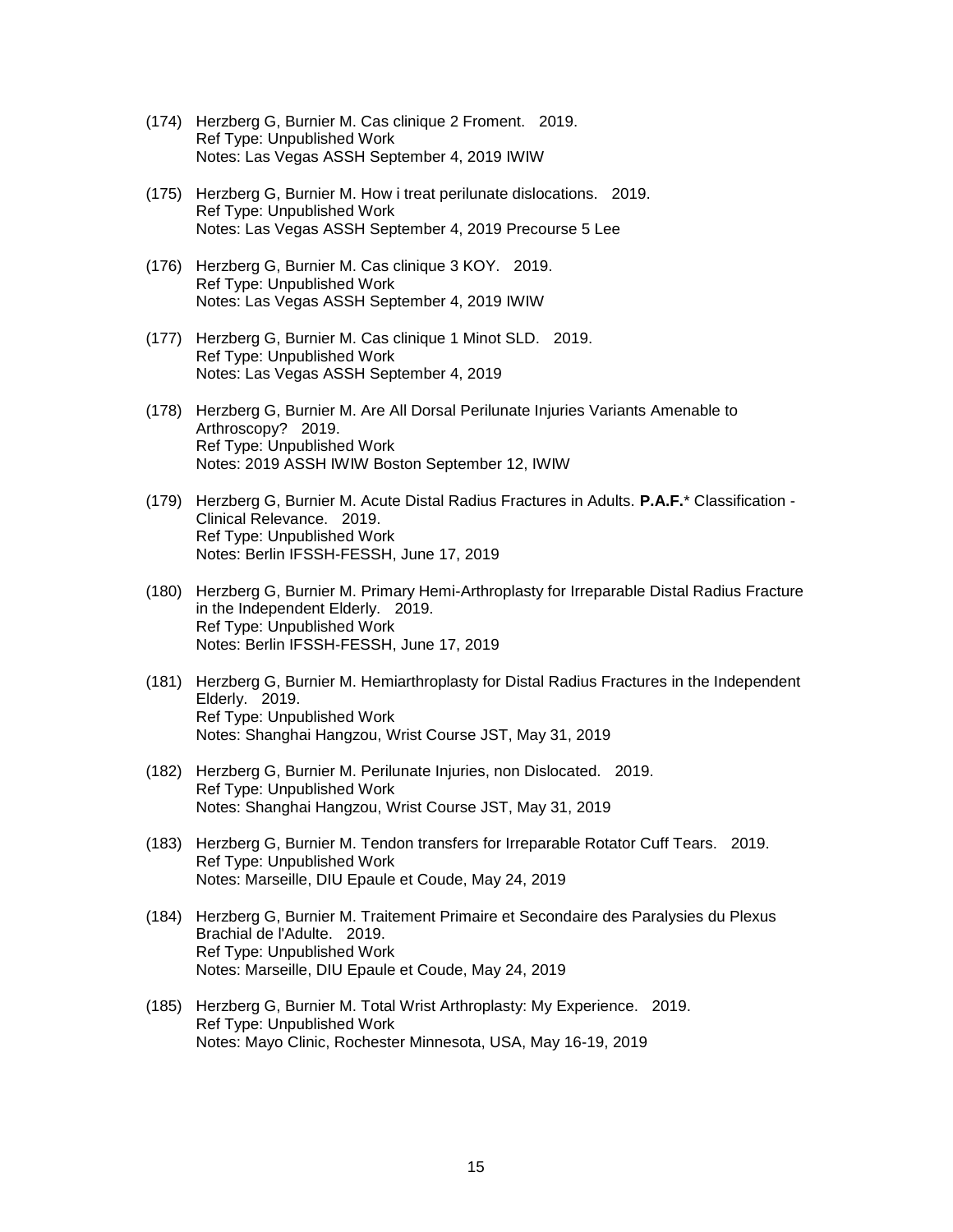- (186) Herzberg G, Burnier M. Perilunate dislocations: Pearls to get good results. 2019. Ref Type: Unpublished Work Notes: Mayo Clinic, Rochester Minnesota, USA, May 16-19, 2019
- (187) Herzberg G, Burnier M. PLIND. 2019. Ref Type: Unpublished Work Notes: Mayo Clinic, Rochester Minnesota, USA, May 16-19, 2019
- (188) Herzberg G, Burnier M. Hemiarthroplasty for distal radius fractures. 2019. Ref Type: Unpublished Work Notes: Mayo Clinic, Rochester Minnesota, USA, May 16-19, 2019
- (189) Herzberg G, Burnier M. Perilunate dislocations: Surgical technique. 2019. Ref Type: Unpublished Work Notes: Mayo Clinic, Rochester Minnesota, USA, May 16-19, 2019
- (190) Herzberg G, Burnier M. Latissimus dorsi transfer with Reverse shoulder arthroplasty: should we add the teres major ? 2019. Ref Type: Unpublished Work Notes: Mayo Clinic, Rochester Minnesota, USA, April 25-28, 2019
- (191) Herzberg G, Burnier M. Tendon transfers for irreparable posterosuperior rotator cuff tears. 2019. Ref Type: Unpublished Work Notes: Lyon, Colloque JJ Comtet, April 17, 2019
- (192) Herzberg G, Burnier M. Total Wrist Arthroplasty. 2019. Ref Type: Unpublished Work Notes: Adelaide, Australia, Australian Hand Society Surgery, AHSS, April 7h, 2019
- (193) Herzberg G, Burnier M. My Approach to Kienbock Disease. 2019. Ref Type: Unpublished Work Notes: Adelaide, Australia, Australian Hand Society Surgery, AHSS, April 6th, 2019
- (194) Herzberg G, Burnier M. A new classification of Distal Radius Fractures. 2019. Ref Type: Unpublished Work Notes: Adelaide, Australia, Australian Hand Society Surgery, AHSS, April 5th, 2019
- (195) Herzberg G, Burnier M. The Perilunate Injuries, Non Dislocated PLIND. 2019. Ref Type: Unpublished Work Notes: Adelaide, Australia, Australian Hand Society Surgery, AHSS, April 5th, 2019
- (196) Herzberg G, Kakar S. Ulnar-sided Wrist Pain. 2019. Ref Type: Unpublished Work Notes: Las Vegas, USA, American Academy of Orthopaedic Surgeons, AAOS, March 15th, 2019
- (197) Herzberg G. Moderation Séance. 2018. Ref Type: Unpublished Work Notes: Paris, GEM-SFCM 2018, 20 Decembre 2018, Conference Enseignement Conflit Ulno Carpien Dr Barthes Montpellier
- (198) Herzberg G, Burnier M. Ulnar Head Replacement: Indications & Options. 2018. Ref Type: Unpublished Work Notes: Hong Kong International Wrist Symposium, 15-17 Decembre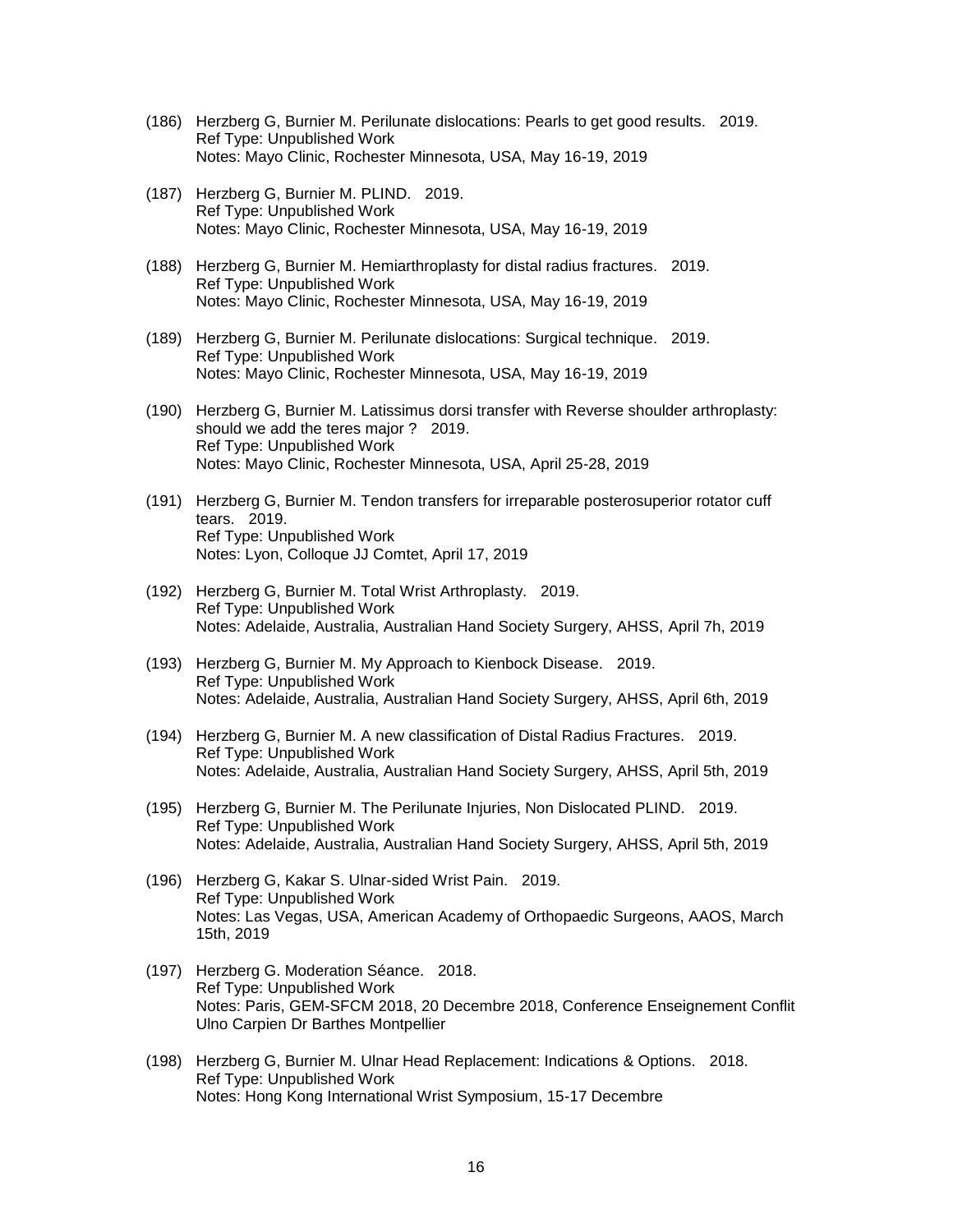- (199) Herzberg G. Session moderation. 2018. Ref Type: Unpublished Work Notes: Hong Kong International Wrist Symposium, 15-17 Decembre
- (200) Herzberg G, Burnier M. Ulnar Head Shortening. 2018. Ref Type: Unpublished Work Notes: Hong Kong International Wrist Symposium, 15-17 Decembre
- (201) Herzberg G, Burnier M. Ulnar Shortening Crossfire. 2018. Ref Type: Unpublished Work Notes: Hong Kong International Wrist Symposium, 15-17 Decembre
- (202) Herzberg G, Burnier M. The PAF classification of DRF. 2018. Ref Type: Unpublished Work Notes: Alden Biesen, Belgique, 8 Decembre 2018 Luc de Smet Farewell
- (203) Herzberg G, Burnier M, Ruyer J. Role of Arthroscopy for PLD-PLFD. 2018. Ref Type: Unpublished Work Notes: Strasbourg, EWAS IRCAD, 24 Novembre 2018
- (204) Herzberg G, Sirveaux F. Moderation Séance. 2018. Ref Type: Unpublished Work Notes: Paris, SOFCOT 2018, 15 Novembre 2018, Session Epaule et Coude
- (205) Herzberg G. Moderation Séance. 2018. Ref Type: Unpublished Work Notes: Tokyo, Narita, 10 Novembre 2018, JWSW & APWA Combined Meetings
- (206) Herzberg G, Burnier M. Lyon PAF Classification for DRF. 2018. Ref Type: Unpublished Work Notes: Tokyo, Narita, 10 Novembre 2018, JWSW & APWA Combined Meetings
- (207) Herzberg G, Burnier M. Arthroscopy for Distal Radius Fractures and Lyon Wrist Score. 2018. Ref Type: Unpublished Work Notes: Tokyo, Narita, 10 Novembre 2018, JWSW & APWA Combined Meetings
- (208) Herzberg G, Burnier M. Kienbock Disease: My Approach. 2018. Ref Type: Unpublished Work Notes: Tokyo, Narita, 10 Novembre 2018, JWSW & APWA Combined Meetings
- (209) Herzberg G, Burnier M, Ruyer J. Perilunate Injuries, Non Dislocated (PLIND). 2018. Ref Type: Unpublished Work Notes: Tokyo, Narita, 10 Novembre 2018, JWSW & APWA Combined Meetings
- (210) Herzberg G, Burnier M. Latissimus Dorsi Transfer for Irreparable Posterosuperior Rotator Cuff Tears. 2018. Ref Type: Unpublished Work Notes: Paris, 7 Novembre 2018, Académie de Chirurgie
- (211) Herzberg G, Burnier M. Arthroscopic Trans-osseous TFCC Reinsertion (Nakamura) Technical Note. 2018. Ref Type: Unpublished Work Notes: Lyon, October 18-18, 2018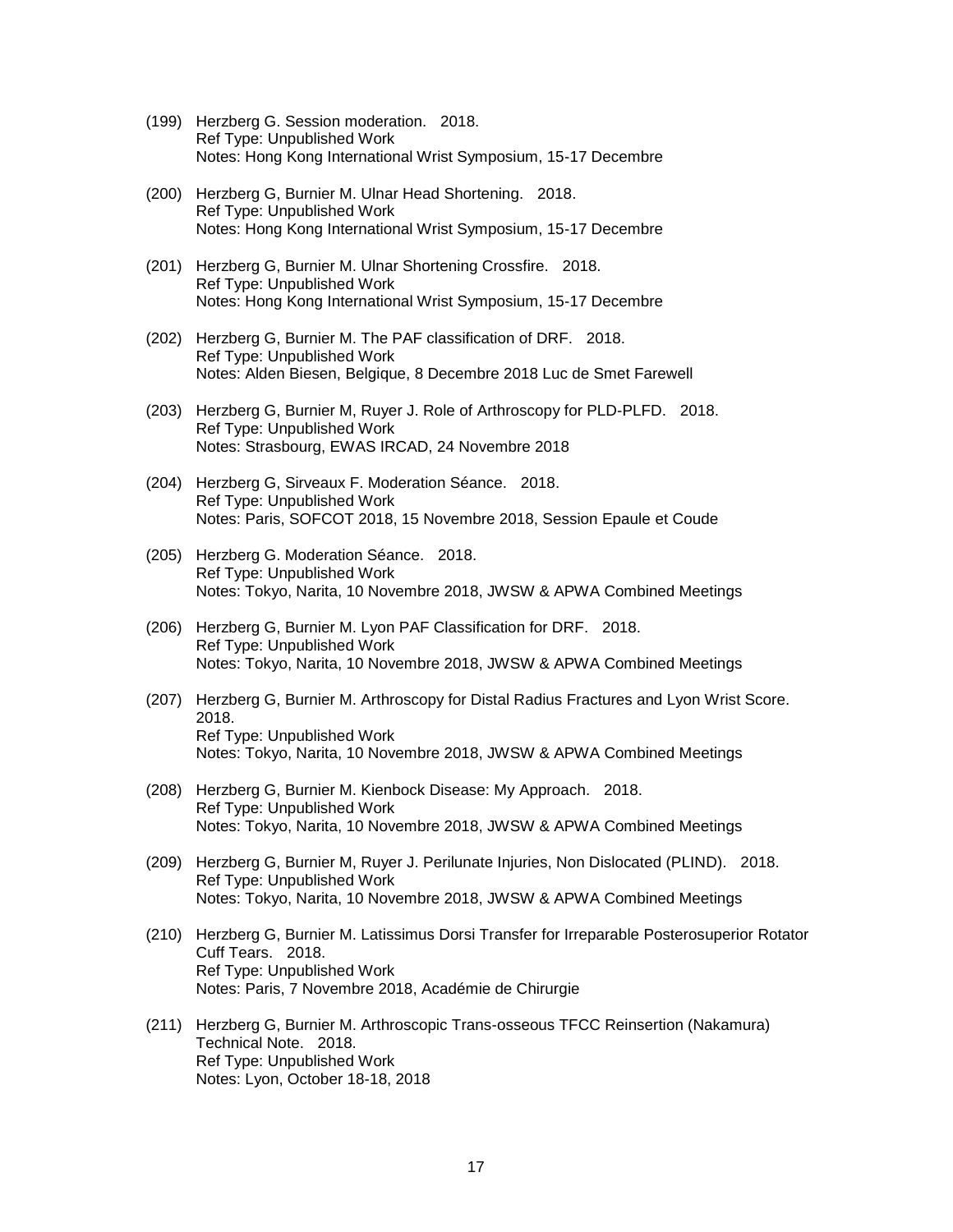- (212) Herzberg G, Boeckstyns MEH. Results of Total Wrist Arthroplasty, Single Center Experience. 2018. Ref Type: Unpublished Work Notes: Lyon, October 18-18, 2018
- (213) Herzberg G, Burnier M. Clinical Cases Sessions 17 Cases. 2018. Ref Type: Unpublished Work Notes: Lyon, October 18-18, 2018
- (214) Herzberg G, Burnier M, Marc A. Wrist Hemiarthroplasty for Selected Distal Radius Fractures in Independent Elderly Patients. 2018. Ref Type: Unpublished Work Notes: Lyon, October 18-18, 2018
- (215) Herzberg G, Burnier M, Ruyer J. PLIND Injuries. 2018. Ref Type: Unpublished Work Notes: Lyon, October 18-18, 2018
- (216) Herzberg G, Burnier M. Lyon Wrist Symposium 2018: Fractures, Arthroscopy, Arthroplasty. 2018. Ref Type: Unpublished Work Notes: 18th Advanced Wrist Meeting,, Lyon, October 18-19, 2018
- (217) Herzberg G, Burnier M, Izem Y. Tenotomy vs Tenodesis of Long Head of the Biceps during Rotator Cuff Surgery. 2018. Ref Type: Unpublished Work Notes: Boston, American Society for Surgery of the Hand, ICL 31
- (218) Herzberg G, Burnier M, Ruyer J. Arthroscopic Mangement of Perilunate Fracture-Dislocations. 2018. Ref Type: Unpublished Work Notes: Boston, American Society for Surgery of the Hand, ICL 41
- (219) Herzberg G. Clinical Consultation Corner. 2018. Ref Type: Unpublished Work Notes: Boston, American Society for Surgery of the Hand, Clinical Consultation Corner
- (220) Herzberg G, Burnier M. Arthroscopic Transosseous TFCC reinsertion. Technical Note. 2018. Ref Type: Unpublished Work Notes: Boston, American Society for Surgery of the Hand, Iinternational Wrist Investigators Workshop
- (221) Herzberg G, Burnier M. Three Clinical Case Presentations. 2018. Ref Type: Unpublished Work Notes: Boston, American Society for Surgery of the Hand, Iinternational Wrist Investigators Workshop
- (222) Herzberg G, Burnier M, Ruyer J. Arthroscopic Treatment of Perilunate Fracture-Dislocations. 2018. Ref Type: Unpublished Work Notes: Boston, American Society for Surgery of the Hand, Precourse 11
- (223) Herzberg G, Kakar S, Moran S, Slutsky DJ. IWIW International Wrist Investigators Workshop. Chairman. 2018.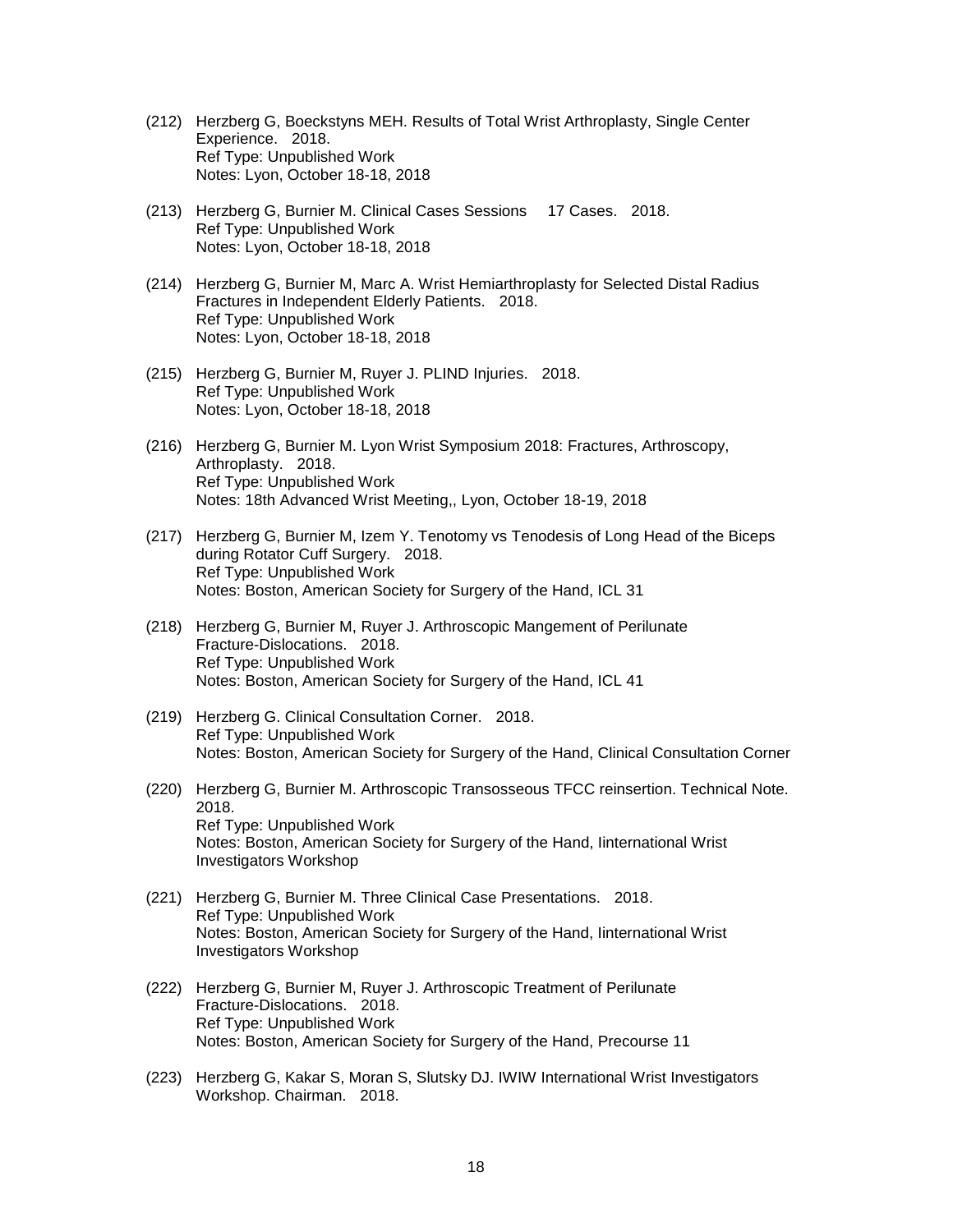Ref Type: Unpublished Work Notes: 2018 ASSH IWIW Boston September 12, IWIW

- (224) Herzberg G. Etienne Destot History. 2018. Ref Type: Unpublished Work Notes: Lyon, August 23-24, 2018 Mayo Hand Club
- (225) Herzberg G. Perilunate Injuries. 2018. Ref Type: Unpublished Work Notes: Lyon, August 23-24, 2018 Mayo Hand Club
- (226) Ruyer J, Burnier M, Herzberg G. Wrist Hemiarthroplasty for irreparable Distal Radius Fractures. 2018. Ref Type: Unpublished Work Notes: Les Vans, June 22-23, 2018, Journées Printemps SFCM
- (227) Herzberg G. Congrès Mayo Clinic Lyon, Mayo Hand Club. 2018. Ref Type: Unpublished Work Notes: 2018 Mayo Hand Club Lyon, August 23-24,
- (228) Herzberg G, Burnier M. New Perspectives about Acute distal radius fractures. 2018. Ref Type: Unpublished Work Notes: Copenhagen, June 16, 2018, Federation of Surgical Societies of Hand Surgery, FESSH
- (229) Herzberg G, Burnier M. The PAF Classification: A New Stratification of Distal Radius Fractures: About 1600 Consecutive Unilzteral DRF. 2018. Ref Type: Unpublished Work Notes: Barcelona, May 30-June 2, European Federation for Orthopaedics & Traumatology, EFORT
- (230) Herzberg G, Galissard T, Burnier M. Complications of Total Elbow Arthroplasty for Acute Distal Humerus Fractures & Traumatic Sequelae. 2018. Ref Type: Unpublished Work Notes: Barcelona, May 30-June 2, European Federation for Orthopaedics & Traumatology, EFORT
- (231) Tebaa E, Jalaguier T, Herzberg G. Faut-il associer un cerclage aux enclouages des fractures humérales diaphysaires spiroides longues. 2018. Ref Type: Unpublished Work Notes: Besancon, April 19-20, Symposium GETRAUM Fractures diaphysairs membre supérieur
- (232) Tebaa E, Herzberg G. Conduite à tenir devant une fracture à 3 fragents de l'humerus proximal associée à une fracture spiroide humérale longue. 2018. Ref Type: Unpublished Work Notes: Besancon, April 19-20, Symposium GETRAUM Fractures diaphysairs membre supérieur
- (233) Herzberg G, Burnier M. Arthroscopy for Distal Radius Fractures. 2018. Ref Type: Unpublished Work Notes: Beijing, April 19-21, 2018Jishuitan International Wrist Forum & Wrist Arthroscopy Workshop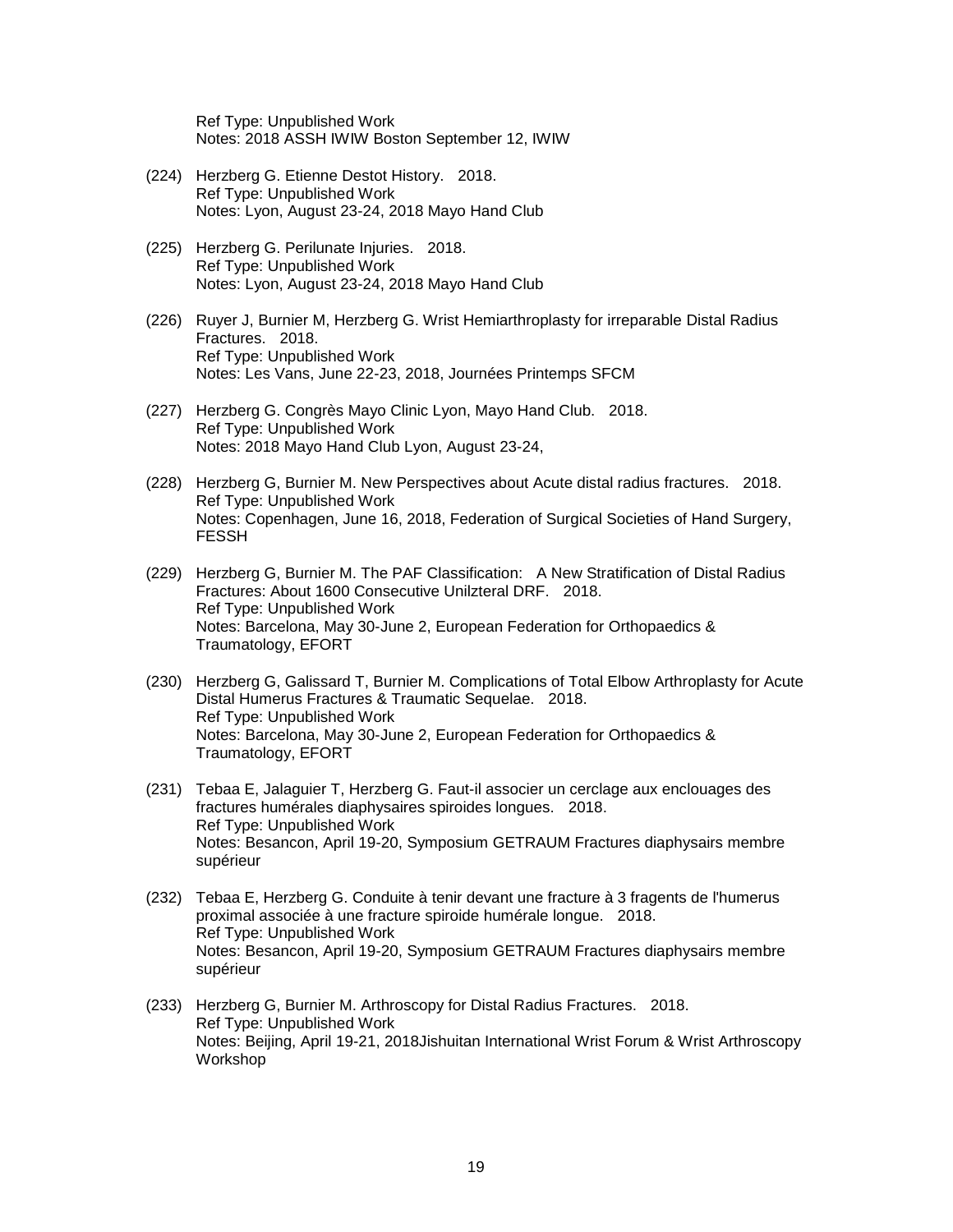- (234) Herzberg G, Burnier M. Radial Styloidectomy, Presentation & Live surgical Demo. 2018. Ref Type: Unpublished Work Notes: Beijing, April 19-21, 2018Jishuitan International Wrist Forum & Wrist Arthroscopy Workshop
- (235) Herzberg G, Geissler WB, Lee S, Sandow MJ, Jebson PJ, Kamal R et al. Ulnar Wrist Pain: Clinical Cases. 2018. Ref Type: Unpublished Work Notes: N Orleans Instructional Course Lecture N Orleans AAOS USA March 9, 2018
- (236) Herzberg G. Primary Hemi-Arthroplasty for Irreparable Distal Radius Fracture In The Independent Elderly. 2018. Ref Type: Unpublished Work Notes: Besancon 27 Fevrier 2018
- (237) Burnier M, Le Chatelier M, Herzberg G. Treatment of intra-articular fracture of distal radius fractures with fluoroscopic only or combined with arthroscopic control: A prospective tomodensitometric comparative study of 40 patients. Orthopaedics & Traumatology: Surgery & Research 2018; 104:89-93.
- (238) Herzberg G, Ruyer J, Burnier M. Dorsal perilunate injuries. 2018. Ref Type: Unpublished Work Notes: Paris HEGP , Paris 25 Janvier 2018
- (239) Herzberg G, Burnier M. Mini-Open Sub-Pectoral Tenodesis of Long Head of Biceps Tendon. 2018. Ref Type: Unpublished Work Notes: Paris HEGP , Paris 25 Janvier 2018
- (240) Herzberg G, Burnier M. Paralysies du Plexus Brachial: Traitement Primaire et Secondaire. 2018. Ref Type: Unpublished Work Notes: Nice DIU Epaule et Coude, Nice 19 Janvier 2018
- (241) Herzberg G, Burnier M. Ruptures irreparables de la coiffe des rotateurs; Place des Transferts Tendineux. 2018. Ref Type: Unpublished Work Notes: Nice DIU Epaule et Coude, Nice 19 Janvier 2018
- (242) Herzberg G, Cievet Bonfils M, Burnier M. Arthroscopic treatment of translunate perilunate injury non dislocated (PLIND). J Wrist Surg 2018; 8(2):143.
- (243) Herzberg G. L'hémiarthroplastie en urgence dans les fractures irréparables du sujet âgé autonome. 2017. Ref Type: Unpublished Work Notes: SFCM Paris ,20 Decembre
- (244) Herzberg G. Hommage au Pr JJ Comtet. 2017. Ref Type: Unpublished Work Notes: SFCM Paris , 18-20 Decembre
- (245) Herzberg G, Burnier M. Arthroscopic Radial Styloidectomy. 2017. Ref Type: Unpublished Work Notes: Hong Kong International Wrist Symposium, 9-12 Decembre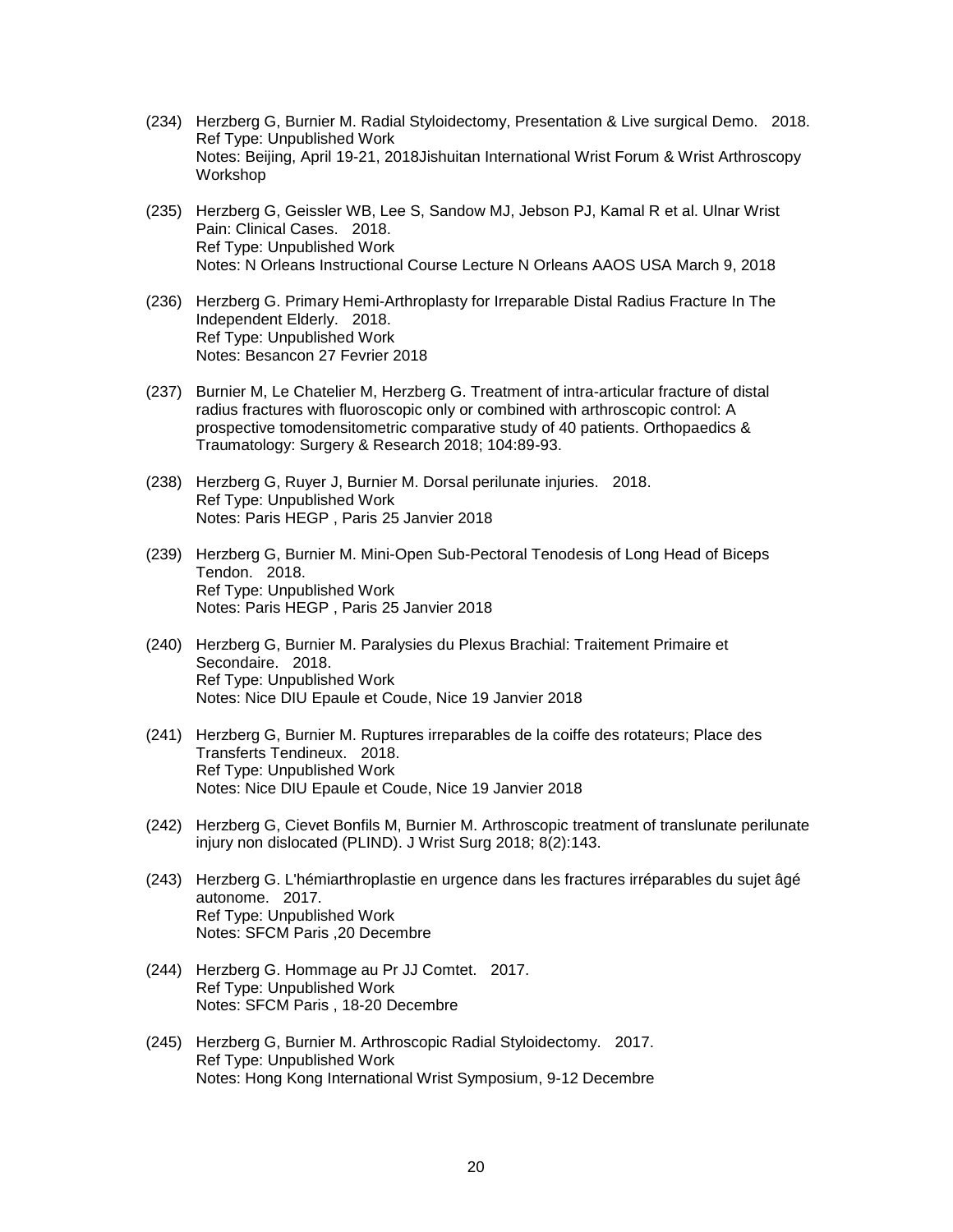- (246) Herzberg G, Burnier M. Arthroscopic Nakamura's TFCC Foveal Repair for Repairable TFCC Avulsion With DRUJ Instability. 2017. Ref Type: Unpublished Work Notes: Hong Kong International Wrist Symposium, 9-12 Decembre
- (247) Herzberg G, Burnier M. Dorsal Central Wrist Pain: Clinical exaination. 2017. Ref Type: Unpublished Work Notes: Hong Kong International Wrist Symposium, 9-12 Decembre
- (248) Herzberg G, Burnier M. Dorsal Central Wrist Pain: Clinical cases presentation. 2017. Ref Type: Unpublished Work Notes: Hong Kong International Wrist Symposium, 9-12 Decembre
- (249) Herzberg G, Burnier M. Dorsal Central Wrist Pain from Kienbock's Disease, Open Treatment Options. 2017. Ref Type: Unpublished Work Notes: Hong Kong International Wrist Symposium, 9-12 Decembre
- (250) Herzberg G, Burnier M. Arthroscopically-Assisted Treatment of Glenoid Fossa Fractures. 2017. Ref Type: Unpublished Work Notes: 2017 SFA Marseule 6-9 Décembre 2017
- (251) Herzberg G, Burnier M. Arthrocopically assisted treatment of distal radius fractures. 2017. Ref Type: Unpublished Work Notes: 2017 EWAS IRCAD Strasbourg, 24-25 Novembre
- (252) Métais P, Aswad R. Reoperations after failed shoulder stabilization. 2017. Ref Type: Unpublished Work Notes: 2017 SOFCOT Paris, 6-9 Novembre Participation à Symposium multi-auteurs
- (253) Herzberg G, Galissard T, Burnier M, Izem Y. Complications of Total Elbow Arthroplasty for acute DHF and post traumatic sequelae. 2017. Ref Type: Unpublished Work Notes: 2017 SOFCOT Paris, 6-9 Novembre
- (254) Herzberg G. Mini-Invasive Axillary Approach For Sub-Pectoral Tenodesis of Long Head of Biceps After Arthroscopic Tenotomy. 2017. Ref Type: Unpublished Work Notes: 2017 SOFCOT Paris, 6-9 Novembre E-poster
- (255) Herzberg G, Burnier M, Nakamura T. A new Wrist Clinical Score. J Wrist Surg 2017; 7(2):109-114.
- (256) Herzberg G. Ostéosynthèses Newclip au Membre Supérieur. 2017. Ref Type: Unpublished Work Notes: 2017 Lyon, Laboratoire d'Anatomie Cours Supérieur
- (257) Herzberg G. Hommage à JJ Comtet. Hand Surg 2017.
- (258) Herzberg G, Tebaa E. Combined 3-Part humeral anterior fracture-dislocation and humeral shaft fracture treated with one stage long stem shoulder hemiarthroplasty in an active elderly patient. SICOT J 2017; EDP Sciences, 2017 DOI: 10.1051/sicotj/2017045.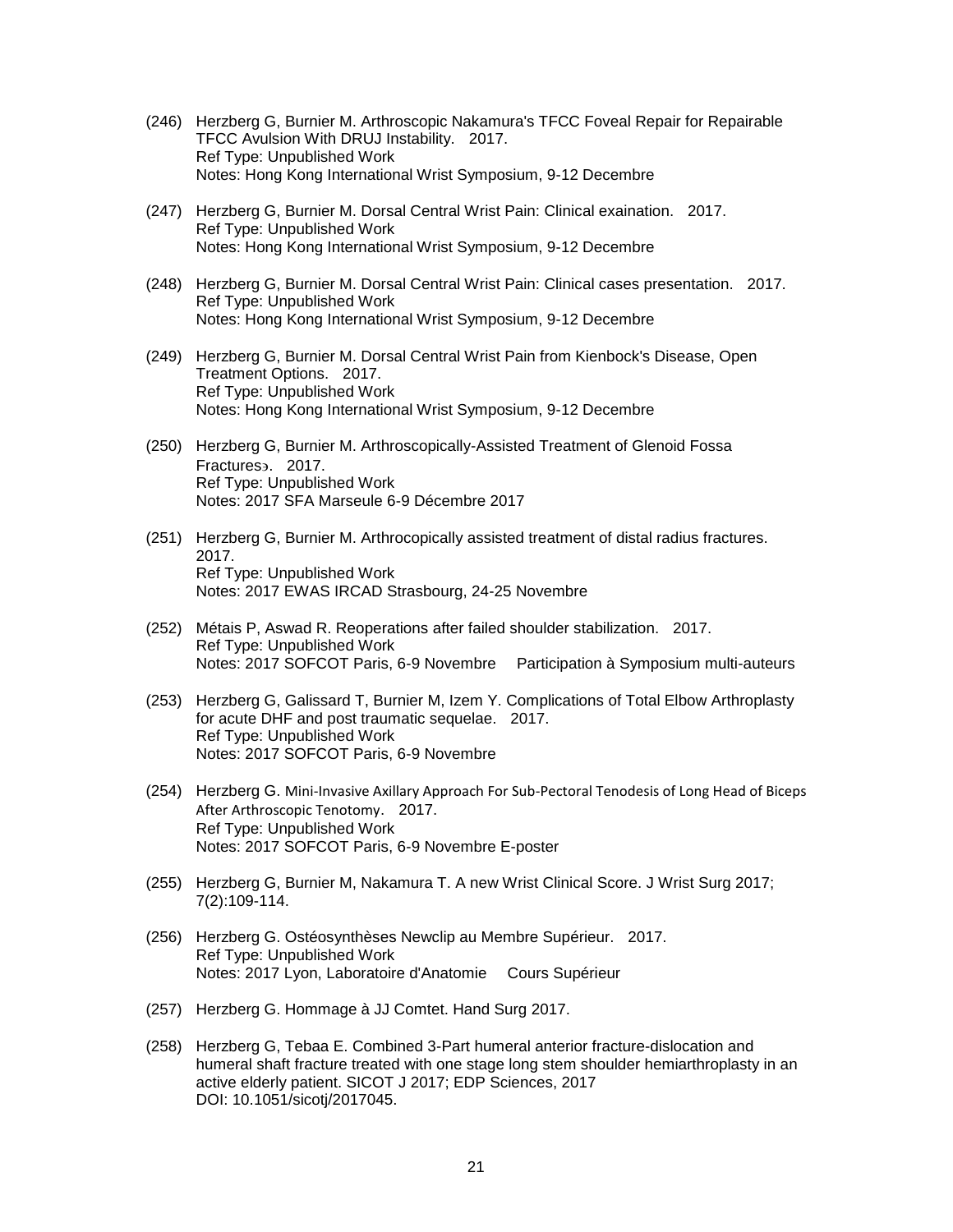- (259) Boeckstyns MEH, Herzberg G. Update on Remotion Registry for Rheumatoid and Post-traumatic Aetiologies. 2017. Ref Type: Unpublished Work Notes: 2017 LYON WRIST 2017 Advanced International Course
- (260) Herzberg G. Swivelock ligamentoplasty for SLD. 2017. Ref Type: Unpublished Work Notes: 2017 LYON WRIST 2017 Advanced International Course
- (261) Herzberg G. A modification of arthroscopic SL dorsal capsulodesis. 2017. Ref Type: Unpublished Work Notes: 2017 LYON WRIST 2017 Advanced International Course
- (262) Herzberg G. Arthroscopically assisted treatment of PLD and PLFD. 2017. Ref Type: Unpublished Work Notes: 2017 LYON WRIST 2017 Advanced International Course
- (263) Herzberg G. Open treatment options for Kienbock s disease. 2017. Ref Type: Unpublished Work Notes: 2017 LYON WRIST 2017 Advanced International Course
- (264) Herzberg G. Experience with hemiarthroplasty for trauma. 2017. Ref Type: Unpublished Work Notes: 2017 LYON WRIST 2017 Advanced International Course
- (265) Herzberg G. Homogeneous groups of patients with DRF. 2017. Ref Type: Unpublished Work Notes: 2017 LYON WRIST 2017 Advanced International Course
- (266) Herzberg G. Diagnosis of Chronic Ulnar Wrist Pain. 2017. Ref Type: Unpublished Work Notes: 2017 LYON WRIST 2017 Advanced International Course
- (267) Herzberg G. Lyon Wrist Symposium 2017: Fractures, Arthroscopy, Arthroplasty. 2017. Notes: 17th Advanced Wrist Meeting,, Lyon Wrist Surgery 2017, October 5-6, 2017 ; 17th Advanced Wrist Meeting, Lyon
- (268) Herzberg G. Transfert du Latissimus Dorsi avec Prothèse inversée d'épaule. 2017. Ref Type: Unpublished Work Notes: 2017 Nancy Cours Supérieur Prothèses Epaule
- (269) Herzberg G. Management of Perilunate Dislocations. 2017. Ref Type: Unpublished Work Notes: 2017 ASSH San Francisco September 8, Instructiona Course Lecture ICL #39
- (270) Herzberg G, Blazar P, Siegel DB, Lutsky KF, Del Pinal F, Atzei A et al. Clinical Consultation Corner. 2017. Ref Type: Unpublished Work Notes: 2017 ASSH San Francisco September 8,
- (271) Herzberg G. Open options for treatment of Kienbocks disease. 2017. Ref Type: Unpublished Work Notes: 2017 ASSH San Francisco September 8, Instructiona Course Lecture ICL #32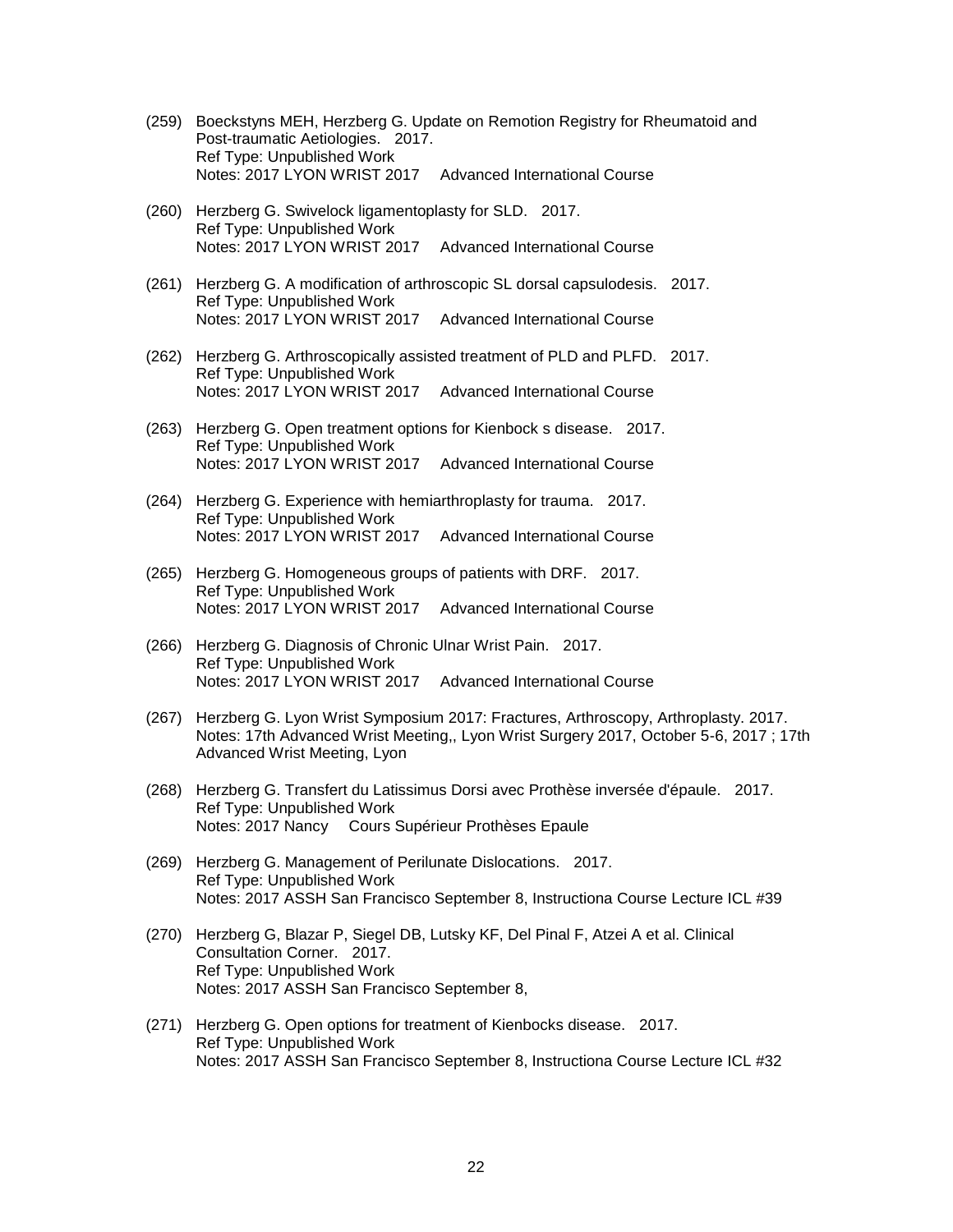- (272) Boeckstyns MEH, Herzberg G. Combined Remotion TWA and DRUJ hemi-arthroplasty. 2017. Ref Type: Unpublished Work Notes: 2017 ASSH IWIW San Francisco September 6, IWIW
- (273) Herzberg G, Kakar S, Moran S, Slutsky DJ. IWIW International Wrist Investigators Workshop. Chairman. 2017. Ref Type: Unpublished Work Notes: 2017 ASSH IWIW San Francisco September 6, IWIW
- (274) Wolfe SW, Herzberg G, Ross M. IWIW Symposium on Scapholunate Dissociation. Chairman. 2017. Ref Type: Unpublished Work Notes: 2017 ASSH IWIW San Francisco September 6, IWIW
- (275) Herzberg G. IWIW Arthroscopic Diagnosis of Scapholunate Dissociation. 2017. Ref Type: Unpublished Work Notes: 2017 ASSH San Francisco September 6, IWIW
- (276) Boeckstyns MEH, Herzberg G. Current European practice in wrist arthroplasty. Hand Clin 2017; 33:S21-S28.
- (277) Herzberg G, Merlini L, Burnier M. Hemi-arthroplasty for DRF in the independent elderly. OTSR 2017; 103:915-918.
- (278) Herzberg G. EWAS Symposium, FESSH 2017. 2017. Ref Type: Unpublished Work Notes: 2017 FESSH Budapest June 19-24, 2017
- (279) Herzberg G. Perilunate injuries. 2017. Ref Type: Unpublished Work Notes: 2017 FESSH Budapest June 19-24, 2017
- (280) Herzberg G. Hemiarthroplasty for Distal Radius Fractures. 2017. Ref Type: Unpublished Work Notes: 2017 EFORT Meeting Vienna May 29 - June 3, 2017
- (281) Herzberg G. Session Trauma Wrist Surgery. 2017. Ref Type: Unpublished Work Notes: 2017 EFORT Vienna May 29 - June 3, 2017
- (282) Herzberg G. Session Posters, Hand & Wrist Surgery. 2017. Ref Type: Unpublished Work Notes: 2017 EFORT Vienna May 29 - June 3, 2017
- (283) Herzberg G. Session Clinical Cases. 2017. Ref Type: Unpublished Work Notes: 2017 EFORT Meeting Vienna May 29 - June 3, 2017
- (284) Herzberg G. Hemiarthroplasty for distal radius fractures in the elderly. 2017. Ref Type: Unpublished Work Notes: 2017 EFORT Vienna May 29 - June 3, 2017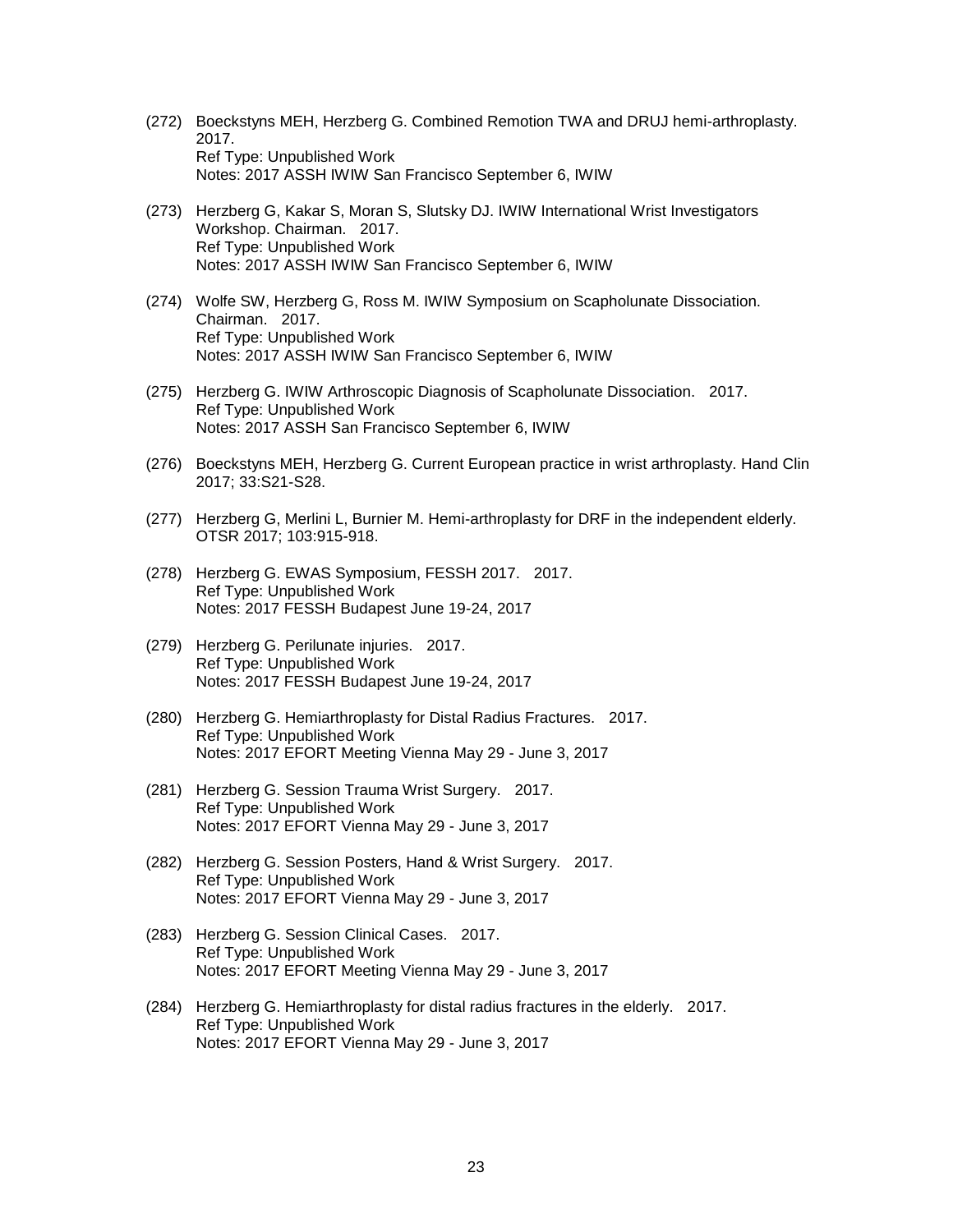- (285) Herzberg G. Perilunate Dislocations. 2017. Ref Type: Unpublished Work Notes: 2017 EFORT Vienna May 29 - June 3, 2017
- (286) Herzberg G, Burnier M. Should we Combine Latissimus Dorsi & Teres Major Transfer in Reverse ? 2017. Ref Type: Unpublished Work Notes: 2017 Mayo Clinic Meeting, April 27-29, 2017
- (287) Herzberg G, Burnier M, Urien JP, Schoierer O, Berthonnaud E, Dimnet J. Clinical Biomechanics of Tendon Transfer Around The Shoulder. 2017. Ref Type: Unpublished Work Notes: 2017 Mayo Clinic Meeting, April 27-29, 2017
- (288) Herzberg G, Burnier M, Urien JP, Schoierer O, Berthonnaud E, Dimnet J. Clinical Biomechanics of Tendon Transfer Around The Shoulder. 2017. Ref Type: Unpublished Work Notes: 2017 Mayo Clinic Meeting, April 27-29, 2017
- (289) Herzberg G, Burnier M. Role of Arthroplasty for distal Radius Fractures. 2017. Ref Type: Unpublished Work Notes: 2017 Innsbruck Wrist Meeting, April 3, 2017
- (290) Herzberg G, Burnier M. Role of @ for distal Radius Fractures. 2017. Ref Type: Unpublished Work Notes: 2017 Innsbruck Wrist Meeting, 3593/HEMI/IN/3658
- (291) Herzberg G, Burnier M. Distal Radius Fractures in the independent elderly. 2017. Ref Type: Unpublished Work Notes: 2017 Innsbruck Wrist Meeting, 3593/HEMI/IN/3658
- (292) Herzberg G, Liverneaux P, Obert L. Prothèses et fractures du radius distal. 2017. Ref Type: Unpublished Work Notes: 2017 SOFCOT e learning April 1, 2017
- (293) Herzberg G, Burnier M. Distal Radius Fractures in the independent elderly. 2017. Ref Type: Unpublished Work Notes: 2017 SOFCOT e-learning , 3593/HEMI/IN/3658
- (294) Herzberg G. Instructional Course Lecture: Ulnar Wrist Pain, Clinical cases. 2017. Ref Type: Unpublished Work Notes: 2017 Mars 14 San Diego USA , AAOS
- (295) Herzberg G. Ostéosynthèse au membre supérieur. 2017. Ref Type: Unpublished Work Notes: 2017 Fevrier 03, Lyon, Cours Laboratoire Anatomie Newclip
- (296) Herzberg G, Galissard T, Burnier M. Total Elbow Arthroplasty For Distal Humeral Fractures in the Elderly. 2017. Ref Type: Unpublished Work Notes: 2017 Janvier 26, Paris, Cours HEGP Hopital Europeen
- (297) Herzberg G, Burnier M. Sub-Pectoral Tenodesis of Long Head of the Biceps. The Axillary Approach. 2017.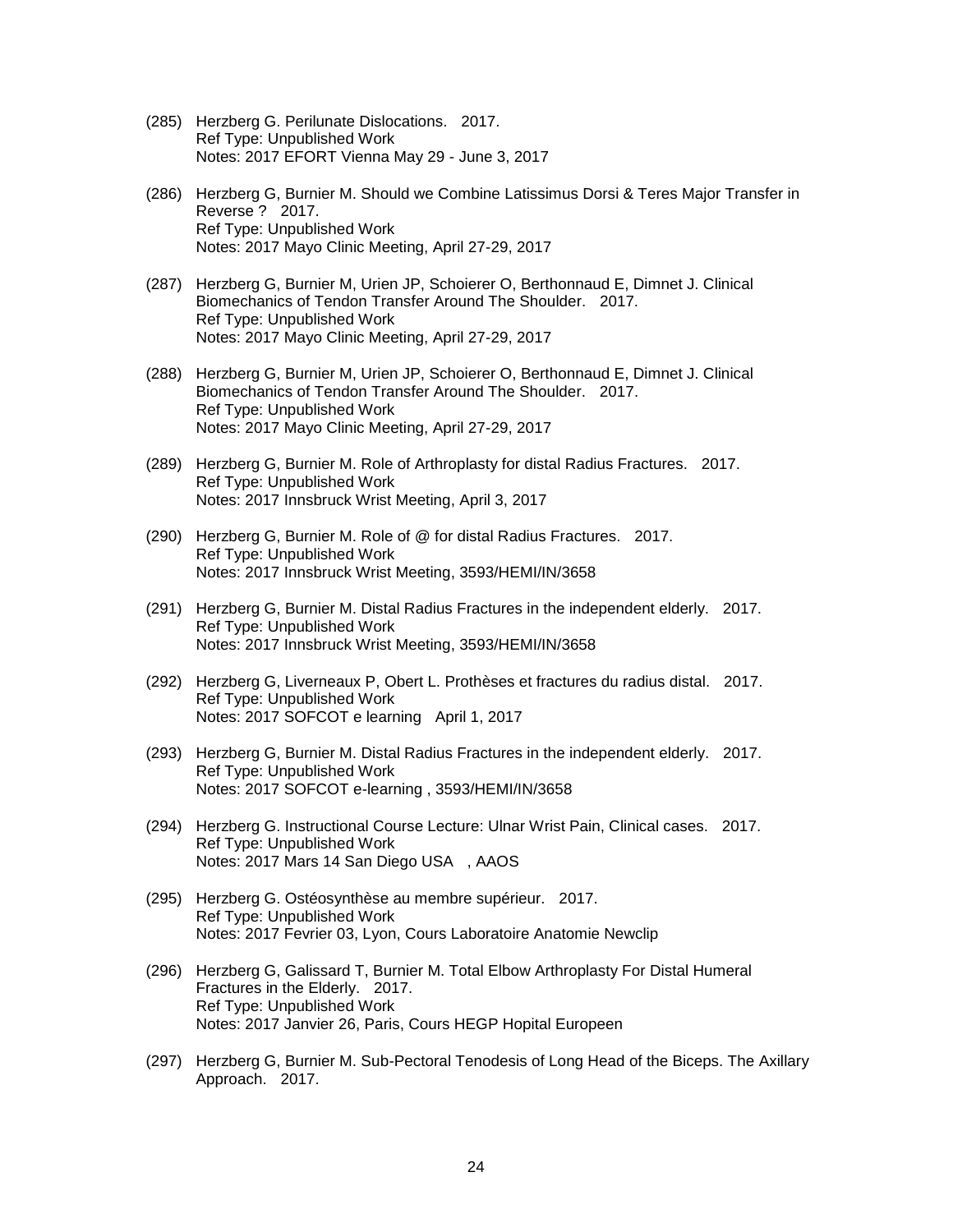Ref Type: Unpublished Work Notes: 2017 Janvier 21, Lyon, Société Francaise de Chirurgie de l'épaule et du coude

- (298) Herzberg G, Burnier M. Trapezius & Serratus Anterior Palsies. 2017. Ref Type: Unpublished Work Notes: 2017 Janvier 21, Lyon, Société Francaise de Chirurgie de l'épaule et du coude
- (299) Burnier M, Herzberg G. Shoulder & Elbow Secondary Palliative Surgery for Brachial Plexus Post-traumatic Palsy. 2017. Ref Type: Unpublished Work Notes: 2017 Janvier 21, Lyon, Société Francaise de Chirurgie de l'épaule et du coude
- (300) Herzberg G, Burnier M. Shoulder & Elbow Primary Surgery for Brachial Plexus Post-traumatic Palsy. 2017. Ref Type: Unpublished Work Notes: 2017 Janvier 21, Lyon, Société Francaise de Chirurgie de l'épaule et du coude
- (301) Herzberg G, Burnier M. Irreparable Rotator Cuff tears. Role for Musculo-tendinous transfers. 2017. Ref Type: Unpublished Work Notes: 2017 Janvier 20, Lyon, Société Francaise de Chirurgie de l'épaule et du coude
- (302) Burnier M, Herzberg G. Surgical Anatomy of the Rotator Cuff Muscles. 2017. Ref Type: Unpublished Work Notes: 2017 Janvier 20, Lyon, Société Francaise de Chirurgie de l'épaule et du coude
- (303) Burnier M, Herzberg G. Distal Radius Fractures : Arthroscopy or no arthroscopy ? 2016. Ref Type: Unpublished Work Notes: 2016 Decambre 17, Paris, Société Francaise de Chirurgie de la Main
- (304) Herzberg G, Burnier M. Quelle place pour l'hémiarthroplastie en urgence ou en secondaire pour fracture du RD du sujet agé autonome. Hand Surgery & rehabilitation 2016; 35(6):S317.
- (305) Herzberg G, Marc A, Burnier M. Complications des plaques antérieures verrouillées pour fractures fraiches du radius distal. Hand Surgery & rehabilitation 2016; 35(6):S95.
- (306) Herzberg G, Castel T. Incidence des fractures de l'extrémité distale de l ulna associées aux fractures du radius distal (processus styloide ulnaire exclu). Hand Surgery & rehabilitation 2016; 35(6):S69.
- (307) Burnier M, Herzberg G. Classification PAF fes dractures fraiches de l'extrémité distale du radius. Hand Surgery & rehabilitation 2016; 35(6):S34.
- (308) Herzberg G. Nakamura's technique for Foveal TFCC reinsertion. 2016. Ref Type: Unpublished Work Notes: Hong Kong InternationalWrist Arthroscopy Workshop and Seminar
- (309) Herzberg G, Burnier M. Analyse radiologique des fractures fraiches de l'extrémité distale du radius et evaluation clinique des resultats. Hand Surgery & rehabilitation 2016; 35(6):S15.
- (310) Herzberg G. Wrist Arthroplasty for Radiocarpal Arthritis. 2016. Ref Type: Unpublished Work Notes: Hong Kong InternationalWrist Arthroscopy Workshop and Seminar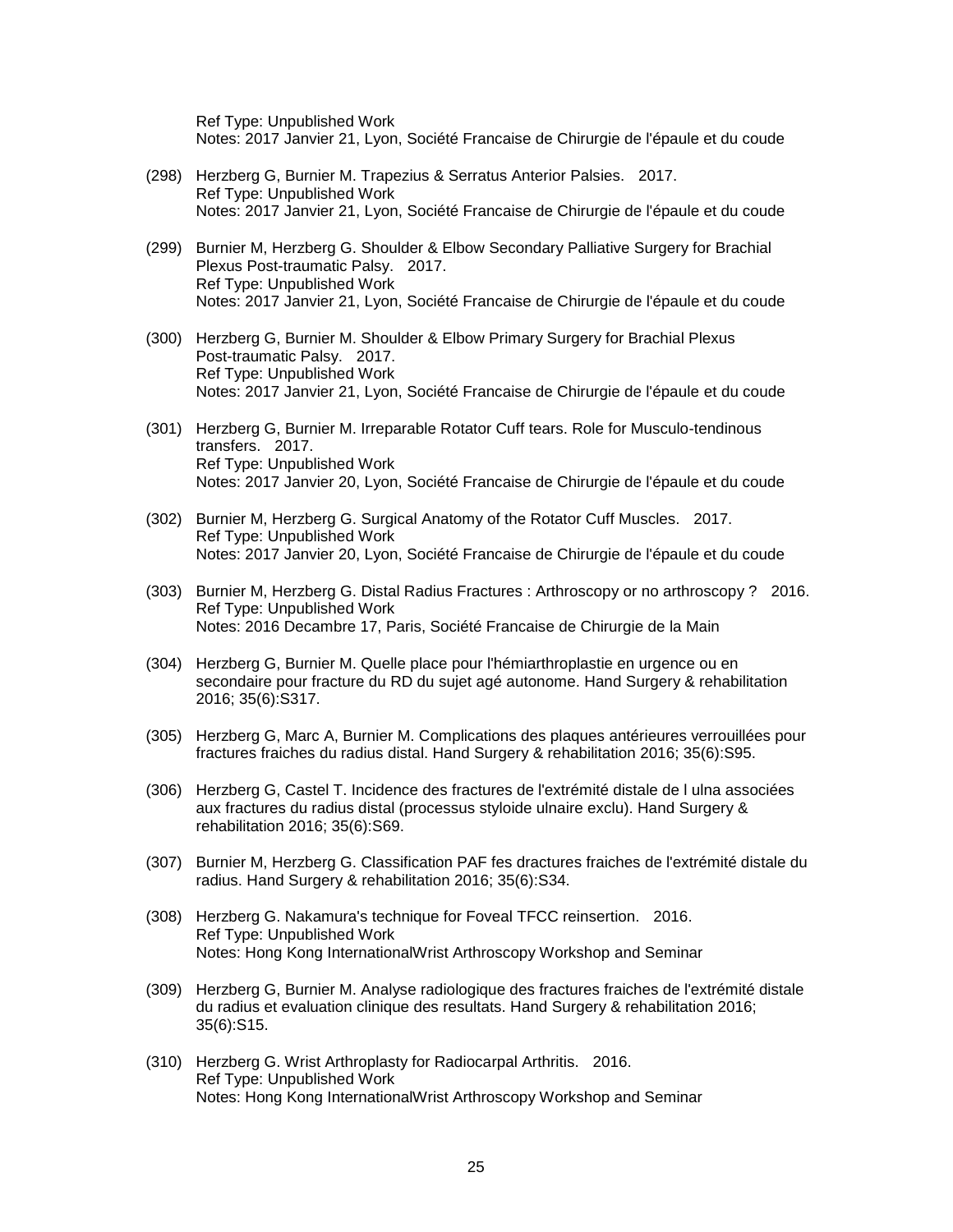- (311) Herzberg G. Symposium Chronic radial wrist pain: Bone & Joint. 2016. Ref Type: Unpublished Work Notes: Hong Kong InternationalWrist Arthroscopy Workshop and Seminar
- (312) Herzberg G. Presentation Lyon Wrist Score 2017. 2016. Ref Type: Unpublished Work Notes: Hong Kong InternationalWrist Arthroscopy Workshop and Seminar
- (313) Herzberg G, Mathoulin C. Role of Arthroscopy in Wrist Arthrosis. 2016. Ref Type: Unpublished Work Notes: Société Francophone d'Arthroscopie Paris Decembre 1-3, 2016
- (314) Herzberg G. Arthroscopy for Carpal Ligamentous Injuries Acute Injuries. 2016. Ref Type: Unpublished Work Notes: Société Francophone d'Arthroscopie Paris Decembre 1-3, 2016
- (315) Herzberg G, Cohen G, Pauchard N. Arthroscopy for Carpal Ligamentous Injuries Instructional Course. 2016. Ref Type: Unpublished Work Notes: Société Francophone d'Arthroscopie Paris Decembre 1-3, 2016
- (316) Herzberg G, Burnier M. Traitement sous Assistance Arthroscopique des Fractures de la Fosse de la Scapula. 2016. Ref Type: Unpublished Work Notes: Société Francophone d'Arthroscopie Paris Decembre 1-3, 2016
- (317) Herzberg G, Burnier M. Arthroscopic treatment of distal radius fractures. 2016. Ref Type: Unpublished Work Notes: EWAS - IRCAD Meeting Strasbourg Novembre 25-26, 2016
- (318) Herzberg G. Wrist Arthroscopy. 2016. Ref Type: Unpublished Work Notes: EWAS - IRCAD Meeting Strasbourg Novembre 25-26, 2016
- (319) Herzberg G. Perilunate Instability / Dissociation / PLIND. 2016. Ref Type: Unpublished Work Notes: COA - APWA Meeting, Beijing Novembre 14-18, 2016
- (320) Herzberg G. Séance cas cliniques. 2016. Ref Type: Unpublished Work Notes: COA - APWA Meeting, Beijing Novembre 14-18, 2016
- (321) Herzberg G. Session Distal Radius fractures. 2016. Ref Type: Unpublished Work Notes: COA - APWA Meeting, Beijing Novembre 14-18, 2016
- (322) Herzberg G, Burnier M. PAF classification for DRF. 2016. Ref Type: Unpublished Work Notes: COA - APWA Meeting, Beijing Novembre 14-18, 2016
- (323) Herzberg G. Arthroscopic Radial Styloidectomy Demonstration. 2016. Ref Type: Unpublished Work Notes: COA - APWA Meeting, Beijing Novembre 14-18, 2016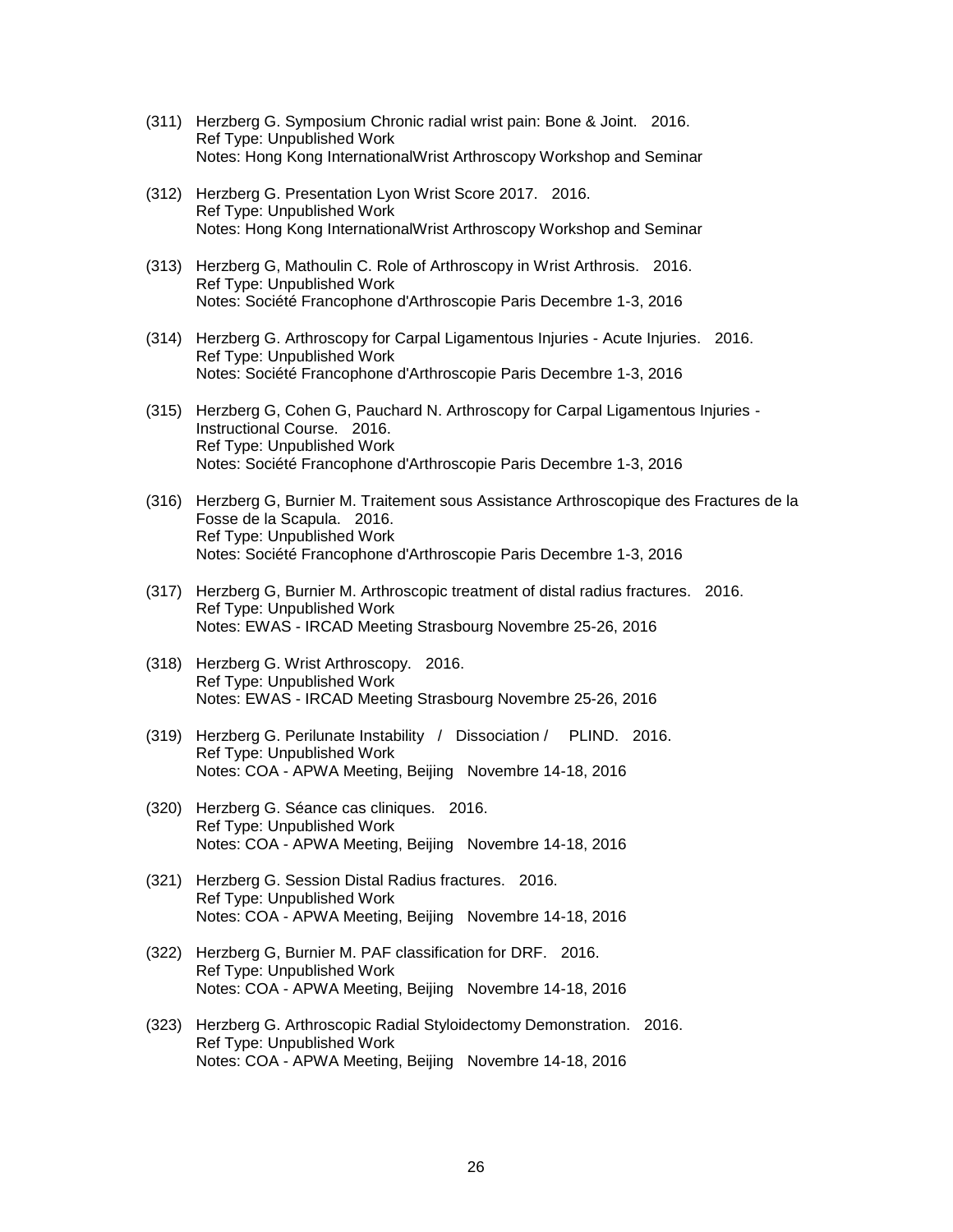- (324) Herzberg G. Discours du president EWAS. 2016. Ref Type: Unpublished Work Notes: COA - APWA Meeting, Beijing Novembre 14-18, 2016
- (325) Herzberg G. Modération séance traumatologie. 2016. Ref Type: Unpublished Work Notes: SOFCOT , Paris Novembre 8-11, 2016
- (326) Herzberg G, Burnier M. Hémiarthroplastie pour fracture du radius distal chez le sujet âgé. 2016. Ref Type: Unpublished Work Notes: SOFCOT , Paris Novembre 8-11, 2016
- (327) Castel T, Herzberg G. Complications post-opératoires des fractures du tiers latéral de clavicule. 2016. Ref Type: Unpublished Work Notes: SOFCOT , Paris Novembre 8-11, 2016
- (328) Merlini L, Herzberg G. Complications des ostéosynthèses par plaque supérieure des fractures fraîches du tiers moyen de la clavicule. 2016. Ref Type: Unpublished Work Notes: SOFCOT , Paris Novembre 8-11, 2016
- (329) Herzberg G, Burnier M. Place des prothèses dans le traitement des fractures du radius distal chez l'adulte. 2016. Ref Type: Unpublished Work Notes: SOFCOT , Paris Novembre 8-11, 2016
- (330) Herzberg G. Indications and contraindications for wrist arthroplasty. 2016. Ref Type: Unpublished Work Notes: International Federation Societies for Surgery of the Hand, IFSSH, Buenos Aires, October 24-28, 2016
- (331) Herzberg G, Haugstvedt JR, Ho PC. Session European Wrist Arthroscopic Surgery, Symposium. 2015. Ref Type: Unpublished Work Notes: EWAS, Buenos Aires, IFSSH, Oct 24-28 2016
- (332) Herzberg G, Burnier M. Arthroscopic Management of Distal Radius Fractures. 2016. Ref Type: Unpublished Work Notes: International Federation Societies for Surgery of the Hand, IFSSH, Buenos Aires, October 24-28, 2016
- (333) Herzberg G. Nakamura's technique for reparable TFCC foveal reinsertion. 2016. Ref Type: Unpublished Work Notes: LYON WRIST MEETING, October 14, 2016
- (334) Herzberg G. Hemiarthroplasty for distal radius intra-articular malunion in the independent elderly. Surgical technique. 2016. Ref Type: Unpublished Work Notes: LYON WRIST MEETING, October 14, 2016
- (335) Herzberg G. Remotion total wrist arthroplasty for rheumatoid arthritis of the wrist. Single center study. 2016.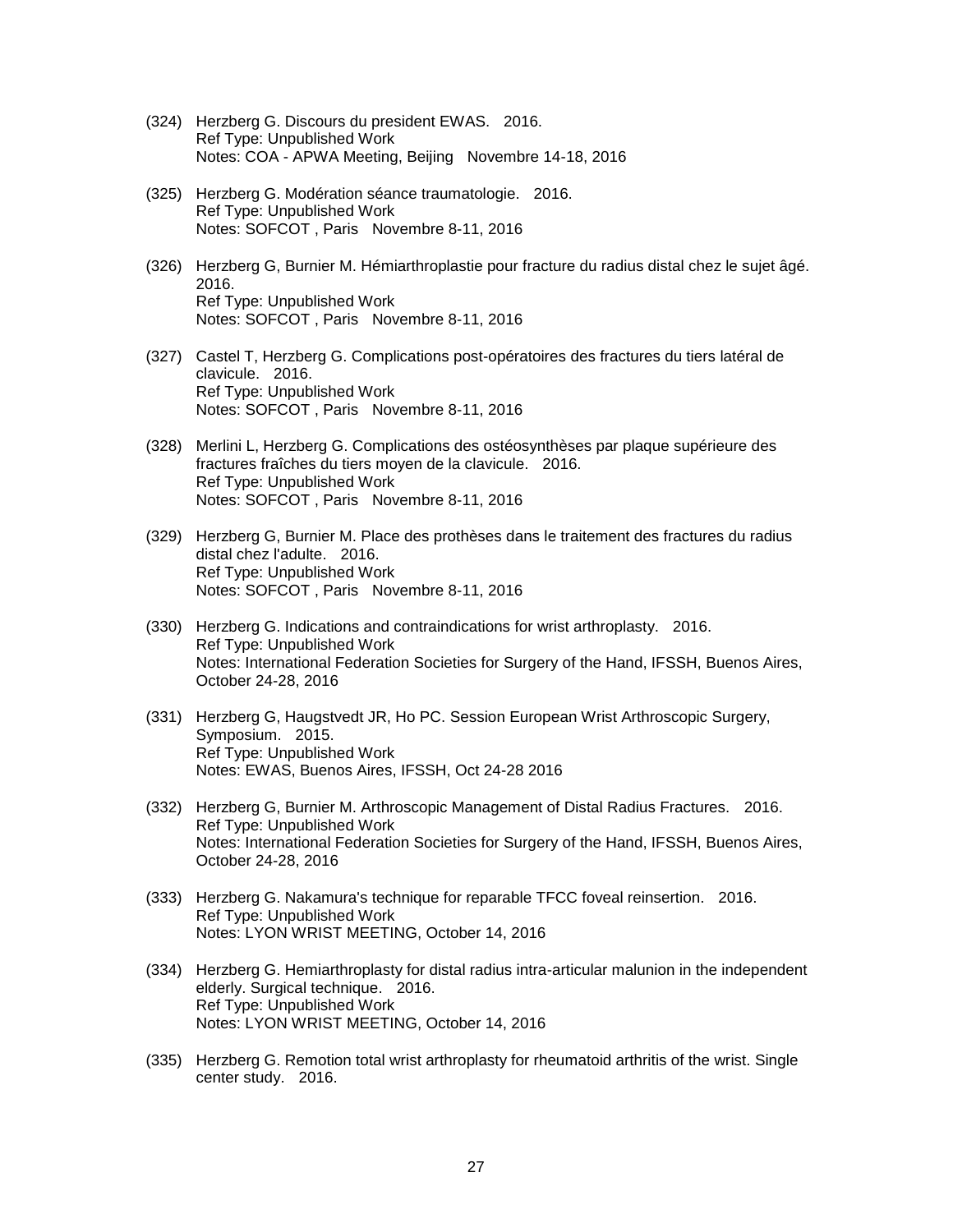Ref Type: Unpublished Work Notes: LYON WRIST MEETING, October 14, 2016

- (336) Herzberg G. Technical tips for arthroscopic treatment of perilunate injuries. 2016. Ref Type: Unpublished Work Notes: LYON WRIST MEETING, October 13, 2016
- (337) Herzberg G. Wrist Hemiarthroplasty for irreparable distal radius fractures in the independent elderly. 2016. Ref Type: Unpublished Work Notes: LYON WRIST MEETING, October 13, 2016
- (338) Burnier M, Izem Y, Arnal M, Marc A, Herzberg G. Arthroscopically-assisted reduction and internal fixation of distal radius fractures: Indications. 2016. Ref Type: Unpublished Work Notes: LYON WRIST MEETING, October 13, 2016
- (339) Herzberg G. Usefulness of the PAF classification for distal radius fractures: 1400 cases. 2016. Ref Type: Unpublished Work Notes: LYON WRIST MEETING, October 13, 2016
- (340) Herzberg G. Lyon Wrist Symposium 2016: Fractures, Arthroscopy, Arthroplasty. 2016. Notes: 16th Advanced Wrist Meeting, Lyon Wrist Surgery 2016, October 13-14, 2016 ; Lyon
- (341) Herzberg G. Perilunate Injuries, Non Dislocated (P.L.I.N.D.). 2016. Ref Type: Unpublished Work Notes: IWIW ASSH, Austin September 29, 2016 ICL 12
- (342) Herzberg G, Burnier M. Wrist Hemi-arthroplasty for Irreparable Distal Radius Fractures In Independent Elderly. 2016. Ref Type: Unpublished Work Notes: IWIW ASSH, Austin September 28, 2016
- (343) Herzberg G, Boeckstyns MEH. Remotion TWA for RA, Single Center Study. 2016. Ref Type: Unpublished Work Notes: IWIW ASSH, Austin September 28, 2016
- (344) Merle M, Herzberg G. Prothèses totales du poignet pour fractures. 2016.
- (345) Slutsky DJ, Herzberg G, Shin AY, Buijze GA, Ring D, Mudgal CS et al. Coronal fractures of the scaphoid: a review. J Wrist Surg 2016; 5(3):194.
- (346) Herzberg G. Clinical Approach of Radial Wrist Pain. 2016. Ref Type: Unpublished Work Notes: FESSH, Santander, Spain, June 22th, 2016
- (347) Boeckstyns MEH, Herzberg G. Revision surgery after total wrist arthroplasty. 2016. Ref Type: Unpublished Work Notes: FESSH, Santander, Spain, June 22th, 2016
- (348) Herzberg G. Presidential Address. 2016. Ref Type: Unpublished Work Notes: FESSH, Santander, Spain, June 22th, 2016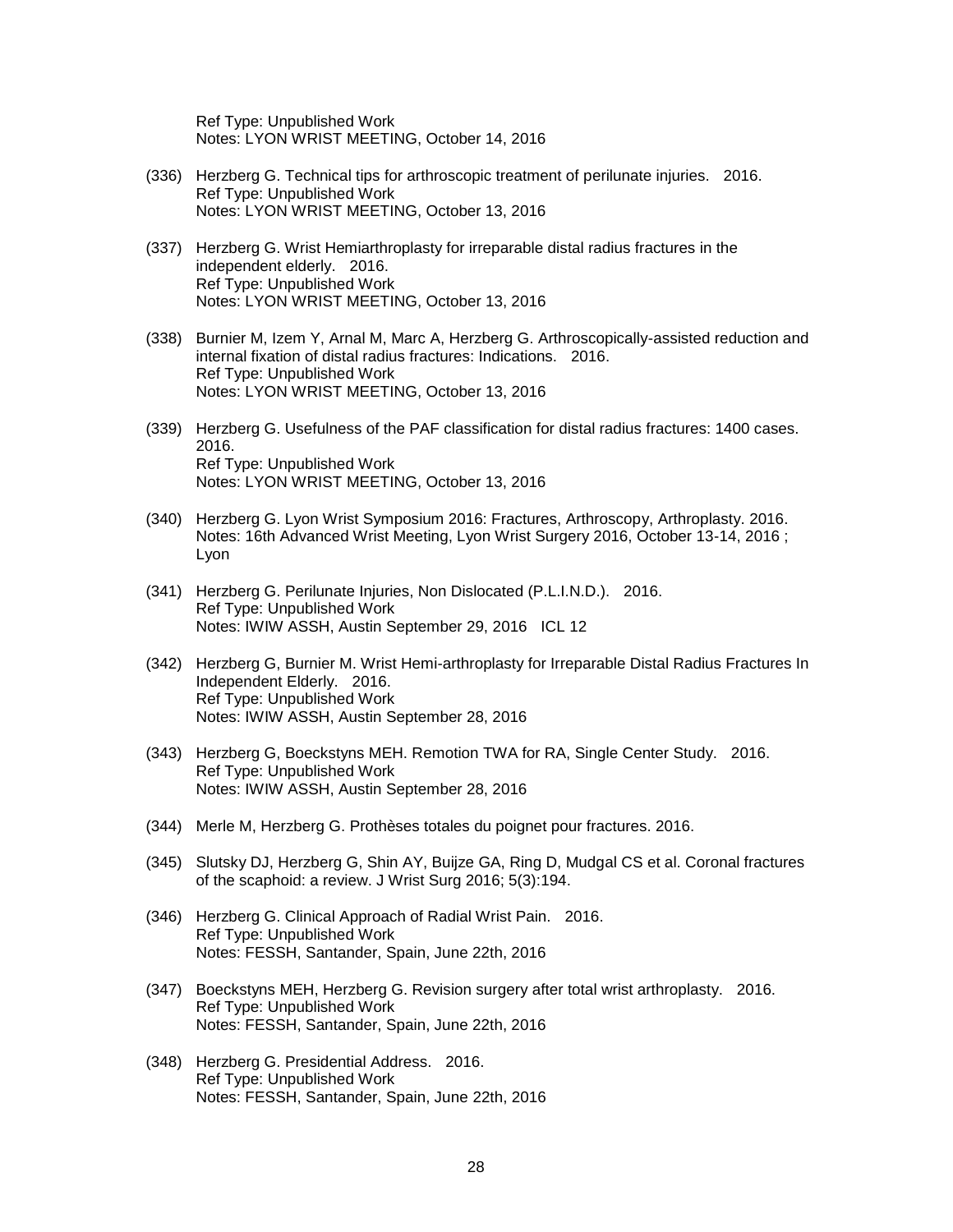- (349) Herzberg G. Hemiarthroplasty and Distal Radius Fractures. 2016. Ref Type: Unpublished Work Notes: FESSH, Santander, Spain, June 22th, 2016
- (350) Herzberg G, Burnier M. Primary Wrist Hemi-arthroplasty for Acute Irreparable Distal Radius Fractures in Independent Elderly. 2016. Ref Type: Unpublished Work Notes: FESSH, Santander, Spain, June 22th, 2016
- (351) Herzberg G. Experience with Total and hemi-arthroplasty of the wrist. 2016. Ref Type: Unpublished Work Notes: Mayo Wrist Course, Rochester, Minnesota, May 20th, 2016
- (352) Herzberg G. Total Wrist Arthroplasty in Rheumatoid Arthritis. 2016. Ref Type: Unpublished Work Notes: Mayo Wrist Course, Rochester, Minnesota, May 20th, 2016
- (353) Herzberg G. Perilunate injuries. 2016. Ref Type: Unpublished Work Notes: Mayo Wrist Course, Rochester, Minnesota, May 20th, 2016
- (354) Herzberg G. Shoulder Arthroplasty: Surgical Technique, Live Demonstration Anatomy Lab. 2016. Ref Type: Unpublished Work Notes: Société Française de chirurgie de l'épaule et du coude, Toulouse, 14-15 Avril
- (355) Herzberg G, Merlini L, Castel T. Fractures of the clavicle. 2016. Ref Type: Unpublished Work Notes: Société Française de chirurgie de l'épaule et du coude, Toulouse, 14-15 Avril 2016
- (356) Herzberg G, Boeckstyns MEH. Advances in total wrist arthroplasty for the rheumatoid wrist. In: Chung KC, editor. Clinical management of the rheumatoid hand, wrist and elbow. New York: Springer Verlag, 2016: 119-123.
- (357) Herzberg G, Burnier M, Marc A, Izem Y. Primary wrist Hemiarthroplasty for irreparable distal radisu fractures in the independent elderly. 2016. Ref Type: Unpublished Work Notes: Orlando, 1er Mars 2016, AAOS , American Academy of Orthopaedic Surgeons
- (358) Herzberg G. Nouvelle Classification des fractures du radius distal. 2016. Ref Type: Unpublished Work Notes: Lyon, 9 Février 2016, Soirée Lyon Etude Main Membre Supérieur LEMMS
- (359) Herzberg G, Castel T, Galissard T, Merlini L, Burnier M. Clavicle fractures in adults: Operative Technique with Plate Fixation. 2016. Ref Type: Unpublished Work Notes: Paris, 19 Janvier 2016, Hôpital Européen Georges Pompidou
- (360) Boeckstyns MEH, Herzberg G. Total Wrist Arthroplasty. In: Lichtman DM, Bain GI, editors. Kienbock's Disease. Springer, 2016: 293-298.
- (361) Burnier M, Herzberg G, Chapurlat RD, Boutroy S. In vivo high resolution trabacular microstructure of Kienbock Lunate before and after radial shortening: a case report. J Wrist Surg 2016; 5(2):105-109.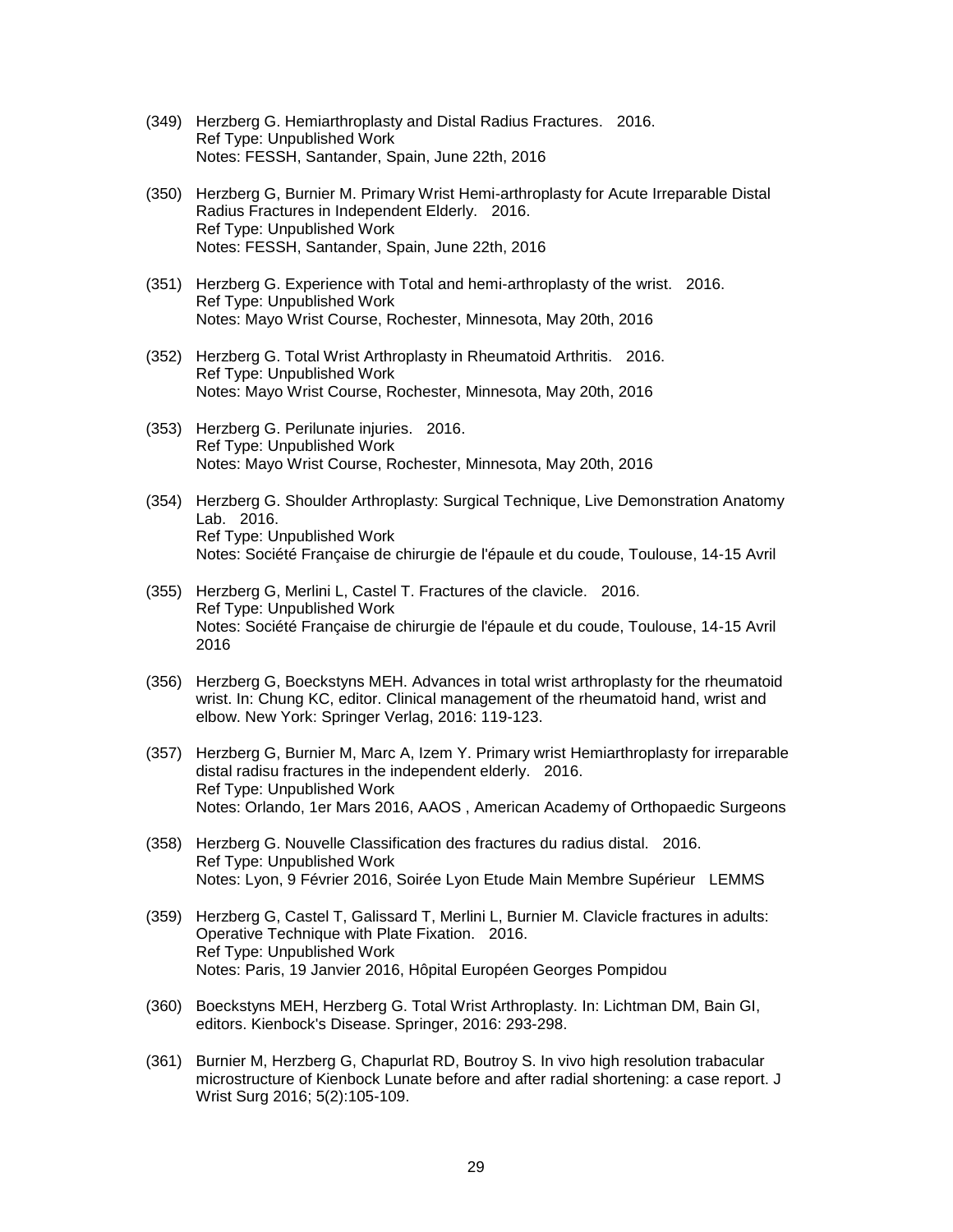- (362) Burnier M, Herzberg G, Marc A, Izem Y. Hémiarthroplastie pour fractures du radius distal du sujet âgé. 2015. Ref Type: Unpublished Work Notes: Paris, 19 Décembre 2015, Société Fançaise de Chirurgie de la Main, Session Vidéoflash
- (363) Marc A, Herzberg G, Burnier M, Izem Y, Galissard T. Complications des plaques antérieures pour fractures du radius distal. 2015. Ref Type: Unpublished Work Notes: Paris, 19 Décembre 2015, Société Fançaise de Chirurgie de la Main
- (364) Herzberg G. Discours du Président. 2015. Ref Type: Unpublished Work Notes: Paris, 19 Décembre 2015, Société Fançaise de Chirurgie de la Main, Séance **Solennelle**
- (365) Herzberg G, Burnier M. Fractures du radius distal: nouveaux concepts. 2015. Ref Type: Unpublished Work Notes: Paris, 18 Décembre 2015, Société Fançaise de Chirurgie de la Main, Workshop
- (366) Herzberg G. Session Chinoise de la Société Française de Chirurgie de la Main. 2015. Ref Type: Unpublished Work Notes: Paris, Société Française de Chirurgie de la Main, 18 Décembre 2015
- (367) Burnier M, Herzberg G, Le Goff M. A new one-portal endoscopic technique for chronic compatmental syndrome of the forearm. 2015. Ref Type: Unpublished Work Notes: Paris, 17-19 Décembre 2015, Société Fançaise de Chirurgie de la Main, POSTER
- (368) Herzberg G, Burnier M. Une nouvelle classification pour les fractures du radius distal. 2015. Ref Type: Unpublished Work Notes: Paris, 17 Décembre 2015, Société Fançaise de Rééducation de la Main, **GEMMSOR**
- (369) Herzberg G. Session Poignet SFA. 2015. Ref Type: Unpublished Work Notes: Grenoble, Société Française de Chirurgie Arthroscopique, 11 Décembre 2015
- (370) Herzberg G, Burnier M. Wrist Arthroplasty, new concepts. 2015. Ref Type: Unpublished Work Notes: Lyon, 27 Novembre 2015, Séminaire
- (371) Herzberg G, Burnier M. Wrist Arthroplasty, total and partial. 2015. Ref Type: Unpublished Work Notes: Chongqing China Orthedic Association, , CHINA, November 20 th , 2015
- (372) Herzberg G, Schoierer O, Urien JP, Berthonnaud E, Dimnet J. Transfert du Latissimus Dorsi pour Ruptures Massives de la Coiffe des Rotateurs. 2015. Ref Type: Unpublished Work Notes: SOFCOT, Paris, 11 Novembre 2015
- (373) Herzberg G, Burnier M, Izem Y. Role de l'arthroscopie dans le traitement des fractures du radius distal. 2015.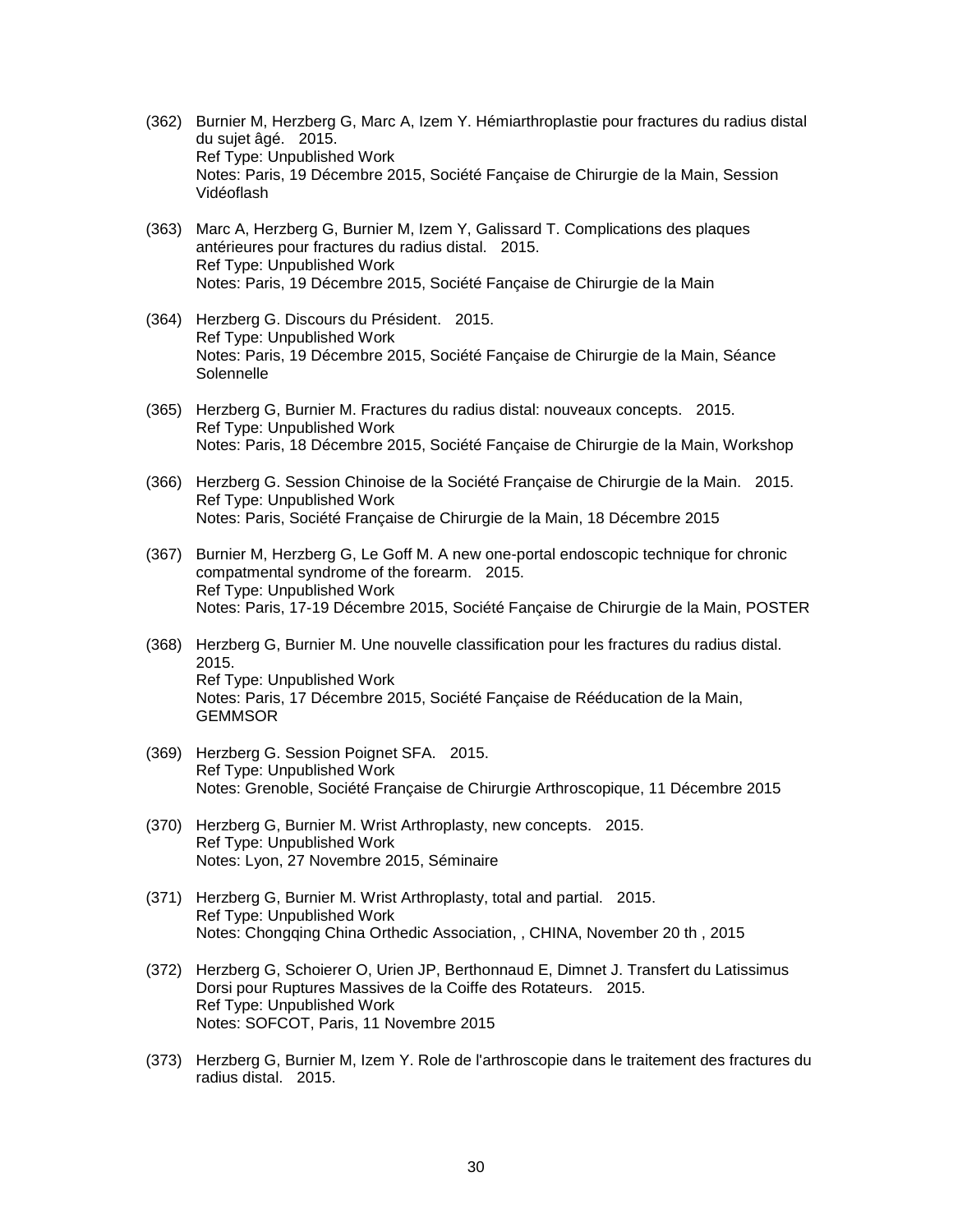Ref Type: Unpublished Work Notes: SOFCOT, Paris, 11 Novembre 2015, Session SFCM - EWAS de la SOFCOT

- (374) Herzberg G, Burnier M, Boeckstyns MEH. Prothèses du poignet: quoi de neuf ? 2015. Ref Type: Unpublished Work Notes: SOFCOT, Paris, 11 Novembre 2015
- (375) Herzberg G. Responsable Session Demi-Journée Société Française de Chirurgie de la Main SFCM de la Société Française de Chirurgie Orthopédique SOFCOT. 2015. Ref Type: Unpublished Work Notes: SOFCOT, Paris, 11 Novembre 2015
- (376) Herzberg G. Radial Styloidectomy, Presentation and Surgical Demonstration. 2015. Ref Type: Unpublished Work Notes: Hong Kong First Asian Pacific Wrist Arthroscopy Meeting, Hong Kong, Oct 29-Nov 2, 2015
- (377) Herzberg G, Burnier M. Role of TWA in Wrist Arthritis Conditions. 2015. Ref Type: Unpublished Work Notes: Hong Kong First Asian Pacific Wrist Arthroscopy Meeting, Hong Kong, Oct 29-Nov 2, 2015
- (378) Herzberg G, Burnier M, Izem Y. New Concepts about treatment of Distal Radius Fractures. 2015. Ref Type: Unpublished Work Notes: Hong Kong First Asian Pacific Wrist Arthroscopy Meeting, Hong Kong, Oct 29-Nov 2, 2015
- (379) Herzberg G. Session # 2, Président Séance. 2015. Ref Type: Unpublished Work Notes: Hong Kong, First Asian Pacific Wrist Arthroscopy Meeting, Oct 29-Nov 2, 2015
- (380) Herzberg G. Live Clinical Case Session # 3, Examination & Discussion. 2015. Ref Type: Unpublished Work Notes: Hong Kong First Asian Pacific Wrist Arthroscopy Meeting, Hong Kong, Oct 29-Nov 2, 2015
- (381) Herzberg G, Burnier M. Role of Volar Approach in the treatment of Distal Radius Fractures. 2015. Ref Type: Unpublished Work Notes: Hong Kong First Asian Pacific Wrist Arthroscopy Meeting, Hong Kong, Oct 29-Nov 2, 2015
- (382) Herzberg G, Burnier M. Indications and results of wrist implants. 2015. Ref Type: Unpublished Work Notes: Italian Society for Surgery of the Hand, Milan October 17, 2015
- (383) Herzberg G, Burnier M. Perilunate injuries, not dislocated. 2015. Ref Type: Unpublished Work Notes: Italian Society for Surgery of the Hand, Milan October 17, 2015
- (384) Herzberg G, Burnier M, Marc A. Live Surgical Demonstration (Anatomical Lab): Volar plating of DRF. 2015. Ref Type: Unpublished Work Notes: Lyon International Wrist Symposium, Lyon Sept 06 Octobre 2015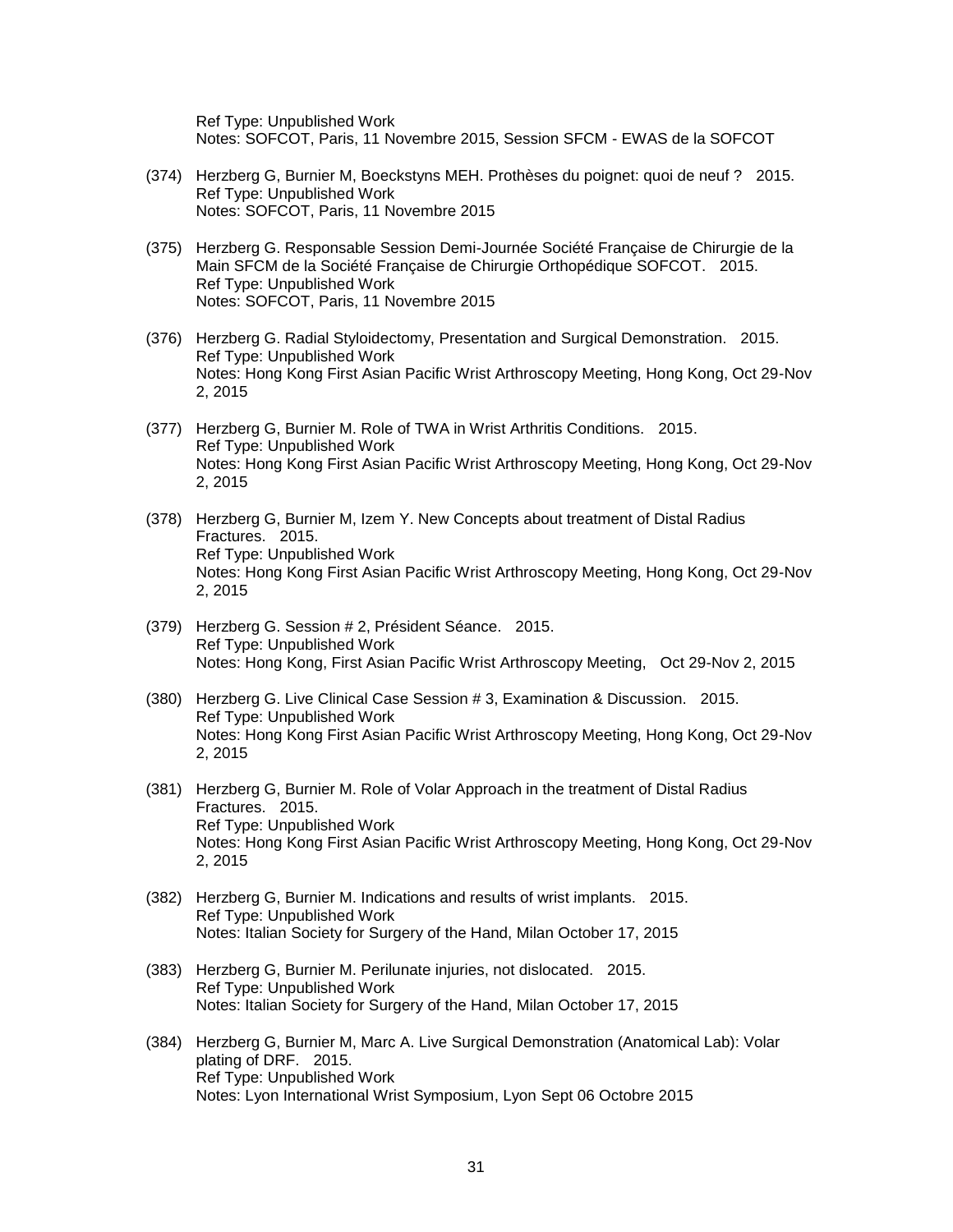- (385) Herzberg G, Burnier M, Marc A. Live Surgical Demonstration (Anatomical Lab): Total Wrist Arthroplasty. 2015. Ref Type: Unpublished Work Notes: Lyon International Wrist Symposium, Lyon Sept 06 Octobre 2015
- (386) Herzberg G, Burnier M, Marc A, Arnal M. Live Surgical Demonstration (Anatomical Lab): Cobra 1 Distal Radius Fracture Implant. 2015. Ref Type: Unpublished Work Notes: Lyon International Wrist Symposium, Lyon Sept 05-06 Octobre 20115
- (387) Herzberg G, Boeckstyns MEH. Total wrist arthroplasty : Techniques for revision. 2015. Ref Type: Unpublished Work Notes: Lyon Wrist Surgery 2015, October 5-6, 2015
- (388) Herzberg G, Boeckstyns MEH. Total wrist arthroplasty : Lyon series update. 2015. Ref Type: Unpublished Work Notes: Lyon Wrist Surgery 2015, October 5-6, 2015
- (389) Herzberg G. Lyon Wrist Symposium 2015: Fractures, Arthroscopy, Arthroplasty. 2015. Notes: 15th Advanced Wrist Meeting, Lyon, October 05-06th, Lyon Wrist Surgery 2015, October 5-6, 2015 ; 2015 ALCOMS
- (390) Herzberg G, Burnier M, Izem Y. Debate Session: 21 Clinical cases. 2015. Ref Type: Unpublished Work Notes: Lyon International Wrist Symposium, Lyon Sept 05-06 Octobre 2015
- (391) Burnier M, Herzberg G, Marc A, Izem Y. Primary wrist hemiarthroplasty for acute irreparable DRF in elderly patients. 2015. Ref Type: Unpublished Work Notes: Lyon Wrist Surgery 2015, October 5-6, 2015
- (392) Herzberg G, Burnier M, Arnal M, Izem Y. Coronal radial translation and DRUJ gap as predictors of TFCC avulsion in acute DRF. 2015. Ref Type: Unpublished Work Notes: Lyon Wrist Surgery 2015, October 5-6, 2015
- (393) Boeckstyns MEH, Herzberg G. Revisions of Total Wrist Arthroplaty. 2015. Ref Type: Unpublished Work Notes: American Society for Surgery of the Hand, Seattle September 9-12, 2015, IWIW
- (394) Herzberg G. International Wrist Investigators Workshop, Session 1. 2015. Ref Type: Unpublished Work Notes: American Society for Surgery of the Hand, Seattle September 9-12, 2015, IWIW
- (395) Herzberg G, Izem Y, Burnier M, Marc A. Primary wrist hemiarthroplasty for irreparable distal radius fractures in the elderly. 2015. Ref Type: Unpublished Work Notes: American Society for Surgery of the Hand, Seattle September 9-12, 2015, Precourse 7
- (396) Herzberg G. Coronal radial translation and DRUJ diastasis as predictors of DRUJ instability in Distal Radius fractures. 2015. Ref Type: Unpublished Work Notes: American Society for Surgery of the Hand, Seattle September 9-12, 2015, IWIW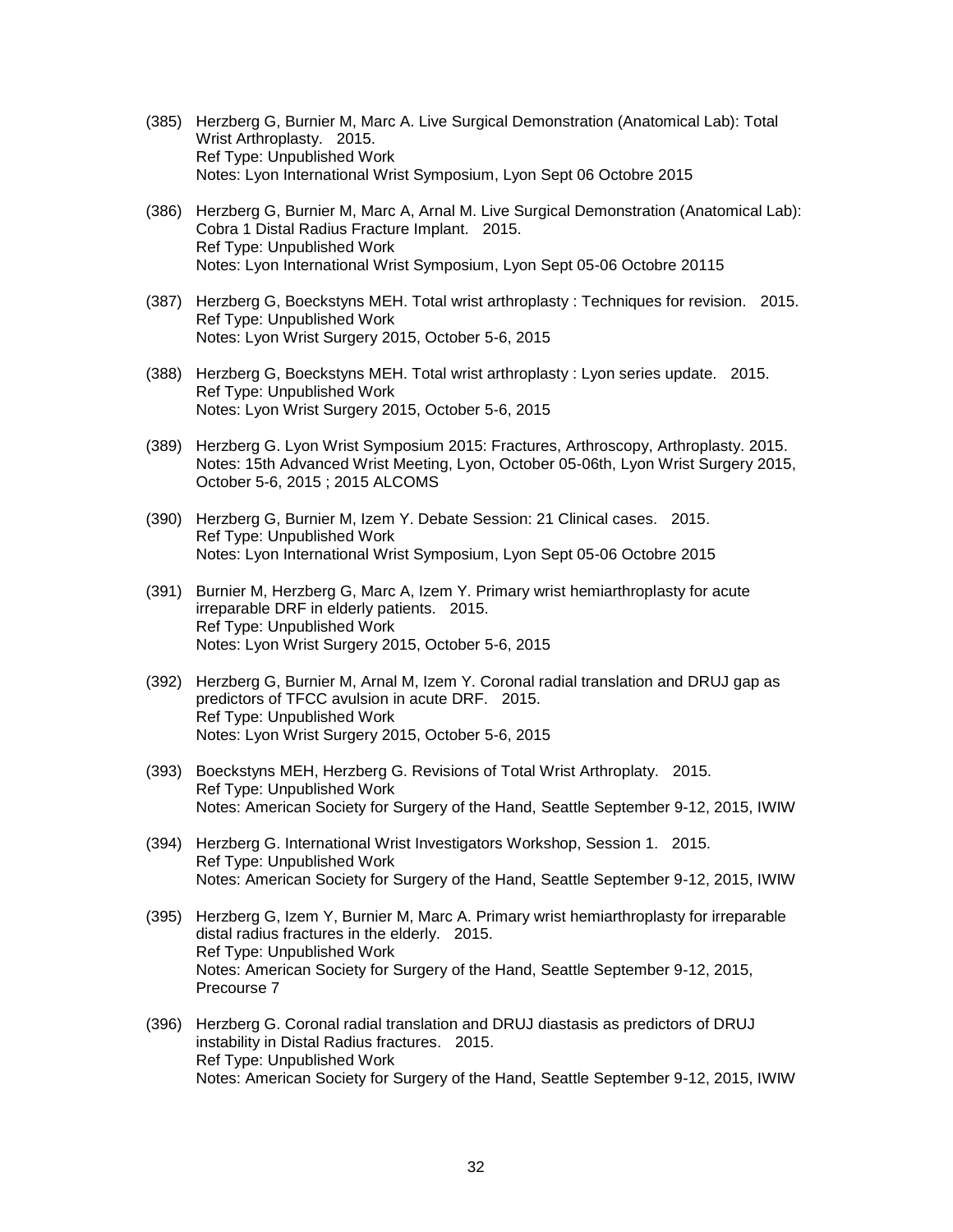- (397) Herzberg G. Tribute to Philippe Saffar. 2015. Ref Type: Unpublished Work Notes: American Society for Surgery of the Hand, Seattle September 9-12, 2015, IWIW
- (398) Herzberg G, Burnier M, Marc A, Izem Y. Primary wrist hemiarthroplasty for irreparable distal radisu fracture in the independent elderly. J Wrist Surg 2015; 4:156-163.
- (399) Herzberg G. Fractures de Clavicule. 2015. Ref Type: Unpublished Work Notes: Hardelot, GA enseignement DESC SOFCOT , May 29 2015
- (400) Herzberg G, Burnier M, Marc A, Izem Y. Wrist Hemiarthroplasty for distal radius fractures in the elderly. 2015. Ref Type: Unpublished Work Notes: Prague European Federation for Orthopaedics, Research and Traumatology EFORT , May 27-29 2015
- (401) Herzberg G. New aspects of radial styloidectomy of the wrist. 2015. Ref Type: Unpublished Work Notes: Strasbourg European Wrist Arthroscopic Surgery, 15-16 Mai 2015
- (402) Herzberg G. Wrist session. 2015. Ref Type: Unpublished Work Notes: Leuven Belgique Société Belge d' Orthopédie, 22-25 Avril 2015
- (403) Herzberg G. Arthroplasties of the wrist. 2015. Ref Type: Unpublished Work Notes: Leuven Belgique Société Belge d' Orthopédie, 22-25 Avril 2015
- (404) Herzberg G. Perilunate fracture dislocation: classification and treatment. 2015. Ref Type: Unpublished Work Notes: International Wrist Symposium, Innsbruck 24 Fevrier 2015
- (405) Herzberg G. Wrist arthroplasty in trauma (when and how ?). 2015. Ref Type: Unpublished Work Notes: International Wrist Symposium, Innsbruck 24 Fevrier 2015
- (406) Herzberg G. Three-Portal Arthroscopic Radial Styloidectomy. 2015. Ref Type: Unpublished Work Notes: European Wrist Arthroscopy Surgery Meeting, Strasbourg 20 Fevrier 2015
- (407) Herzberg G, Marc A, Izem Y, Arnal M, Wihlm R, Le Goff M. Hemiarthroplasty for irreparable distal radius fracture in the elderly. 2015. Ref Type: Unpublished Work Notes: European Wrist Arthroscopy Surgery Meeting, Strasbourg 20 Fevrier 2015
- (408) Boeckstyns MEH, Herzberg G. Total Wrist Arthroplasty for Kienbock's disease. In: Lichtman DM, Bain GI, editors. **Kienböck's Disease: Advances in Diagnosis and Treatment** . Springer, 2015.
- (409) Herzberg G, Burnier M, Marc A, Merlini L, Izem Y. The role of arthroscopy for treatment of perilunate injuries. J Wrist Surg 2015; 4(2):101.
- (410) Herzberg G. The treatment of perilunate injuries. J Wrist Surg 2015; 4(2):75.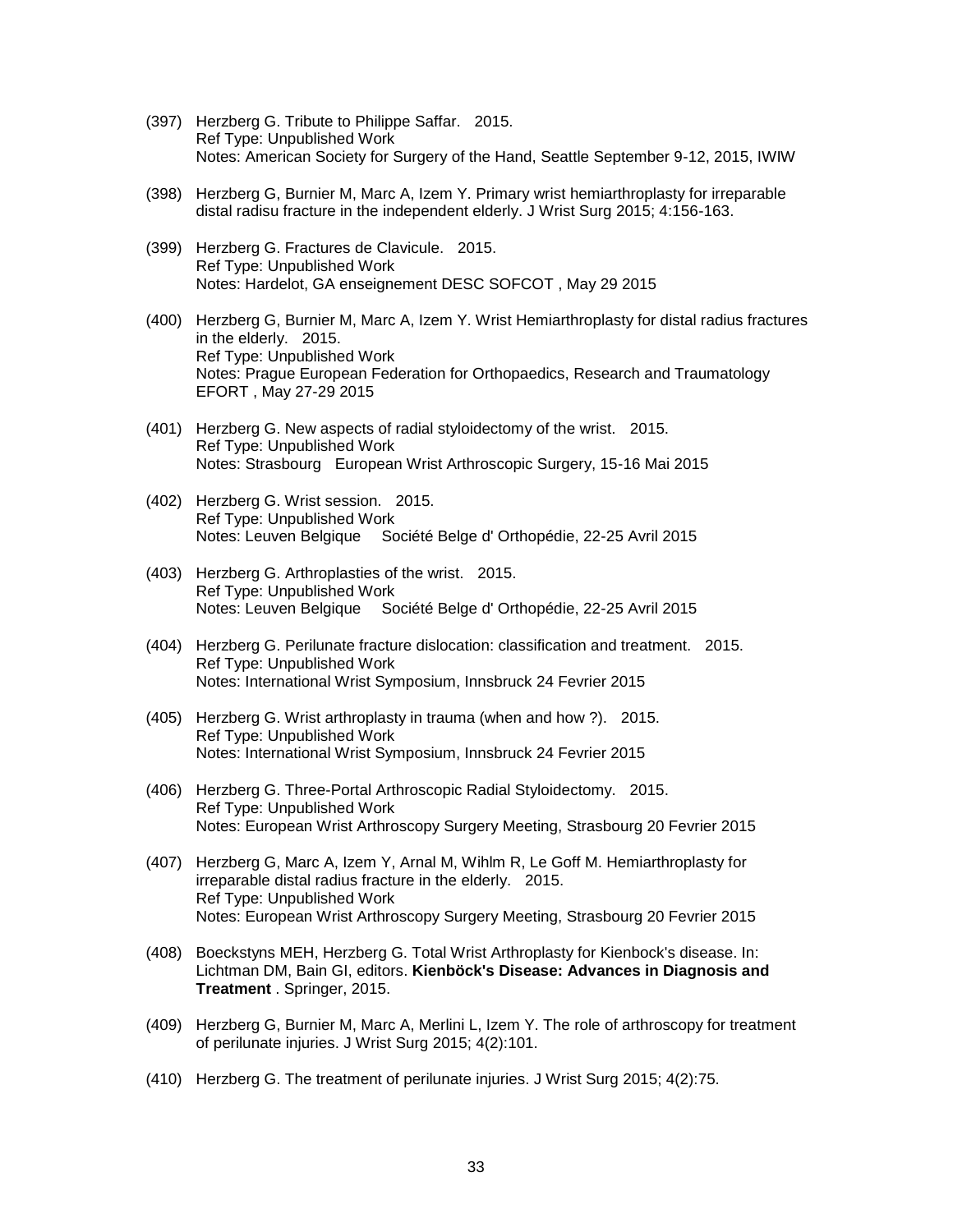- (411) Herzberg G, Joulié S. Anatomie Arthroscopique normale du poignet. In: Hulet C, Potel JF, editors. Arthroscopie. 2014: 7-10. Notes: compare to Michelotti 2018 et Slutsky book
- (412) Herzberg G, Joulié S. Arthroscopie du poignet: installation, instrumentation et voies d'abord. In: Hulet C, Potel JF, editors. Arthroscopie. 2014: 1-6.
- (413) Herzberg G, Le Nen D. Face à Face: Arthrodèse ou Prothèse du poignet ? 2014. Ref Type: Unpublished Work Notes: Société Française de chirurgie de la Main, Paris 18 Decembre 2014
- (414) Marc A, Herzberg G. Treatment of complex distal radius fractures with arthroplasty in the elderly. 2014. Ref Type: Unpublished Work Notes: Société Française de chirurgie de la Main, Paris 18 Decembre 2014
- (415) Herzberg G. Diagnosis of ulnar wrist pain. 2014. Ref Type: Unpublished Work Notes: Société Française d'Arthroscopie, Luxembourg 4-8 Decembre 2014
- (416) Herzberg G. Surgical demonstration of Arthroscopic Management of distal radius fractures. 2014. Ref Type: Unpublished Work Notes: Strasbourg Ewas 28 Novembre 2014
- (417) Herzberg G. Arthroscopic Management of distal radius fractures. 2014. Ref Type: Unpublished Work Notes: Strasbourg Ewas 27 Novembre 2014
- (418) Herzberg G. Arthroscopic Management of distal radius fractures: surgical demonstration. 2014. Ref Type: Unpublished Work Notes: Los Angeles USA 21 Novembre 2014
- (419) Herzberg G. Arthroscopic Management of distal radius fractures. 2014. Ref Type: Unpublished Work Notes: Los Angeles USA 21 Novembre 2014
- (420) Herzberg G. Arthroscopic / Open treatment of perilunate injuries and PLIND. 2014. Ref Type: Unpublished Work Notes: Los Angeles USA 21 Novembre 2014
- (421) Herzberg G. Perilunate injuries, non dislocated. 2014. Ref Type: Unpublished Work Notes: SOFCOT, PARIS 12 Novembre 2014
- (422) Herzberg G. Hemi arthroplastie pour fracture irréparable fraiche du radius distal chez le sujet agé. 2014. Ref Type: Unpublished Work Notes: SOFCOT, PARIS 12 Novembre 2014
- (423) Herzberg G. Prothese unicompartimentale huméro radiale du coude pour arthrose. 2014. Ref Type: Unpublished Work Notes: SOFCOT, PARIS 12 Novembre 2014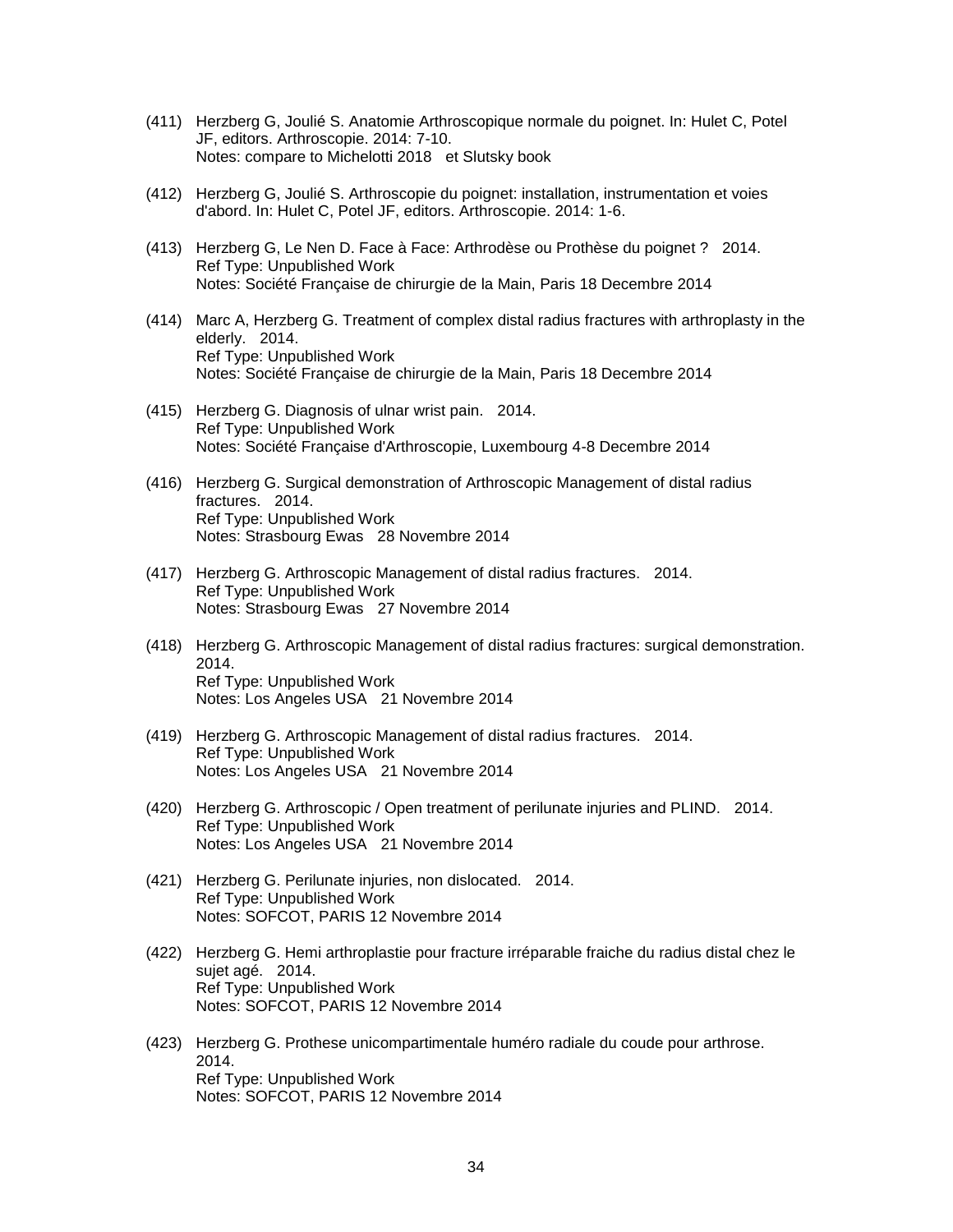- (424) Herzberg G. Three portal arthroscopic radial styloidectomy. 2014. Ref Type: Unpublished Work Notes: Hong Kong International Symposium November 8-10 2014
- (425) Herzberg G. Clinical examination of the wrist. 2014. Ref Type: Unpublished Work Notes: Hong Kong International Symposium November 8-10 2014
- (426) Herzberg G. Ulnar translation of the carpus. 2014. Ref Type: Unpublished Work Notes: Hong Kong International Symposium November 8-10 2014
- (427) Herzberg G. Perilunate injuries, non dislocated. 2014. Ref Type: Unpublished Work Notes: Hong Kong International Symposium November 8-10 2014
- (428) International Hong Kong Symposium. 2014. Notes: Hong Kong International Symposium November 8-10 2014
- (429) Herzberg G. Lyon Wrist Symposium 2014: Fractures, Arthroscopy, Arthroplasty. 2014. Notes: 14th Advanced Wrist Meeting, Lyon, October 13-14th, 2014 ALCOMS
- (430) Herzberg G, Burnier M, Marc A, Arnal M. Live Surgical Demonstration (Anatomical Lab): Distal Radius Fracture Implant. 2014. Ref Type: Unpublished Work Notes: International Wrist Symposium, Lyon Sept 13-14 Octobre 2014
- (431) Herzberg G, Burnier M, Marc A, Arnal M. Live Surgical Demonstration (Anatomical Lab): Total Wrist Arthroplasty. 2014. Ref Type: Unpublished Work Notes: International Wrist Symposium, Lyon Sept 13-14 Octobre 2014
- (432) Herzberg G. Remotion Total Wrist Arthroplasty: Surgical Technique. 2014. Ref Type: Unpublished Work Notes: International Wrist Symposium, Lyon Sept 13-14 Octobre 2014
- (433) Herzberg G. Why should we consider Ulnar Head Replacement ? 2014. Ref Type: Unpublished Work Notes: International Wrist Symposium, Lyon Sept 13-14 Octobre 2014
- (434) Herzberg G, Burnier M. Debate Session: 23 Clinical cases. 2014. Ref Type: Unpublished Work Notes: International Wrist Symposium, Lyon Sept 13-14 Octobre 2014
- (435) Herzberg G, Arnal M. Coronal Shift in Distal Radius Fractures: Incidence and clinical relevance. 2014. Ref Type: Unpublished Work Notes: International Wrist Symposium, Lyon Sept 13-14 Octobre 2014
- (436) Boeckstyns MEH, Herzberg G, Adams BD, Tagil M, Solomons M, Ferreres-Claramunt A et al. Ready to consider implant arthroplasty in the hand and wrist ? Periprosthetic osteolysis. 2014. Ref Type: Unpublished Work Notes: IWIW ASSH, Boston, USA, September 17-20, 2014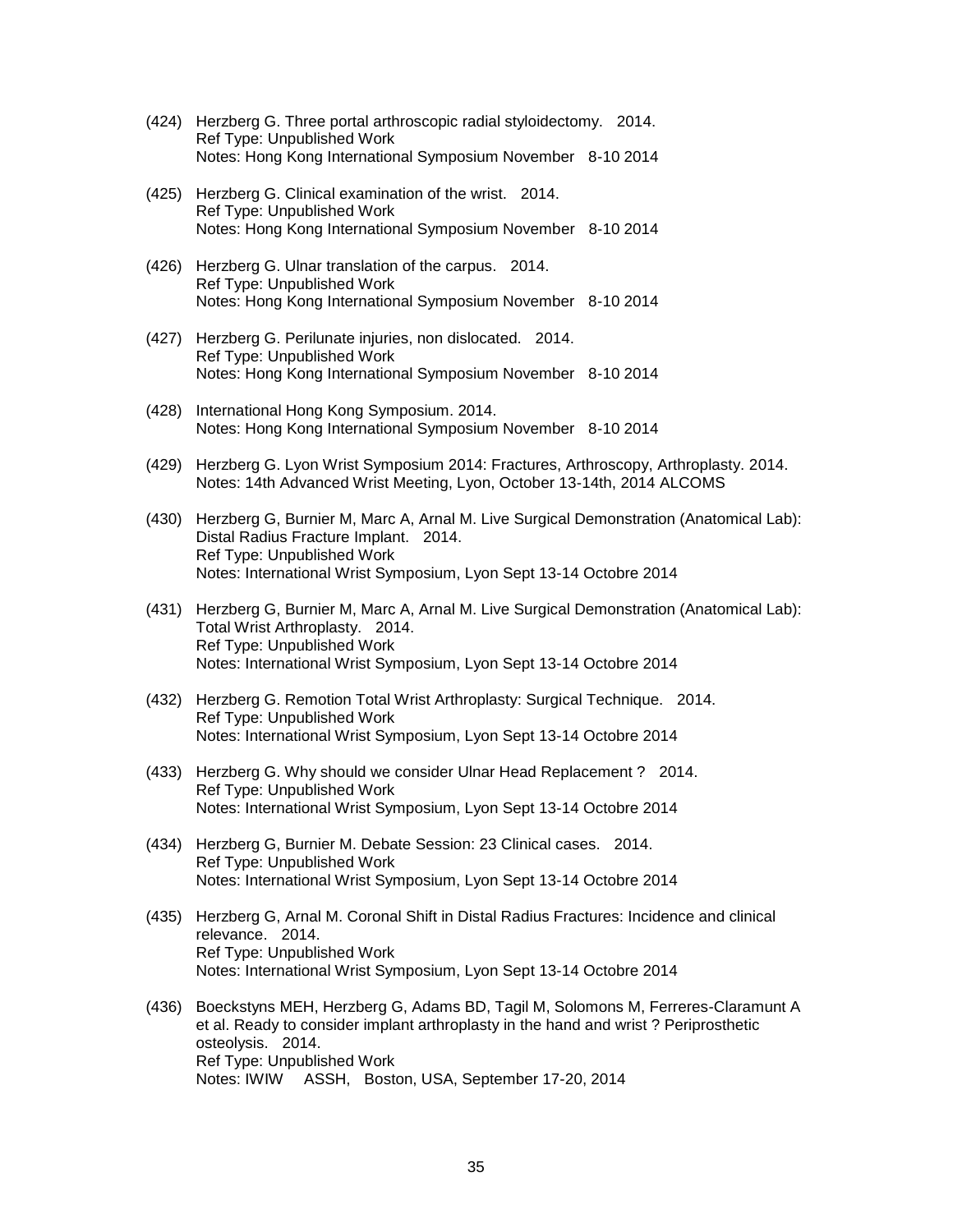- (437) Rizzo M, Herzberg G, Wolfe SW, Boeckstyns MEH, Pettersson K. International perspective on total wrist arthroplasty. 2014. Ref Type: Unpublished Work Notes: IWIW ASSH, Boston, USA, September 17-20, 2014
- (438) Herzberg G, Ross M, Adams BD, Sood MK, Tagil M, Boeckstyns MEH et al. Ready to consider implant arthroplasty in the hand and wrist ? European experience. 2014. Ref Type: Unpublished Work Notes: IWIW ASSH, Boston, USA, September 17-20, 2014
- (439) Boeckstyns MEH, Herzberg G, Toxvaerd A, Vadstrup LS, Bansal M. Periprosthetic osteolysis after total wrist arthroplasty. 2014. Ref Type: Unpublished Work Notes: IWIW ASSH, Boston, USA, September 17-20, 2014
- (440) Boeckstyns MEH, Herzberg G. Factors influencing motion after TWA. An analysis of 164 cases. 2014. Ref Type: Unpublished Work Notes: IWIW ASSH, Boston, USA, September 17-20, 2014
- (441) Herzberg G. Wrist hemiarthroplasty for acute irreparable osteoporotic distal radius fractures in the elderly. 2014. Ref Type: Unpublished Work Notes: IWIW ASSH, Boston, USA, September 17-20, 2014
- (442) International Wrist Investigators Worshop, 9 sessions. 2014. Notes: IWIW, ASSH, American Society for Surgery of the Hand, Boston, Sptember 17-20 2014
- (443) Herzberg G. Perilunate injuries, non dislocated (PLIND). J Wrist Surg 2013; 2(4):337-345.
- (444) Herzberg G. Prise en charge arthroscopique des fractures et cals vicieux du radius distal. In: Hulet C, Flurin PH, editors. Techniques en arthroscopie du membre supérieur. 2014: 225-233. Notes: a relire
- (445) Herzberg G. Perilunate Dislocations: Current Concepts. 2014. Ref Type: Unpublished Work Notes: Mayo Hand Club, Geiranger, Norway, August 30-31? 2014
- (446) Herzberg G. Arthroscopically assisted reduction and fixation of distal radius fractures. 2014. Ref Type: Unpublished Work Notes: EFSSH, European Federation for Surgery of the Hand, Paris, June 19-21, 2014 .
- (447) European Wrist Arthroscopy Society Symposium. 4 Sessions. 2014. Notes: EFSSH, European Federation for Surgery of the Hand, Paris, June 19-21, 2014 .
- (448) Herzberg G. Perilunate injuries, non dislocated (PLIND). 2014. Ref Type: Unpublished Work Notes: EFSSH, European Federation for Surgery of the Hand, Paris, June 19-21, 2014 .
- (449) Herzberg G. Long Head of the Biceps Tenodesis during Arthroscopic Rotator Cuff Surgery. 2014.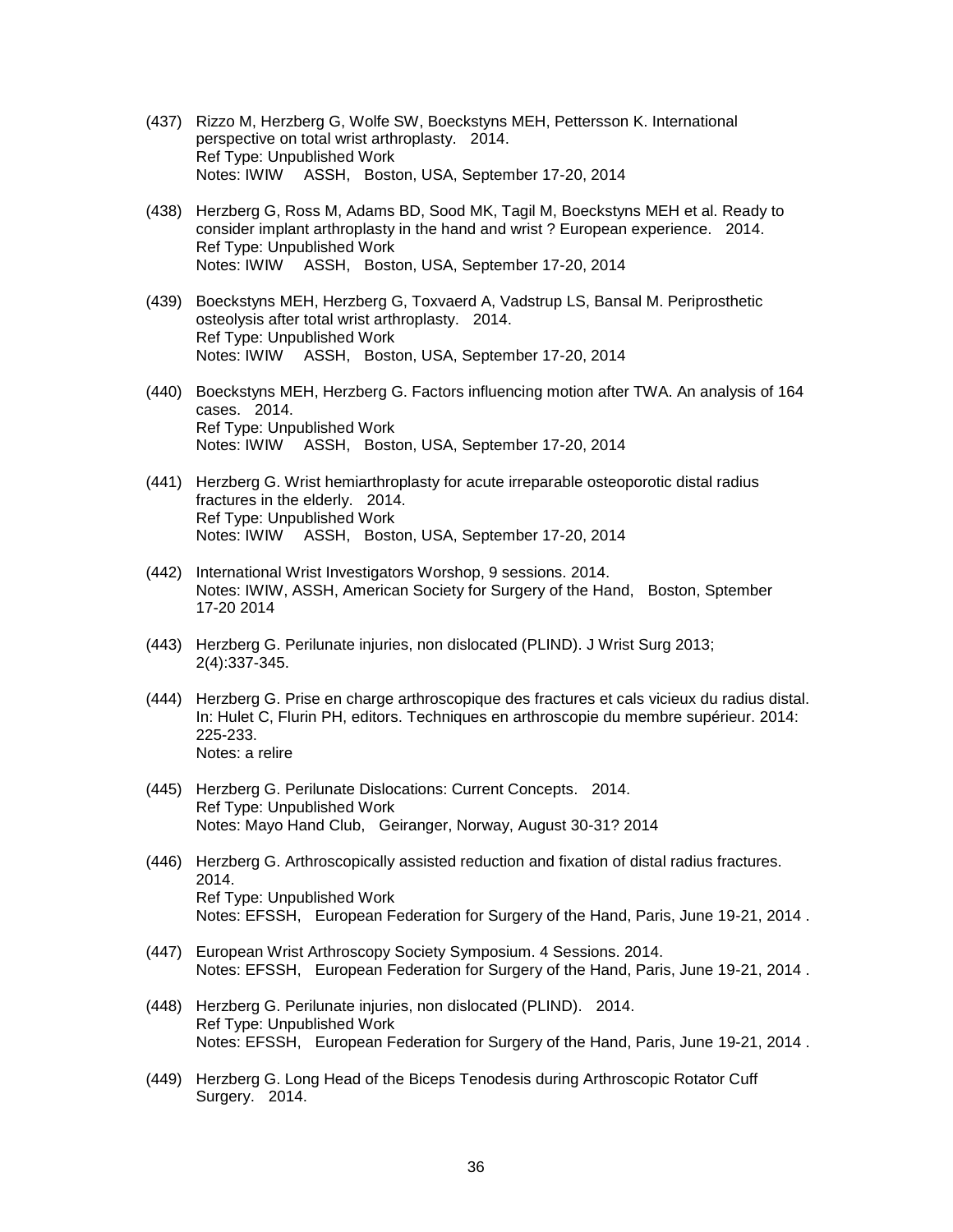Ref Type: Unpublished Work Notes: EFSSH, European Federation for Surgery of the Hand, Paris, June 19-21, 2014 .

- (450) Boeckstyns MEH, Herzberg G, Toxvaerd A, Bansal M. Peri prosthetic osteolysis after Total wrist arthroplasty. Incidence, evolution and histopathology. 2014. Ref Type: Unpublished Work Notes: EFSSH, European Federation for Surgery of the Hand, Paris, June 19-21, 2014 .
- (451) Herzberg G, Boeckstyns MEH. Prospective internatinal multicenter series of 298 last generation TWA. 2014. Ref Type: Unpublished Work Notes: Londres 5 Juin 2014, European Federation of Orthopaedics and Traumatology, **EFORT**
- (452) Herzberg G. Latissimus dorsi & teres major transfer for irreparable rotator cuff tear: Clinical case. 2014. Ref Type: Unpublished Work Notes: Toulouse 11 Avril 2014, Symposium on Tendon Transfers to the Shoulder
- (453) Herzberg G, Izem Y. Wrist Arthroscopy Tour. Chirurgie en direct avec 5 visiteurs European Wrist Arthroscopy Surgery. 2014. Ref Type: Unpublished Work Notes: Chirurgie Arthroscopique en direct, Pavillon M, Hôpital Edouard Herriot, 23-24 Mars 2014
- (454) Boeckstyns MEH, Herzberg G. Periprosthetic osteolysis after total wrist arthroplasty. J Wrist Surg 2014; 3(2):101-106.
- (455) Herzberg G. Total wrist arthroplasty. 2014. Ref Type: Unpublished Work Notes: Paris, Jouvenet, , 20 Mars 2014
- (456) Herzberg G. Arthroplasties of the wrist for fractures. 2014. Ref Type: Unpublished Work Notes: Innsbruck, Autriche , 25 Fevrier 2014
- (457) Herzberg G. Perilunate wrist injuries. 2014. Ref Type: Unpublished Work Notes: Innsbruck, Autriche , 25 Fevrier 2014
- (458) Herzberg G. Total wrist arthroplasty. 2013. Ref Type: Unpublished Work Notes: IRCAD, Strasbourg, 21-22 Fevrier 2014 . exposé et workshop en direct
- (459) Total wrist arthroplasty; Surgical technique and results. 2014. Notes: IRCAD Strasbourg , 21 Fevrier 2014
- (460) Herzberg G. Latissimus dorsi tendon transfer for massive irreparable rotator cuff tears. In: Slutsky DJ, editor. Operative Orthopedics of the Upper Extremity. New York: Mac Graw Hill Education, 2014: 669-676.
- (461) Herzberg G. Acute perilunate dislocations and fracture-dislocations. In: Slutsky DJ, editor. Operative Orthopedics of the Upper Extremity. New York: Mac Graw Hill Education, 2014: 273-281.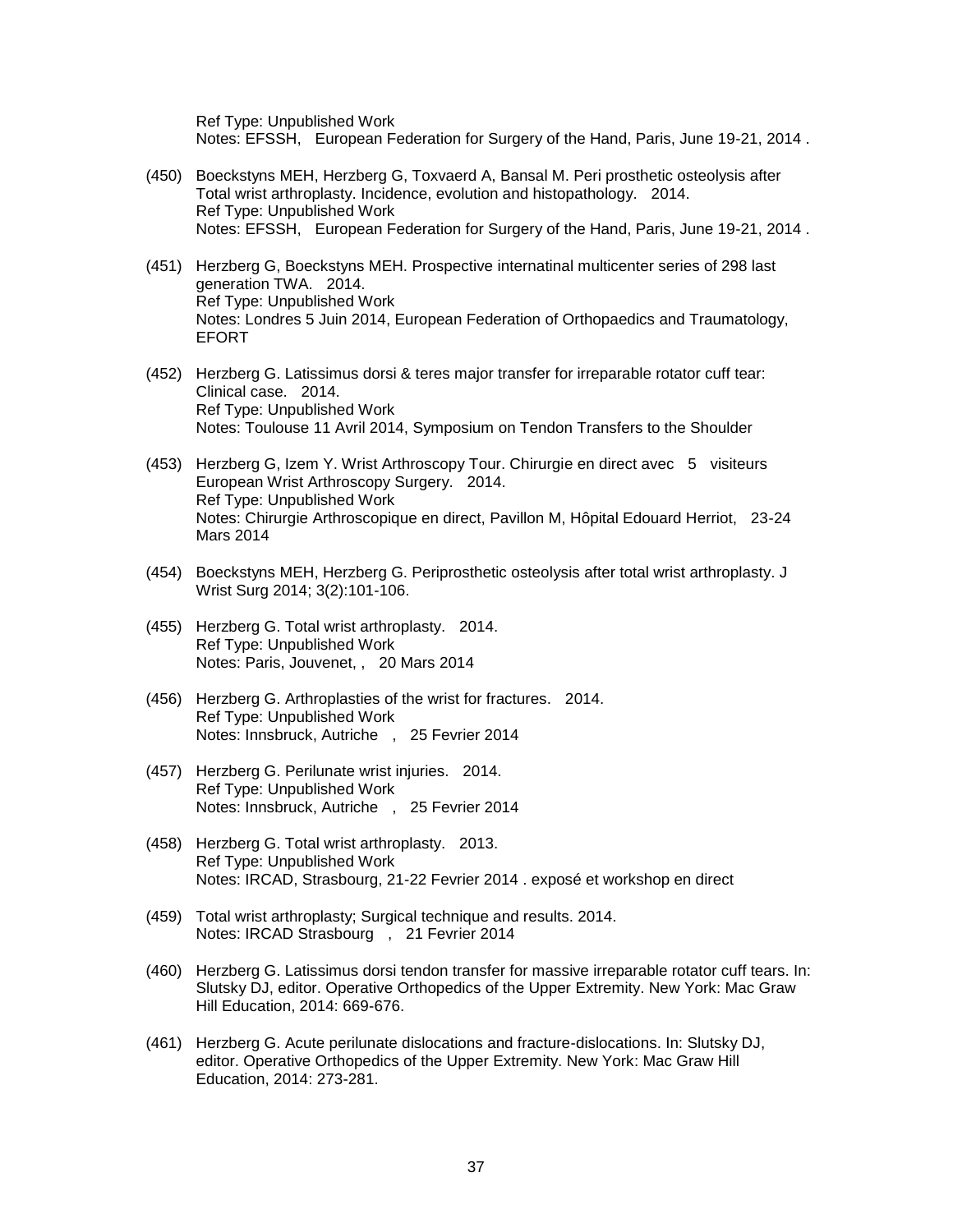- (462) Experience with total wrist arthroplasty. 2014. Notes: IORT Institute for orthopaedic research and trauma , Leuven Belgique 7 Fevrier 2014
- (463) Herzberg G. Stade Zéro pour les luxations péri-lunaires. 2013. Ref Type: Unpublished Work Notes: Société Française de Chirurgie de la main, Paris, 18-21 Décembre 2013
- (464) Burnier M, Herzberg G, Izem Y, Joulié S, Wihlm R. Arthroscopically-assisted Treatment of Distal Radius Fractures. 2013. Ref Type: Unpublished Work Notes: Société Française de Chirurgie de la main, Paris, 18-21 Décembre 2013
- (465) Burnier M, Herzberg G, Izem Y, Joulié S, Wihlm R. Arthroscopically assisted Treatment of Distal Radius Fractures: do we achieve the Anatomical goal ? 2013. Ref Type: Unpublished Work Notes: Société Française d'arthroscopie, Bordeaux 5-7 Décembre 2013
- (466) Herzberg G, Burnier M, Izem Y, Joulié S, Wihlm R. Arthroscopic Treatment of Distal Radius Fractures. 2013. Ref Type: Unpublished Work Notes: European Wrist Arthroscopic Surgery, Strasbourg 29-30 Novembre 2013
- (467) Herzberg G. Total Wrist Arthroplasty. Surgical demonstration.. 2013. Ref Type: Unpublished Work Notes: Hong Kong International Workshop and Seminar, November 16-21, 2013 .
- (468) Herzberg G. Total Wrist Arthroplasty. Lecture. 2013. Ref Type: Unpublished Work Notes: Hong Kong International Workshop and Seminar, November 16-21, 2013 .
- (469) Herzberg G. Trans-scaphoid Perilunate Dislocations. 2013. Ref Type: Unpublished Work Notes: Hong Kong International Workshop and Seminar, November 16-21, 2013 .
- (470) Herzberg G. Clinical Examination of the Wrist. 2013. Ref Type: Unpublished Work Notes: Hong Kong International Workshop and Seminar, November 16-21, 2013 .
- (471) Wrist scaphoid fractures. 2013. Notes: Hong Kong International Workshop and Seminar, November 16-21, 2013 .
- (472) Herzberg G, Burnier M, Izem Y, Joulié S, Wihlm R. Assistance arthroscopique pour le traitement des fractures du radius distal. 2013. Ref Type: Unpublished Work Notes: Société Française de cirurgie orthopédique et traumatologique, SOFCOT, Paris, 12-15 Novembre 2013
- (473) Herzberg G, Izem Y, Joulié S, Wihlm R, Burnier M. Les fractures du radius distal chez les patients de plus de 80 ans. 2013. Ref Type: Unpublished Work Notes: Société Française de cirurgie orthopédique et traumatologique, SOFCOT, Paris, 12-15 Novembre 2013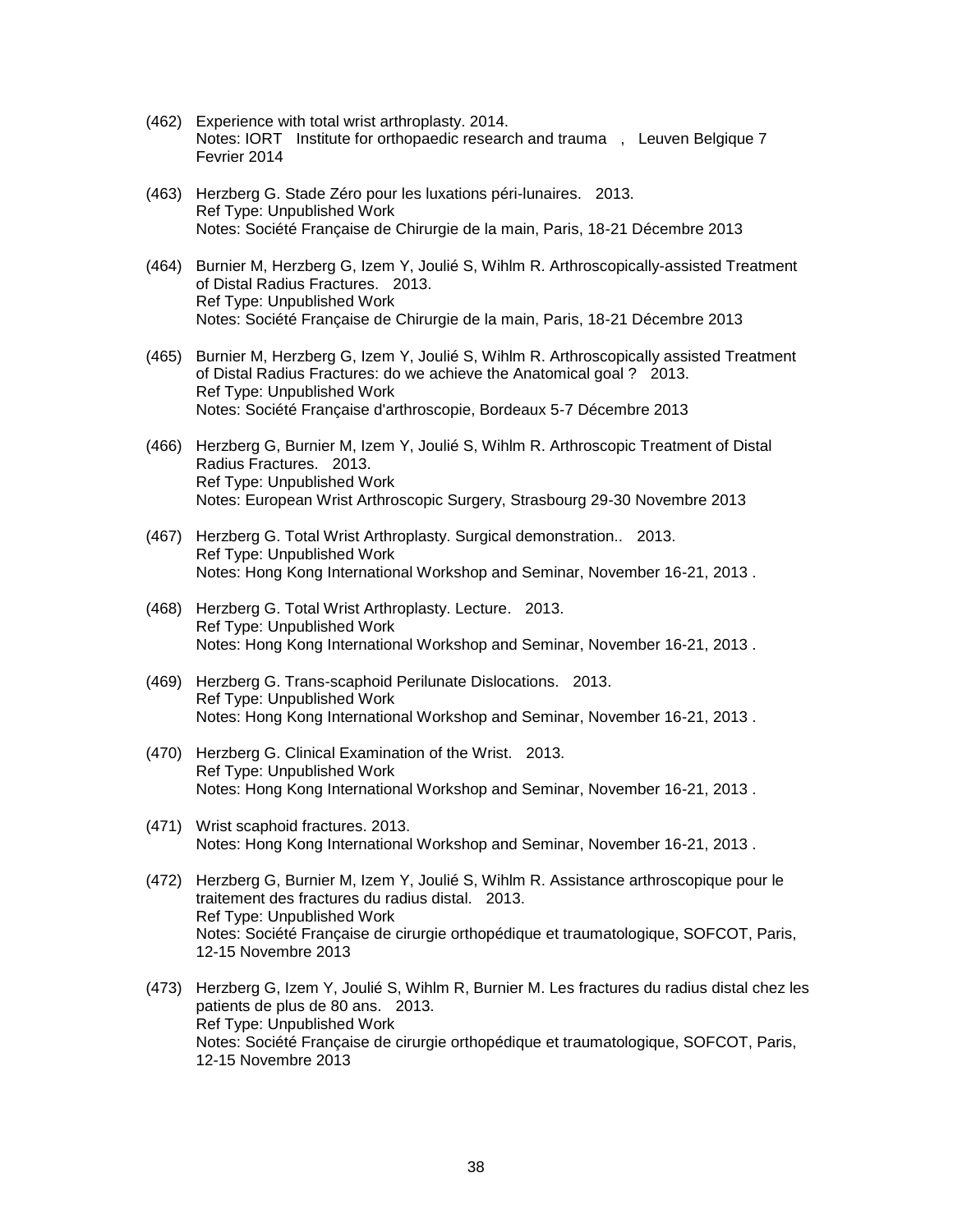- (474) Herzberg G. Lyon Wrist Symposium 2015: Fractures, Arthroscopy, Arthroplasties. Lyon: Livre ALCOMS, 2015. Notes: Book (Electronic) Proceedings of 13th Advanced Wrist Meeting, Lyon, October 5th-6th 2015 ALCOMS
- (475) Herzberg G. Clinical Consultation Corner Session. 2013. Ref Type: Unpublished Work Notes: American Society for Surgery of the Hand, San Francisco Oct 04/2013
- (476) Herzberg G. Total Wrist Arthroplasty in rheumatoid arthritis. Does it really work ? 2013. Ref Type: Unpublished Work Notes: American Society for Surgery of the Hand, San Francisco October 03 2013
- (477) Burnier M, Herzberg G. Arthroscopic treatment of perilunate dislocations. 2013. Ref Type: Unpublished Work Notes: Italian Society for Surgery of the Hand, Rimini Oct 03/2013
- (478) Herzberg G. Ulnar head replacement. 2013. Ref Type: Unpublished Work Notes: American Society for Surgery of the Hand, San Francisco Oct 03/2013
- (479) Herzberg G, Joulié S, Izem Y, Wihlm R. A Stage zero for perilunate dislocations. 2013. Ref Type: Unpublished Work Notes: International Wrist Investigators Workshop San Francisco October 02 2013
- (480) Herzberg G. Current results of Total wrist arthroplasty for rheumatoid arthritis. 2013. Ref Type: Unpublished Work Notes: International Wrist Symposium, Lyon Sept 15-16 2013
- (481) Herzberg G, Izem Y, Burnier M, Marc A. Lyon Wrist Symposium 2013: Fractures, Arthroscopy, Arthroplasty. 2013. Notes: 13th Advanced Wrist Meeting, Lyon, September 16-17th, 2013 ALCOMS
- (482) Herzberg G, Izem Y, Burnier M, Joulié S. Stage zero perilunate dislocations. 2013. Ref Type: Unpublished Work Notes: International Wrist Symposium, Lyon Sept 15-16 2013
- (483) Herzberg G, Izem Y, Wihlm R, Joulié S. Irreparable distal radius fractures. 2013. Ref Type: Unpublished Work Notes: International Wrist Symposium, Lyon Sept 15-16 2013
- (484) Herzberg G, Burnier M, Izem Y, Joulié S, Wihlm R. ARIF for distal radius fractures; do we achieve the anatomical goal ? 2013. Ref Type: Unpublished Work Notes: International Wrist Symposium, Lyon Sept 15-16 2013
- (485) Herzberg G, Izem Y, Burnier M. 900 cases of distal radius fractures. 2013. Ref Type: Unpublished Work Notes: International Wrist Symposium, Lyon Sept 15-16 2013
- (486) Herzberg G. Total wrist arthroplasty in rheumatoid patients: does it really work ? Lyon: ALCOMS, 2013: 55. Notes: Proceedings of 15th Advanced Wrist Meeting, Lyon, September 15-16th, 2013 ALCOMS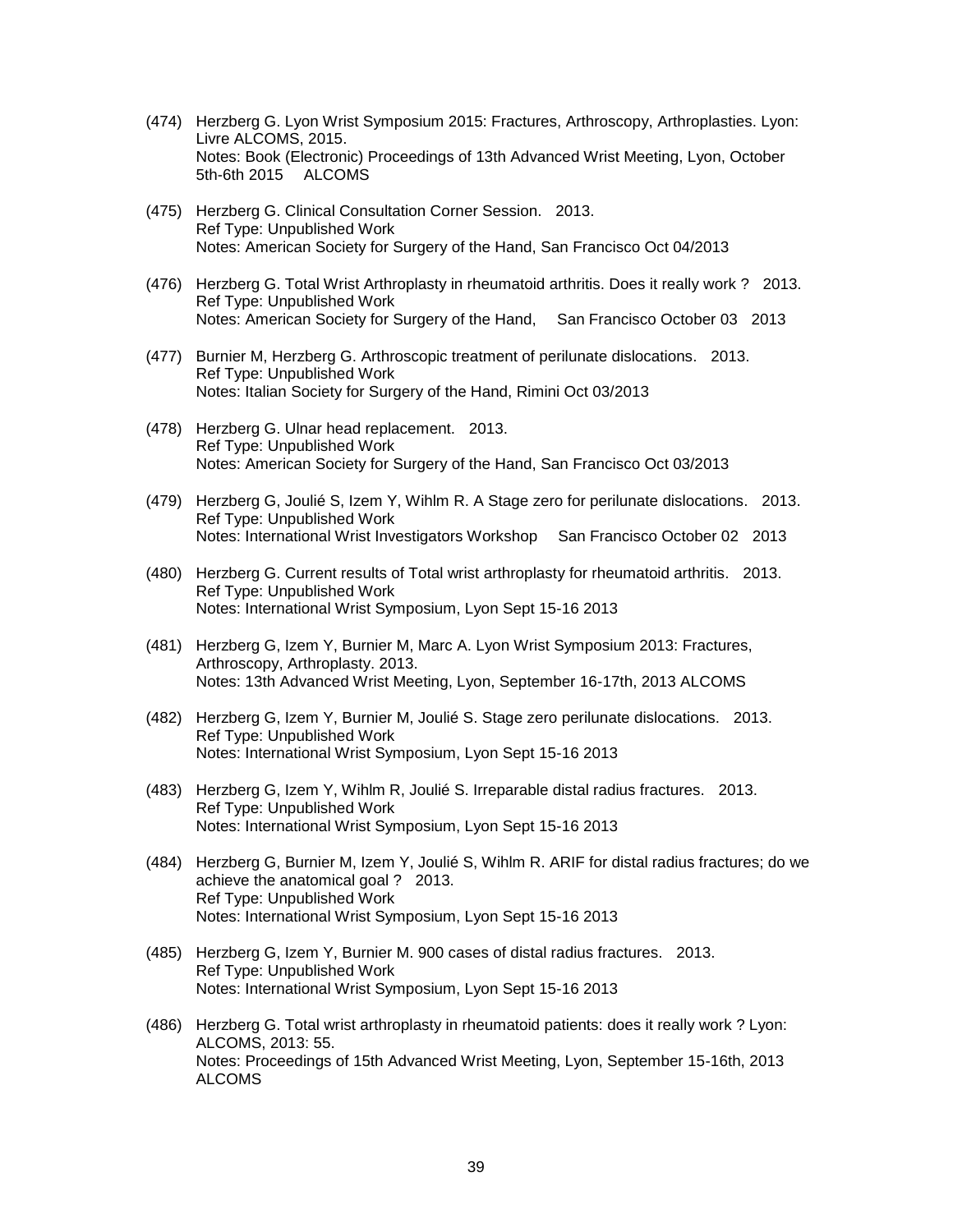- (487) Herzberg G, Joulié S, Izem Y, Wihlm R. A stage "Zéro" for Perilunate injuries. Lyon: ALCOMS, 2013: 18. Notes: Proceedings of 15th Advanced Wrist Meeting, Lyon, September 15-16th, 2013 ALCOMS
- (488) Herzberg G, Burnier M, Izem Y. Treatment of irreparable distal radius fractures in the elderly. Lyon: ALCOMS, 2013: 7. Notes: Proceedings of 15th Advanced Wrist Meeting, Lyon, September 15-16th, 2013 ALCOMS
- (489) Herzberg G, Izem Y, Burnier M, Marc A. PAF analysis of 900 acute distal radius fractures in adults: clinical relevance. Lyon: ALCOMS, 2013: 2. Notes: Proceedings of 15th Advanced Wrist Meeting, Lyon, September 15-16th, 2013 ALCOMS
- (490) Herzberg G. Une nouvelle classification pour les luxations perilunaires. 2013. Ref Type: Unpublished Work Notes: Clinique du Parc Lyon, Septembre 09 2013
- (491) Boeckstyns MEH, Herzberg G, Merser S. Favorable results after total wrist arthroplasty. Acta Orthop 2013; 84(4).
- (492) Boeckstyns MEH, Herzberg G, Sorensen AI, Axelsson P, Kroner K, Liverneaux P et al. Can TWA be an option in the treatment of the severely destroyed post traumatic wrist? J Wrist Surg 2013; 2(4):324-329.
- (493) Herzberg G. Total wrist replacement. 2013. Ref Type: Unpublished Work Notes: Mayo Clinic, Rochester Minnesota, May 24-26 2013
- (494) Herzberg G. Radiolunate Fusion. 2013. Ref Type: Unpublished Work Notes: Mayo Clinic, Rochester Minnesota, May 24-26 2013
- (495) Herzberg G. Rheumatoid arthritis of the distal radio-ulnar joint. 2013. Ref Type: Unpublished Work Notes: Mayo Clinic, Rochester Minnesota, May 24-26 2013
- (496) Herzberg G, Burnier M, Marc A. Perilunate dislocations: Management and long-term outcomes. 2013. Ref Type: Unpublished Work Notes: Mayo Clinic, Rochester Minnesota, May 24-26 2013
- (497) Shoulder instability session. 2013. Notes: Paris, Clinique Jouvenet, 20 Avril 2013
- (498) Herzberg G, Izem Y, Marc A. Long head of the biceps tenodesis. 2013. Ref Type: Unpublished Work Notes: Paris, Clinique Jouvenet, 20 Avril 2013
- (499) Herzberg G, Izem Y, Joulié S. Arthroscopic reduction and internal fixation of distal radius fractures. 2013. Ref Type: Unpublished Work Notes: Paris, Clinique Jouvenet, 19 Avril 2013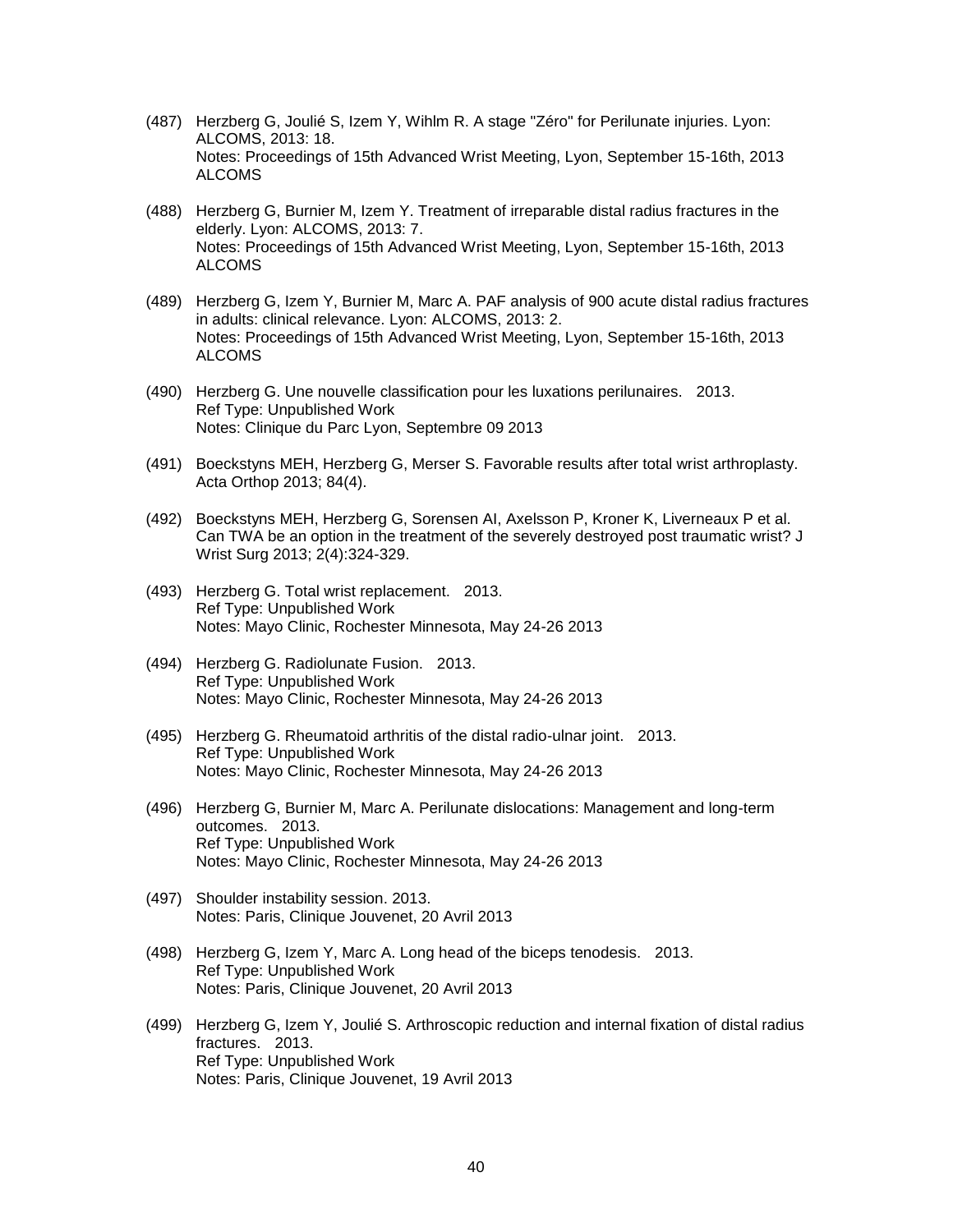- (500) Herzberg G. Total wrist arthroplasty. 2013. Ref Type: Unpublished Work Notes: Laboratoire Anatomie, Lyon, 10 Avril 2013 . exposé et workshop
- (501) Herzberg G, Izem Y. Wrist Arthroscopy Tour. Chirurgie en direct avec 5 visiteurs European Wrist Arthroscopy Surgery. 2012. Ref Type: Unpublished Work Notes: Chirurgie Arthroscopique en direct, Pavillon M, Hôpital Edouard Herriot, 2-3 Avril 2013
- (502) Herzberg G. Total wrist arthroplasty: surgical technique. 2013. Ref Type: Unpublished Work Notes: IRCAD, Strasbourg, 23 Fevrier 2013 . exposé et workshop
- (503) Herzberg G. Total wrist arthroplasty. Current rheumatology reviews 2013.
- (504) Herzberg G. Acute distal radius fractures: PAF analysis. J Wrist Surg 2013; 2(2):A-1-A-2.
- (505) Peri-prosthetic osteolysis after total wrist arthroplasty. 2012. Notes: Societe Francaise de Chirurgie de la Main Paris, 20 Decembre 2012
- (506) Président de séance, Session Poignet 1. 2012. Notes: Societe Francaise de Chirurgie de la Main Paris, 20 Decembre 2012
- (507) What's new in Distal radius fractures ? 2012. Notes: Netheland Society for surgery of the hand, Amsterdan, 15 Decembre 2012. 40th Anniversary
- (508) Experience with ulnar head replacement. 2012. Notes: Netheland Society for surgery of the hand, Amsterdan, 15 Decembre 2012. 40th Anniversary
- (509) Herzberg G, Izem Y, Marc A. Ténodèse arthroscopique du tendon du long biceps. 2012. Ref Type: Unpublished Work Notes: Société Française d'Arthroscopie, Lille, 6 Décembre 2012
- (510) Wrist Arthroscopy Tour. Chirurgie en direct avec 7 visiteurs European Wrist Arthroscopy Surgery. 2012. Notes: Chirurgie Arthroscopique en direct, Pavillon M, Hôpital Edouard Herriot, 22-23 Octobre 2012
- (511) Total wrist arthroplasty: where are we now ? 2012. Notes: 14th Advanced Wrist Meeting, Lyon, October 15-16th, 2012
- (512) Experience with ulnar head replacement. 2012. Notes: 14th Advanced Wrist Meeting, Lyon, October 15-16th, 2012
- (513) Herzberg G. Lyon Wrist Symposium 2012: Fractures, Arthroscopy, Arthroplasty. 2012. Notes: 12th Advanced Wrist Meeting, Lyon, October 15-16th, 2012 ALCOMS
- (514) Herzberg G. SBI total wrist arthroplasty: where are we now ? Lyon: ALCOMS, 2012: 45. Notes: Proceedings of 14th Advanced Wrist Meeting, Lyon, October 15-16th, 2012 ALCOMS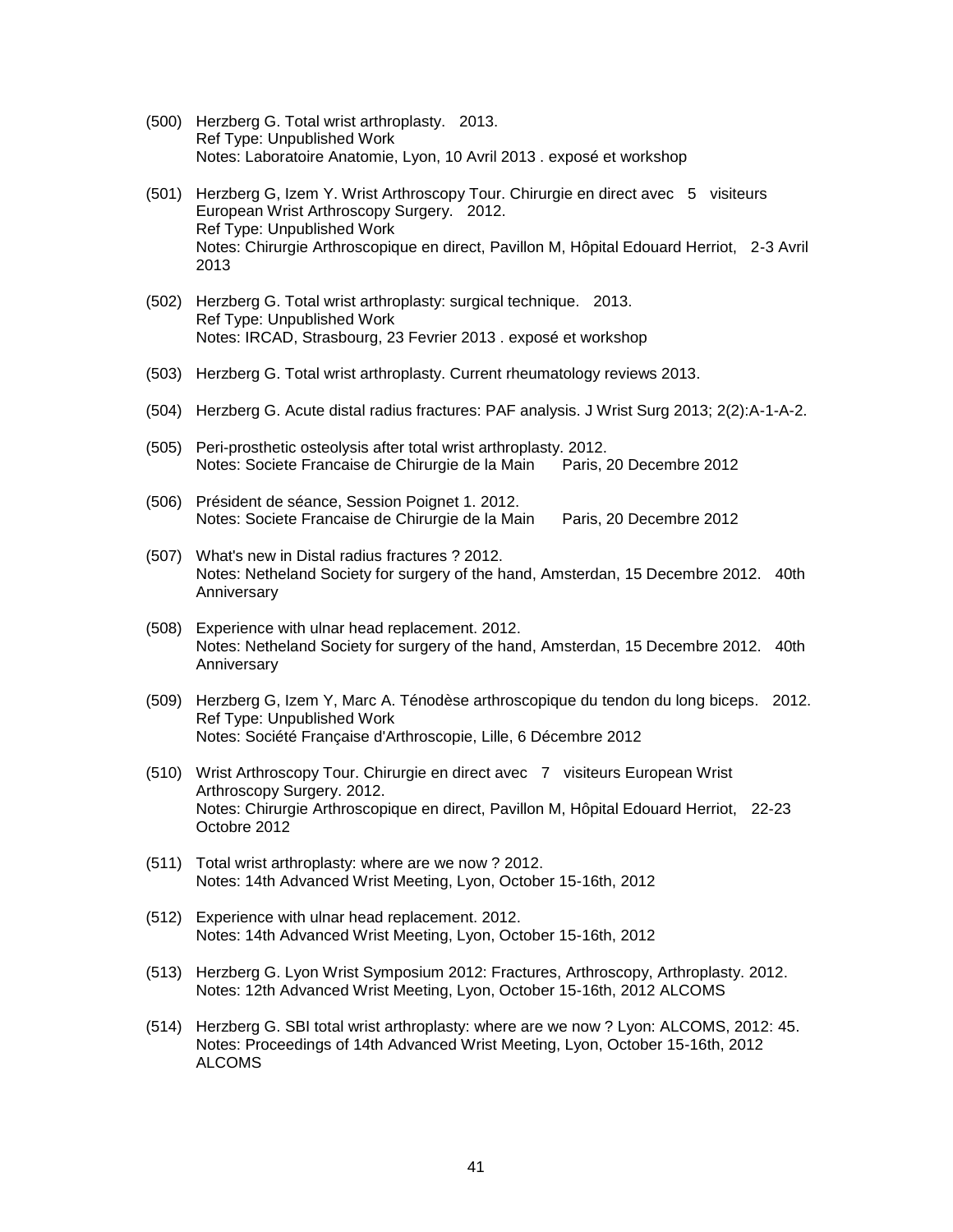- (515) Herzberg G. Our experience with ulnar head replacement. Lyon: ALCOMS, 2012: 38. Notes: Proceedings of 14th Advanced Wrist Meeting, Lyon, October 15-16th, 2012 ALCOMS
- (516) Herzberg G. Distal Radius Fractures: from patient to treatment. Lyon: ALCOMS, 2012: 02. Notes: Proceedings of 14th Advanced Wrist Meeting, Lyon, October 15-16th, 2012 ALCOMS
- (517) Herzberg G. Lyon 2012 Wrist symposium: livre eléctronique; editions ALCOMS. Herzberg G, editor. 1rst. 2012. ALCOMS. Ref Type: Serial (Book,Monograph) Notes: Journées Chirurgie Membre Supérieur 2012, Lyon, 15-16 Octobre 2012
- (518) Arthroscopy for DRF: do we achieve the anatomical goal ? 2012. Notes: 14th Advanced Wrist Meeting, Lyon, October 15-16th, 2012
- (519) Herzberg G, Izem Y, Joulié S. Distal Radius Fractures: from patient to treatment. 2012. Ref Type: Unpublished Work Notes: 14th Advanced Wrist Meeting, Lyon, October 15-16th, 2012
- (520) Lyon Wrist Symposium 2012: Fractures, Arthroscopy, Arthroplasties. Lyon: Livre ALCOMS, 2012. Notes: Proceedings of 14th Advanced Wrist Meeting, Lyon, October 15-16th, 2012 ALCOMS
- (521) Boeckstyns MEH, Herzberg G. Total Wrist Arthroplasty et étiologies post traumatiques. In: Allieu Y, editor. Arthroplasties radiocarpiennes. Montpellier: Sauramps, 2012: 245-250.
- (522) La prothese totale du poignet peut elle être utilisée dans les étiologies post-traumatiques ? 2012. Notes: Montpellier, 29 Septembre 2012
- (523) Total wrist arthroplasty. 2012. Notes: American society for surgery of the hand, Chicago, October 6 th - Precourse 8: Bad to the bone.
- (524) Prospective international multicentre series of 215 last generation total wrist arthroplasties. Preliminary results. 2012. Notes: American society for surgery of the hand, Chicago, October 6 th - Best papers session
- (525) Periprosthetic osteolysis after TWA. 2012. Notes: International wrist investigators workshop Chicago, October 5th 2012
- (526) Herzberg G, Izem Y, Joulié S. Arthroscopic reduction and internal fixation of distal radius fractures. Do we achieve the anatomical goal ? 2012. Ref Type: Unpublished Work Notes: International wrist investigators workshop, Chicago, October 5th , 2012
- (527) PAF analysis of distal radius fractures. 2012. Notes: Scandinavian society for surgery of the hand, Copenhagen, August 30th, 2012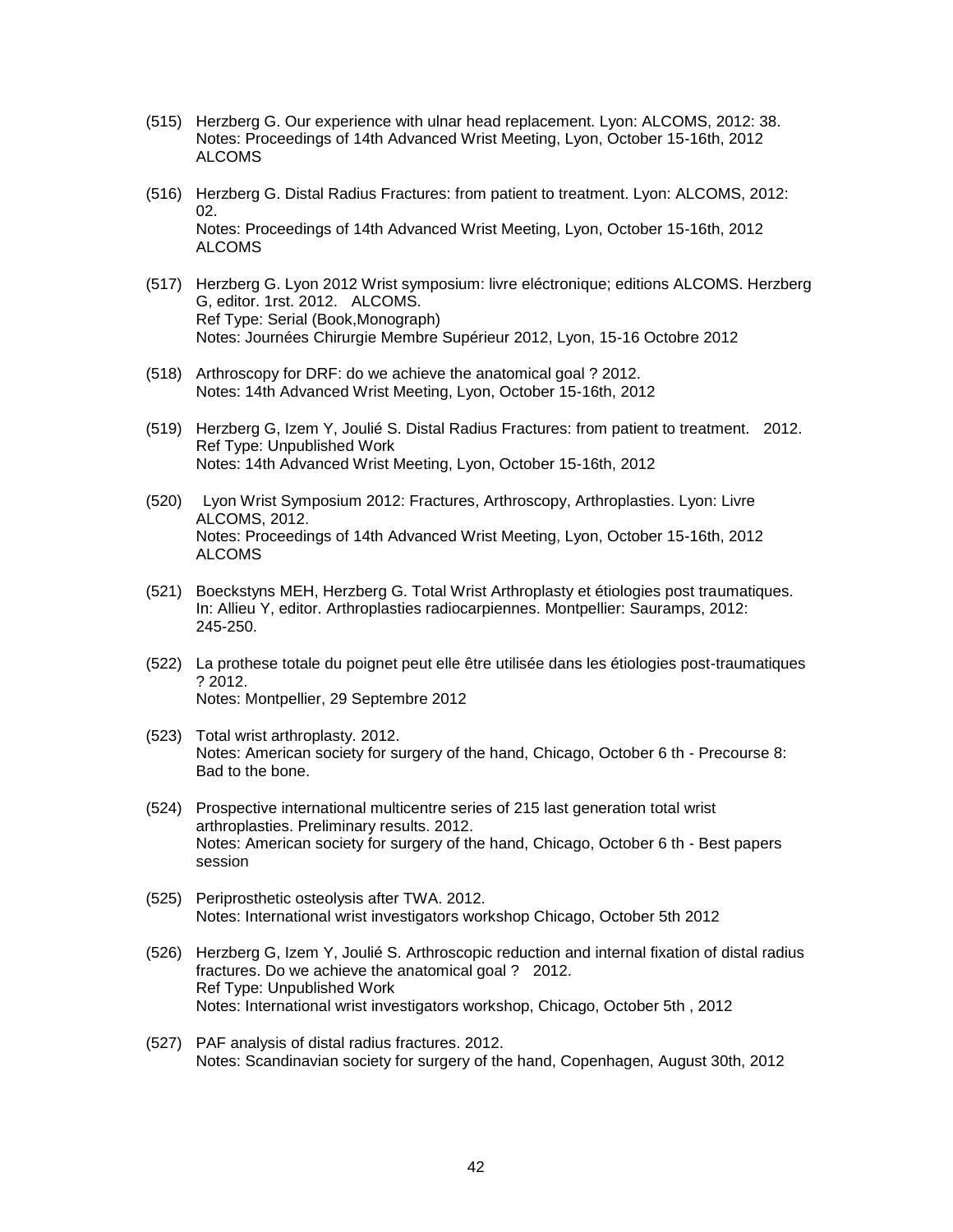- (528) Experience with total wrist arthroplasty. 2012. Notes: Scandinavian society for surgery of the hand, Copenhagen, August 30th, 2012
- (529) Herzberg G. Acute distal radius fracture: PAF analysis. J Wrist Surg 2012; 1(1):81-82.
- (530) Herzberg G, Boeckstyns MEH, Sorensen AI, Axelsson P, Kroener K, Liverneaux P et al. "Remotion" total wrist arthroplasty: preliminary results of a prospective international multicenter study of 215 cases. J Wrist Surg 2012; 1(1):17-21.
- (531) Herzberg G, Adams BD. Future of wrist arthroplasty. J Wrist Surg 2012; 1(1):5.
- (532) Post traumatic arthritis: can total wrist arthroplasty be an option ? 2012. Notes: FESSH Anvers 2012, June 20-23
- (533) Total Wrist Arthroplasty; surgical technique. 2012. Notes: IV Wrist Surgery Course -Markroningen Germany, Chirurgie en direct 14 Avril 2012
- (534) Total Wrist Arthroplasty. 2012. Notes: IV Wrist Surgery Course -Markroningen Germany 13-14 Avril 2012
- (535) Radiolunate fusion. 2012. Notes: IV Wrist Surgery Course -Markroningen Germany 13-14 Avril 2012
- (536) Wrist Arthroscopy Tour. Chirurgie en direct avec 6 visiteurs European Wrist Arthroscopy Surgery. 2012. Notes: Chirurgie Arthroscopique en direct, Pavillon M, Hôpital Edouard Herriot, 19-20 Mars 2012
- (537) Preliminary report of a prospective multicenter series of 147 last generation total wrist arthroplasties. 2012. Notes: American Academy of Orthropeadic Surgeons -San Francisco, USA 7-10 Fevrier 2012
- (538) Versatility of the saphenous vein graft to treat post-traumatic ulnar artery thrombosis at Guyon's canal: a report of 2 cases. 2011. Notes: GEM -Paris , 15-17 Décembre 2011
- (539) Periprosthetic radiological modifications after ulnar head implant; prospective study. 2011. Notes: GEM -Paris , 15-17 Décembre 2011
- (540) Registre Européen des prothèses totales du poignet. 2011. Notes: GEM -Paris , 15-17 Décembre 2011
- (541) Corps Etranger Piso-triquetral chez le sportif: exérèse arthroscopique; E poster. 2011. Notes: Societe Française d'Arthroscopie -Paris Marne la Vallée , 8-10 Décembre 2011
- (542) Traumatismes récents du poignet: place de l'arthroscopie. 2011. Notes: Societe Française d'Arthroscopie -Paris Marne la Vallée , 8-10 Décembre 2011
- (543) Frick L, Mezzadri G, Izem Y, Plotard F, Herzberg G. Luxations carpométacarpiennes fraiches des doigts longs. Etude a propos de 100 cas. Chirurgie de la Main 2011; 30:333-339.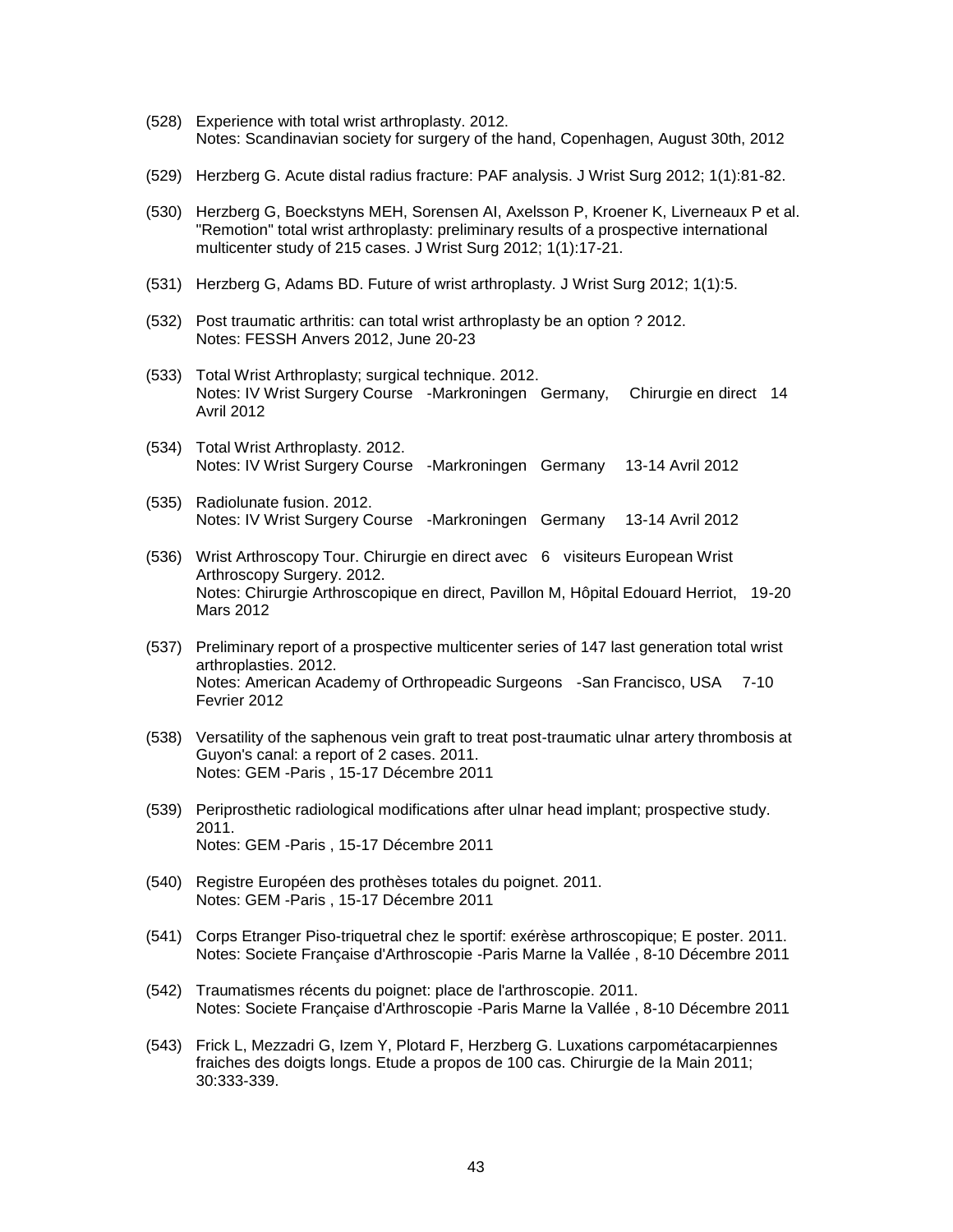- (544) Table ronde 2011: arthroses du poignet. 2011. Notes: Sofcot, Paris , 7-10 Novembre 2011
- (545) Fractures du Radius distal: stratification prospective: 555 cas consécutifs. 2011. Notes: Sofcot, Paris , 7-10 Novembre 2011, GETRAUM, journée des spécialités
- (546) Registre en ligne des prothèses totales du poignet. 2011. Notes: Sofcot, Paris , 7-10 Novembre 2011
- (547) Conference enseignement, Raideurs de la pronosupination des cals vicieux et synostoses des 2 os de l'avant-bras. 2011. Notes: Sofcot, Paris , 7-10 Novembre 2011
- (548) Wrist Arthroscopy Tour. Chirurgie en direct avec 6 visiteurs European Wrist Arthroscopy Surgery. 2011. Notes: Chirurgie Arthroscopique en direct, Pavillon M, Hôpital Edouard Herriot, 24-25 Octobre 2011
- (549) Herzberg G. Douleur chronique du compartiment médial du poignet chez l'adulte: diagnostic et principes du traitement. Chirurgie de le Main 2011; 30:313-322.
- (550) Herzberg G, editor. Wrist Fractures, Arthroscopy & Arthroplasty: Update 2011. Montpellier: Livre ALCOMS, 2011. Notes: LIVRE Numérique ALCOMS 2011
- (551) Boeckstyns MEH, Herzberg G. Remotion total wrist arthroplasty. In: Herzberg G, editor. ALCOMS, 2011. Notes: Journées Chirurgie Membre Supérieur 2011, Lyon, 14-15 Octobre 2011
- (552) Remotion total wrist arthroplasty. 2011. Notes: Journées Chirurgie Membre Supérieur 2011, Lyon, 14-15 Octobre 2011
- (553) Herzberg G. SBI total wrist arthroplasty: technique and results. In: Herzberg G, editor. Proceedings of Lyon Wrist Symposium 2011, DVD. Lyon: ALCOMS, 2011. Notes: Lyon, 11e Journees Membre Supérieur 15 Octobre 2011
- (554) Herzberg G. Lyon Wrist Symposium 2011: Fractures, Arthroscopy, Arthroplasty. 2011. Notes: 11th Advanced Wrist Meeting, Lyon, October 14-15th, 2011 ALCOMS
- (555) Removal of Piso-triquetral loose bodies. 2011. Notes: Journées Chirurgie Membre Supérieur 2011, Lyon, 14-15 Octobre 2011
- (556) Herzberg G. Lyon 2011 Wrist symposium: livre eléctronique; editions ALCOMS. Herzberg G, editor. 1rst. 2011. ALCOMS. Ref Type: Serial (Book,Monograph) Notes: Journées Chirurgie Membre Supérieur 2011, Lyon, 14-15 Octobre 2011
- (557) Removal of Piso-triquetral loose bodies. 2011. Notes: Journées Chirurgie Membre Supérieur 2011, Lyon, 14-15 Octobre 2011
- (558) Acute distal radius fractures: why do we need patient's segmentation ? 2011. Notes: Journées Chirurgie Membre Supérieur 2011, Lyon, 14-15 Octobre 2011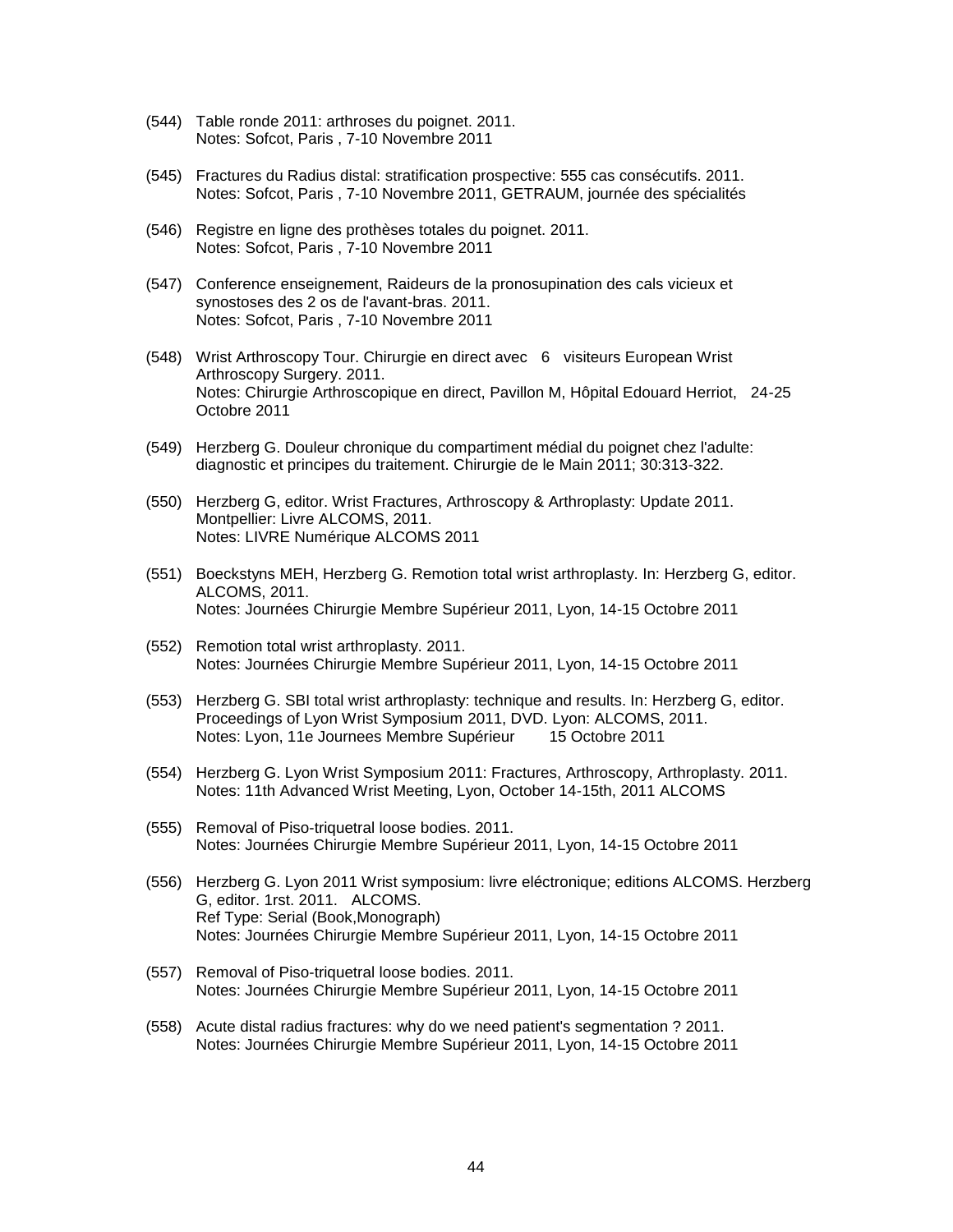- (559) Herzberg G. Arthroscopic Removal of pisotriquetral loose bodies. In: Herzberg G, editor. Proceedings of Lyon Wrist Symposium 2011, DVD. Lyon: ALCOMS, 2011. Notes: Lyon, 11e Journees Membre Supérieur 14 Octobre 2011
- (560) Herzberg G. Why do we need Patient's segmentation for acute distal radius fractures ? In: Herzberg G, editor. Proceedings of Lyon Wrist Symposium 2011, DVD. Lyon: ALCOMS, 2011. Notes: Lyon, 11e Journees Membre Supérieur 14 Octobre 2011
- (561) Démonstrations en direct, chirurgie arthroscopique et prothétique du poignet. 2011. Notes: Shanghai First Huashan Symposium on Wrist joint diseases and wrist arthroscopy course Shangai 22-25 Septembre 2011
- (562) Workshop wrist. 2011. Notes: Shangai First Huashan Symposium on Wrist joint diseases and wrist arthroscopy course Shangai 22-25 Septembre 2011
- (563) Perilunate dislocations. 2011. Notes: Shangai First Huashan Symposium on Wrist joint diseases and wrist arthroscopy course Shangai 22-25 Septembre 2011
- (564) Total wrist arhtroplasty. 2011. Notes: Shanghai First Huashan Symposium on Wrist joint diseases and wrist arthroscopy course Shangai 22-25 Septembre 2011
- (565) Ulnar head arhtroplasty. 2011. Notes: Shanghai First Huashan Symposium on Wrist joint diseases and wrist arthroscopy course Shangai 22-25 Septembre 2011
- (566) Arthroscopic treatment of acute distal radius fractures. 2011. Notes: Milan 22 Septembre 2011 All around the wrist Moderation séance
- (567) Arthroscopic treatment of acute distal radius fractures. 2011. Notes: Milan 22 Septembre 2011 All around the wrist
- (568) Transfert tendineux pour reparation de la coiffe des rotateurs: bases biomécaniques. 2011. Notes: SECEC LYON 2011 15 Septembre
- (569) Session coude. 2011. Notes: SECEC LYON 2011 15 Septembre
- (570) Large acute glenoid fractures; arthroscopically assisted treatment. 2011. Notes: SECEC LYON 2011 15 Septembre
- (571) Chairman session arthroplasty. 2011. Notes: Las Vegas 2011 IWIW 7 Septembre 2011
- (572) Trans-scaphoid perilunate dislocations: an update. 2011. Notes: Las Vegas 2011 ASSH Precourse 10 8 Septembre 2011
- (573) Session 3 IWIW. 2011. Notes: Las Vegas 2011 IWIW 7 Septembre 2011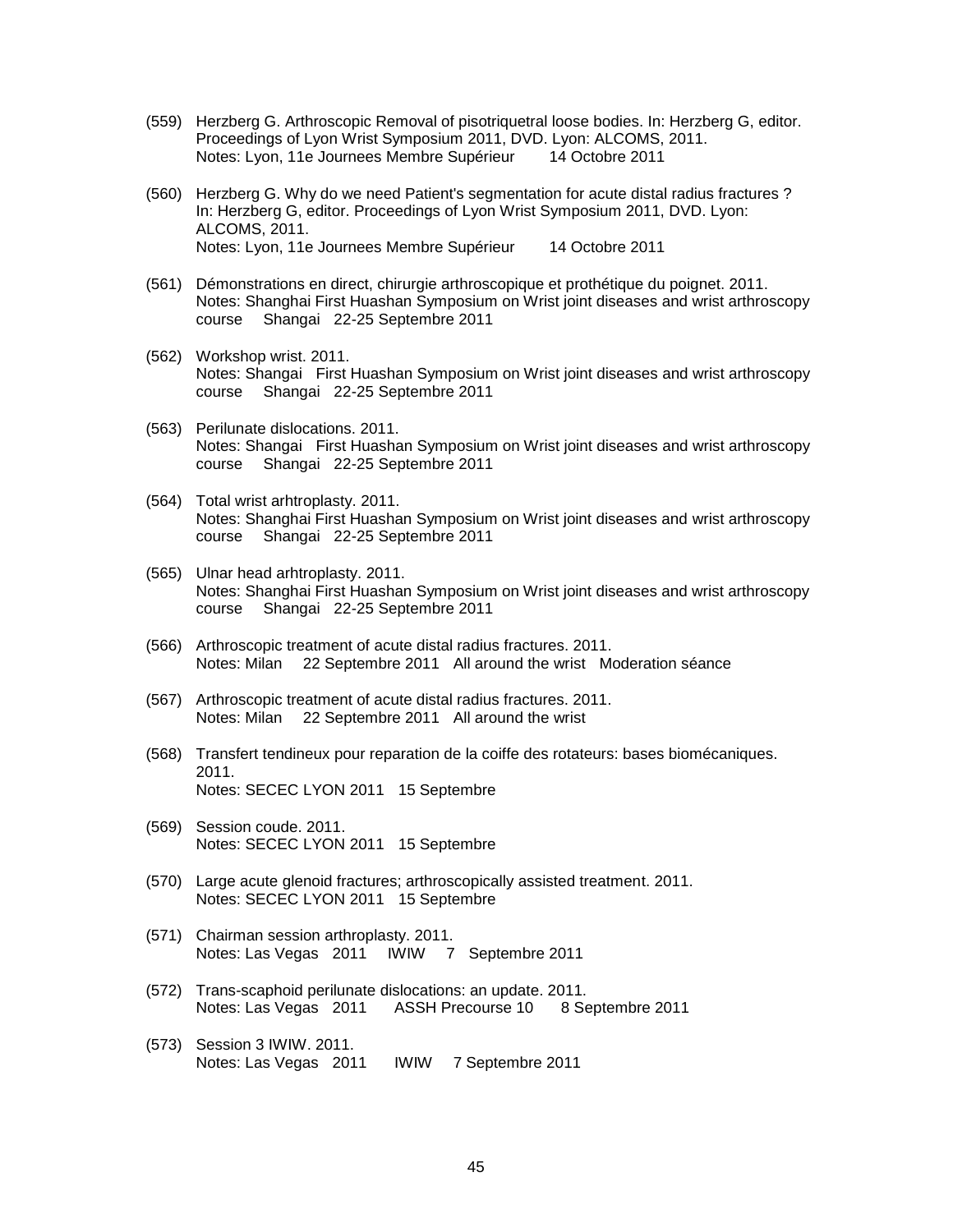- (574) Preliminary results of a prospective multi-centre study of 147 last generation total wrist arthroplasties. 2011. Notes: Las Vegas 2011 IWIW 7 Septembre 2011
- (575) Homogeneous groups of patients with Acute Distal Radius Fractures. 2011. Notes: Oslo, NORWAY, FESSH Federation for European Societies of Surgery of the Hand MAY 25-28 2011,
- (576) Session Remotion European Multicenter Study. 2011. Notes: Oslo, NORWAY, FESSH Federation for European Societies of Surgery of the Hand MAY 25-28 2011,
- (577) Ulnar Head Arthroplasty. 2011. Notes: Oslo, NORWAY, FESSH Federation for European Societies of Surgery of the Hand MAY 25-28 2011,
- (578) Giant histiocytofibroma of the hand: case report. 2011. Notes: Oslo, NORWAY, FESSH Federation for European Societies of Surgery of the Hand MAY 25-28 2011, POSTER
- (579) Use of silastic tubes to optimize skin healing after complex digital injuries. 2011. Notes: Oslo, NORWAY, FESSH Federation for European Societies of Surgery of the Hand MAY 25-28 2011, POSTER
- (580) Versatility of saphenous vein graft to treat post-traumatic ulnar artery thrombosis at Guyon's canal. 2011. Notes: Oslo, NORWAY, FESSH Federation for European Societies of Surgery of the Hand MAY 25-28 2011, POSTER
- (581) Neopren splint for PIP joint flexion deformity. 2011. Notes: Oslo, NORWAY, FESSH Federation for European Societies of Surgery of the Hand MAY 25-28 2011, POSTER
- (582) Herzberg G. Experience with the SBI Ulnar Head Implant. In: Rokkum M, editor. Wrist and Hand joint replacements. Oslo: Norvegian Society for Surgery of the Hand, 2011: 10-15. Notes: Oslo, Norway, FESSH Meeting 25 Mai 2011
- (583) Ulnar Head Arthroplasty. 2011. Notes: Wrightington, UK, Charnley Centenial Meeting 19 Mai 2011
- (584) Histiofibrocytome de l'éminence thénar: à propos d'un cas. 2011. Notes: Marrakech GEM Societe Francaise Chirurgie de la Main Réunion Printemps 29 Avril 2011, POSTER
- (585) Prothèse humérale pour fracture bifocale de l'humérus proximal. 2011. Notes: Marrakech GEM Societe Francaise Chirurgie de la Main Réunion Printemps 29 Avril 2011, POSTER
- (586) Stratification des fractures du radius distal: étude prospective de 327 cas. 2011. Notes: Marrakech GEM Societe Francaise Chirurgie de la Main Réunion Printemps 29 Avril 2011
- (587) Fractures de l'humerus proximal. 2011. Notes: Lyon DIU Medecine Sport 21 Avril 2011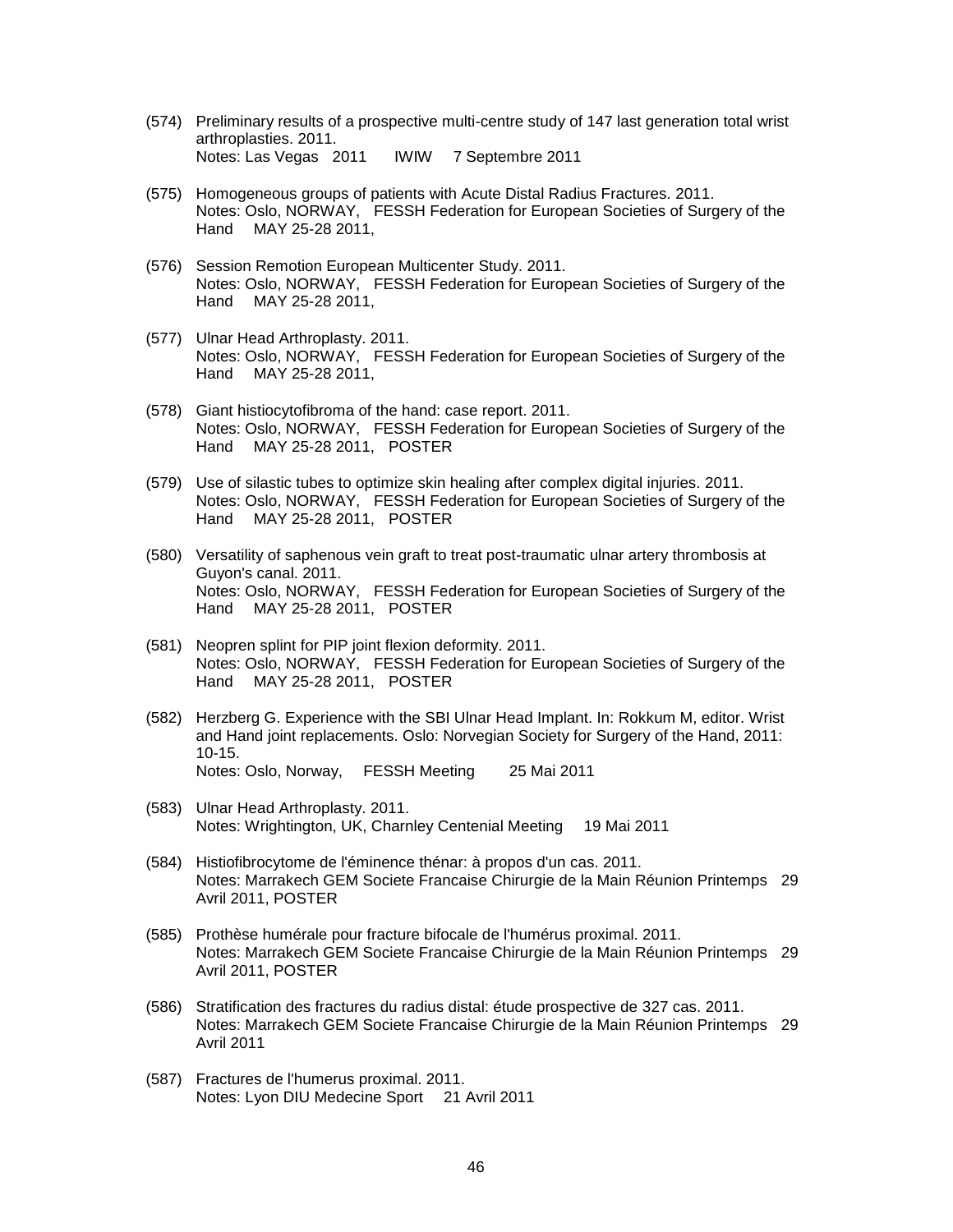- (588) Anatomie et biomecanique de l'épaule. 2011. Notes: Lyon DIU Medecine Sport 21 Avril 2011
- (589) Wrist Arthroscopy Tour. Chirurgie en direct avec 4 visiteurs European Wrist Arthroscopy Surgery. 2011. Notes: Chirurgie Arthroscopique en direct, Pavillon M, Hôpital Edouard Herriot, 21-22 Mars 2011
- (590) Treatment of Perilunate Dislocations and Distal Radius Fractures: New Trends. 2011. Notes: Los Angeles USA 15 Février 2011 Southern California Society for Surgery of the Hand
- (591) Herzberg G. Prospective study of a new total wrist arthroplasty. Chirurgie de la Main 2011; 30:20-25.
- (592) Luxations carpo-métacarpiennes: à propos de &àà cas. 2010. Notes: Paris GEM 15 Décembre 2010
- (593) Pseudarthrose du capitatum traitée par greffon vascularisé pédiculé 2-3 supra-rétinaculaire. 2010. Notes: Paris SFCM, Societe Francaise de Chirurgie de la Main, 15 Décembre 2010 POSTER
- (594) Le système PAF d'analyse des fractures fraîches du radius distal. 2010. Notes: Paris GEM 15 Décembre 2010
- (595) Traitement sous assistance arthroscopique des fractures de la glène de la scapula. 2010. Notes: Aix en Provence Société Française d'Arthroscopie 2 Décembre 2010 ; Prix Meilleure Communication
- (596) Session 8, Epaule, Main, Pied. 2010. Notes: SFA 2010 Aix en Provence
- (597) Traitement arthroscopique des luxations périlunaires. 2010. Notes: Aix en Provence Société Française d'Arthroscopie 2 Décembre 2010
- (598) Traitement arthroscopique d'une fracture du lunatum. 2010. Notes: Aix en Provence Société Française d'Arthroscopie 2 Décembre 2010, Session Vidéoflash
- (599) Herzberg G, Schoierer O, Berthonnaud E, Dimnet J, Urien JP. Biomechanical analysis of tendon transfers for irreparable rotator cuff tears. In: Valenti P, editor. Tendon transfer for irreparable cuff tear. Paris: Springer, 2011: 1-14.
- (600) Arthroscopically-assisted treatment of glenoid fractures. 2010. Notes: Heidelberg, Orthopaedische UniversitatsKlinikum 15 Novembre 2011
- (601) La méthode PAF pour l'analyse des fractures du radius distal. 2010. Notes: Paris, SOFCOT, 11 Novembre 2011
- (602) Pertes de substance osseuse diaphysaires d'origine traumatique. 2010. Notes: Paris, SOFCOT, 09 Novembre 2011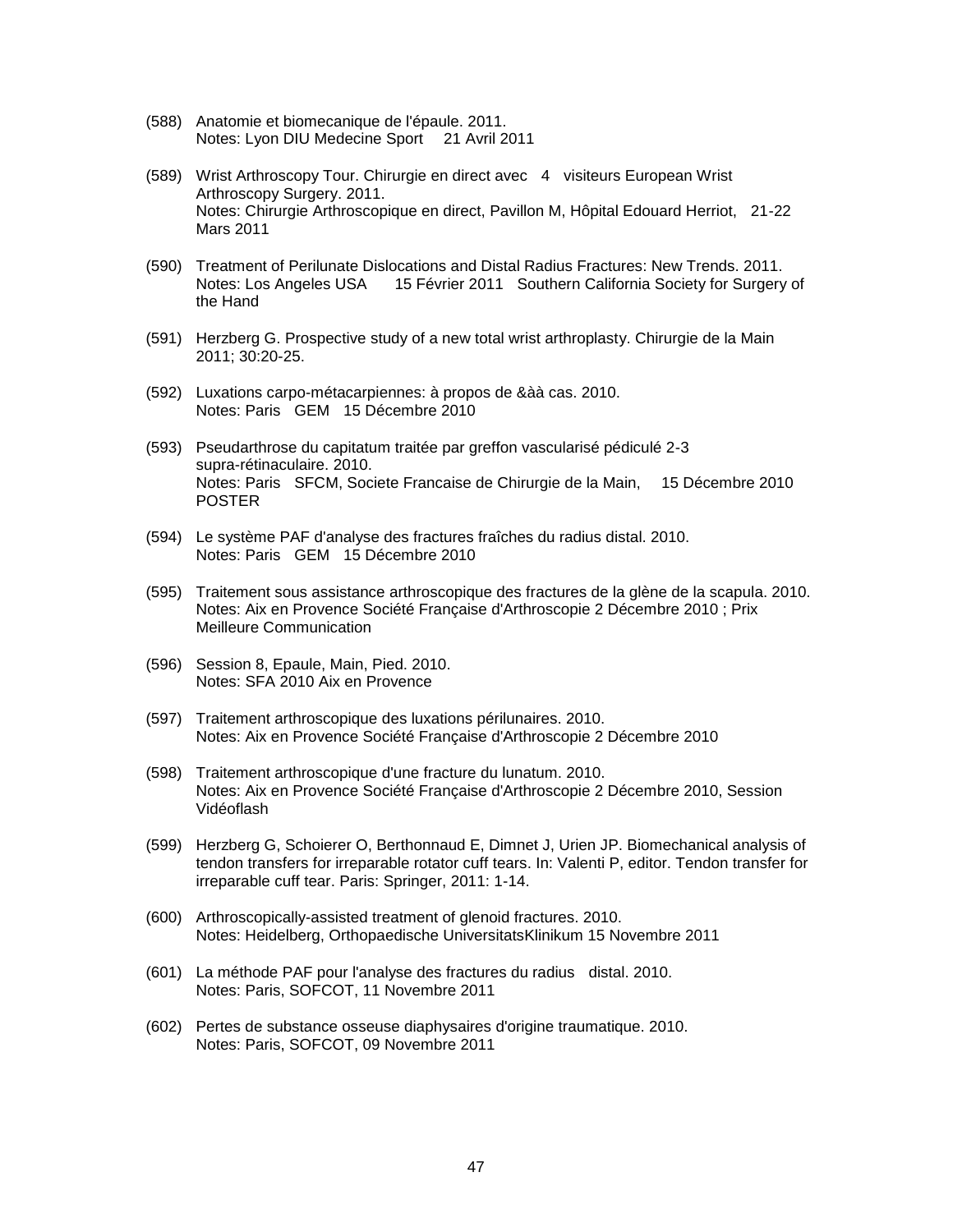- (603) Herzberg G. Le Lyonnais Etienne Destot, pionnier français de la radiologie et de la chirurgie du poignet. In: Herzberg G, editor. LIVRE Sauramps "Cahiers du Cercle Nicolas Andry, N°4, SOFCOT 2010" Novembre 2010. Montpellier: Sauramps, 2010: 73-77.
- (604) Traitement des fractures de glène de la scapula sous assistance arthroscopique. 2010. Notes: Paris, SOFCOT, 9 Novembre 2011
- (605) Destot, précurseur de la chirurgie du poignet. 2010. Notes: Paris, SOFCOT, Cercle Nicolas Andry, 9 Novembre 2011
- (606) Conférence d'enseignement Pr Le Nen 08 Novembre 2010. 2010. Notes: SOFCOT, 10-14 Novembre 2010 Modération Séance
- (607) Wrist Arthroscopy Tour. Chirurgie en direct avec 8 visiteurs European Wrist Arthroscopy Surgery. 2010. Notes: Chirurgie Arthroscopique en direct, Pavillon M, Hôpital Edouard Herriot, 18-19 Octobre 2010
- (608) Classification of scaphoid nonunions. 2010. Notes: Lyon Journées Membre Supérieur, October 15-16 2010
- (609) Herzberg G. Lyon Wrist Symposium 2010: Scaphoid FRactures and Nonunions. 2010. Notes: 10th Advanced Wrist Meeting, Lyon, October 15-16th, 2010 ALCOMS
- (610) Herzberg G. Le Scaphoide. Fractures et Pseudarthroses 2010. Montpellier: Livre Sauramps, 2010. Notes: LIVRE Sauramps 393 pages. Sous la direction de G Herzberg. Octobre 2010
- (611) Herzberg G. Acute trans-scaphoid perilunate dislocations: an update. In: Herzberg G, editor. LIVRE Sauramps "Scaphoide Carpien, Fractures et Pseudarthroses" Octobre 2010. Montpellier: Sauramps, 2010: 141-154.
- (612) Herzberg G, Forissier D, Falaise C. Coronal fractures of the proximal scaphoid. The proximal ring sign. In: Herzberg G, editor. LIVRE Sauramps "Scaphoide Carpien, Fractures et Pseudarthroses" Octobre 2010. Montpellier: Sauramps, 2010: 85-92.
- (613) Herzberg G, Delaunay A, Mezzadri G, Al Shammari S, Izem Y, Ismail M et al. Fractures fraîches du scaphoide chez l'adulte: classifications, diagnostic et principes du traitement. In: Herzberg G, editor. LIVRE Sauramps "Scaphoide Carpien, Fractures et Pseudarthroses" Octobre 2010. Montpellier: Sauramps, 2010: 65-83.
- (614) Perilunate dislocations: an update. 2010. Notes: Lyon Journées Membre Supérieur, October 15-16 2010
- (615) Classification of scaphoid fractures. 2010. Notes: Lyon Journées Membre Supérieur, October 15-16 2010
- (616) Perilunate dislocations and Greater Arc Injuries. 2010. Notes: Boston American Society for Surgery of the Hand ASSH, October 6-9 2010
- (617) The PAF method for Analysis of Distal Radius fractures. 2010. Notes: IWIW Boston American Society for Surgery of the Hand ASSH, October 6-9 2010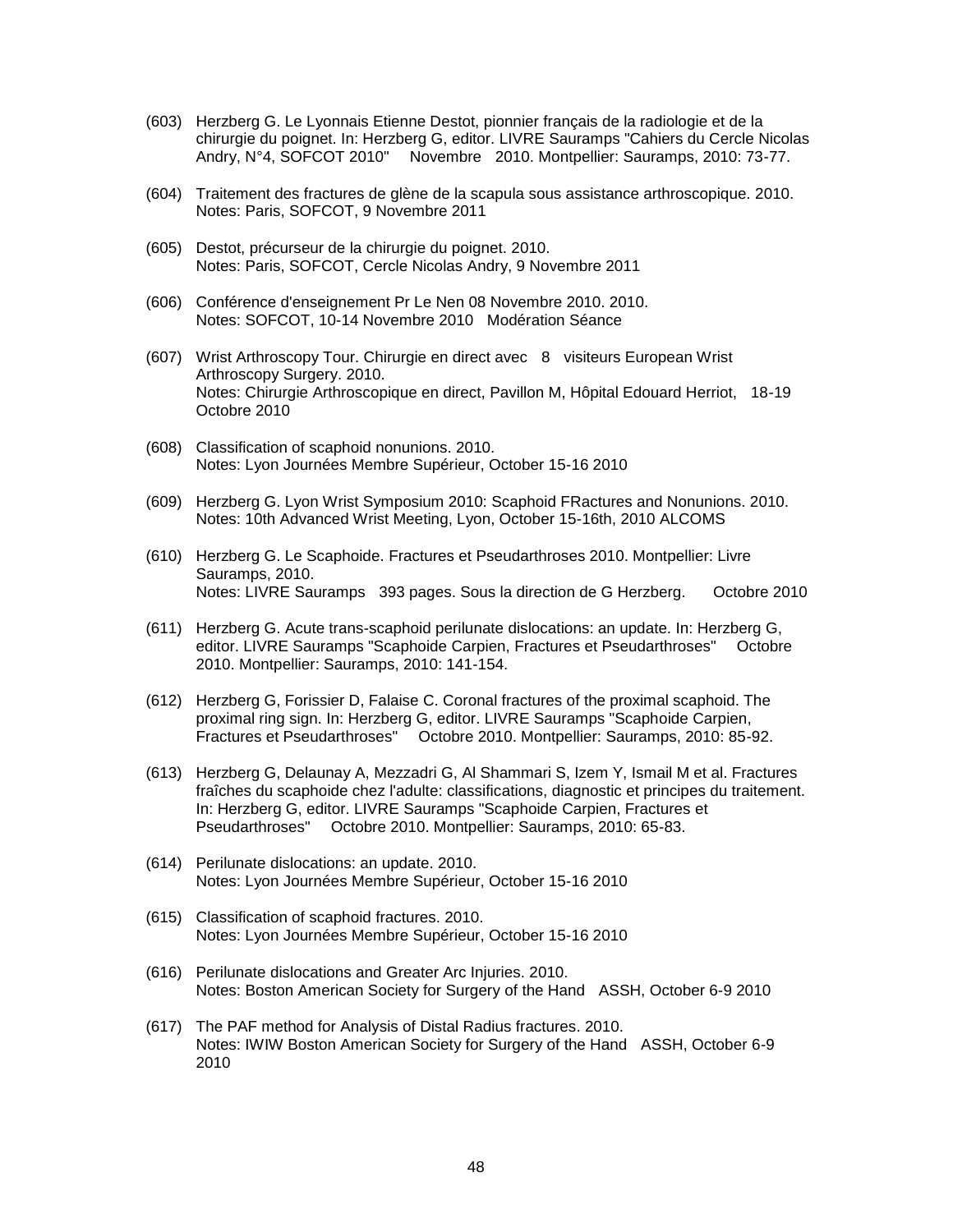- (618) Herzberg G. Periprosthetic bone resorption and sigmoid notch erosion around ulnar head implants: a concern ? Hand Clin 2010; 26:573-577.
- (619) Herzberg G, Izem Y, Al Saati M, Plotard F. PAF analysis of acute distal radius fractures in adults. Preliminary results. Chirurgie de la Main 2010; 29:231-235.
- (620) Herzberg G, Baaklini M, Al Saati M, Izem Y. Ostéome ostéoide sous-périosté du triquetrum en situation intra-articulaire: à propos d'un cas. Chirurgie de la Main 2010; 29:332-334.
- (621) Herzberg G. Intra-articular fracture of the distal radius: arthroscopic-assisted reduction. JHSA 2010; 35A:1517-1519.
- (622) Arthroscopic treatment of Perilunate dislocations. 2010. Notes: Bucarest, Federation Europeenne de Chirurgie de la Main, FESSH, 3-6 Juin 2010 ; EWAS session
- (623) Perilunate dislocations: should we move to arthroscopic treatment ? 2010. Notes: Bucarest, Federation Europeenne de Chirurgie de la Main, FESSH, 3-6 Juin 2010
- (624) Wrist Total and DRUJ arthroplasty. 2010. Notes: Mayo Clinic Rochester Minnesota, 22 Mai 2010
- (625) Perilunate Dislocations. 2010. Notes: Mayo Clinic Rochester Minnesota, 22 Mai 2010
- (626) Radiolunate Fusion. 2010. Notes: Mayo Clinic Rochester Minnesota, 21 Mai 2010
- (627) Wrist Replacement. 2010. Notes: Mayo Clinic Rochester Minnesota, 21 Mai 2010
- (628) Styloidectomie Radiale. 2010. Notes: Paris, Espace St Martin 3-4 Mai 2010
- (629) Indications des fractures fraiches du radisu distal. 2010. Notes: Paris, Espace St Martin 3-4 Mai 2010
- (630) Herzberg G. Perilunate fracture Dislocations. In: Cooney WP, editor. The Wrist. Diagnosis and operative treatment. Wolters Kluwer: Lippincott, 2010: 550-578.
- (631) Linscheid RL, Dobyns JH, Herzberg G. A brief history of understanding the wrist. In: Cooney WP, editor. The Wrist. Diagnosis and operative treatment. Wolters Kluwer: Lippincott, 2010: 1-12.
- (632) Wrist Arthroscopy Tour. Chirurgie en direct avec 3 visiteurs European Wrist Arthroscopy Surgery. 2010. Notes: Chirurgie Arthroscopique en direct, Pavillon M, Hôpital Edouard Herriot, 22-23 Mars 2010
- (633) Chirurgie des Traumatismes du membre supérieur. 2010. Notes: Lyon, Hopital Edouard Herriot, 5 Mars 2010
- (634) Perilunate Dislocations. 2010. Notes: Santander, SPAIN, Wrist Arthroscopy Course, 3-4 Fevrier 2010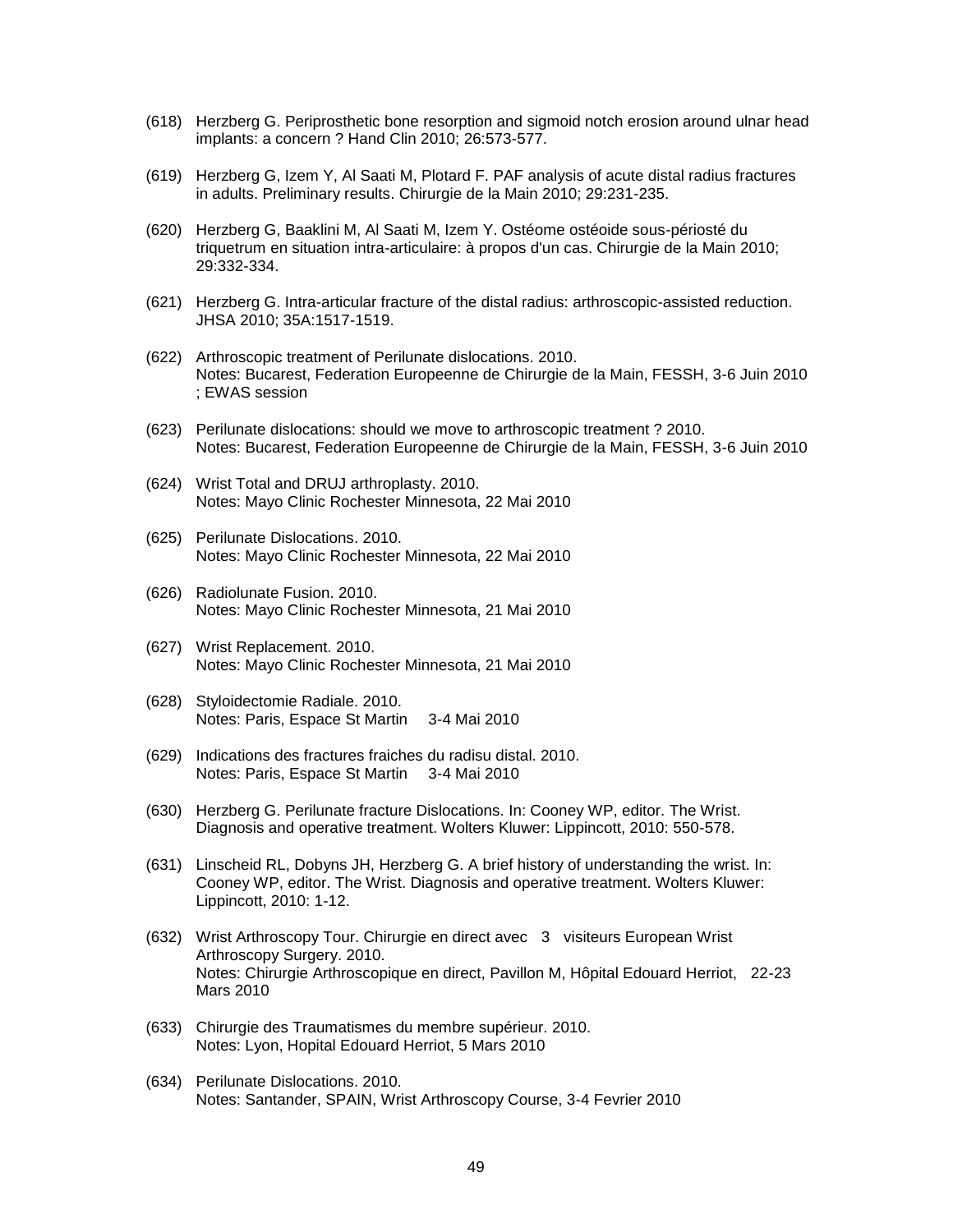- (635) Role of Arthroscopy in distal radius fractures. 2010. Notes: Santander, SPAIN, Wrist Arthroscopy Course, 3-4 Fevrier 2010
- (636) Total Wrist Arthroplasty. State of the art and workshop. 2010. Notes: Barcelone Upper Extremity Surgery Course, University of Barcelona - Faculty of Medicine SPAIN, 29-30 Janvier 2010
- (637) Styloidectomie radiale sous arthroscopie. 2010. Notes: Paris, Hopital Pompidou, 21-22 Janvier 2010
- (638) Luxations Carpo-métacarpiennes. 2010. Notes: Paris, Hopital Pompidou, 21-22 Janvier 2010
- (639) Session Poignet, Chairman. 2009. Notes: PARIS, SFCM, 16-19 Decembre 2009
- (640) Advanced Wrist Arthroscopy Course, Expert. 2009. Notes: Strasbourg, IRCAD, 27-28 Novembre 2009
- (641) Séance Cas Cliniques Memmbre Supérieur, SOFCOT 2009, Chairman. 2009. Notes: Paris, SOFCOT, 9 Novembre 2009
- (642) Wrist Arthroscopy Tour. Chirurgie en direct avec 9 visiteurs European Wrist Arthroscopy Surgery. 2009. Notes: Chirurgie Arthroscopique en direct, Pavillon M, Hôpital Edouard Herriot, 2-3 Novembre 2009
- (643) Herzberg G. Lyon Wrist Symposium 2009: Forearm Injuries. 2009. Notes: 9th Advanced Wrist Meeting, Lyon, October 17th, 2009 ALCOMS
- (644) Herzberg G. Case Presentation: Radius Diaphysis nonunion. In: Herzberg G, editor. Avant-Bras Post-traumatique. Montpellier: Sauramps Médical, 2009: 235-238.
- (645) Herzberg G. Case Presentation: Failed Surgical treatment of acute Galeazzi variant. In: Herzberg G, editor. Avant-Bras Post-traumatique. Montpellier: Sauramps Médical, 2009: 167-170.
- (646) Herzberg G, Falaise C. Case Presentation: Acute Essex Lopresti injury. In: Herzberg G, editor. Avant-Bras Post-traumatique. Montpellier: Sauramps Médical, 2009: 135-140.
- (647) Herzberg G. Case Presentation: Chronic Essex Lopresti injury. In: Herzberg G, editor. Avant-Bras Post-traumatique. Montpellier: Sauramps Médical, 2009: 127-130.
- (648) Herzberg G, Izem Y. Anatomie Chirurgicale de la tête radiale. In: Herzberg G, editor. Avant-Bras Post-traumatique. Montpellier: Sauramps Médical, 2009: 15-32.
- (649) Herzberg G. Avant-bras post-traumatique. Arthroscopie, Arthroplasties. Montpellier: Livre Sauramps, 2009. Notes: LIVRE Sauramps Octobre 2009
- (650) Anatomie Chirurgicale de la tête radiale. 2009. Notes: Lyon, 9e Journées Membre Supérieur, 17 Octobre 2009
- (651) Herzberg G. Lyon Wrist Symposium 2009: Post-traumatic Forearm Injuries. 2009. Notes: 9th Advanced Wrist Meeting, Lyon, October 17th, 2009 ALCOMS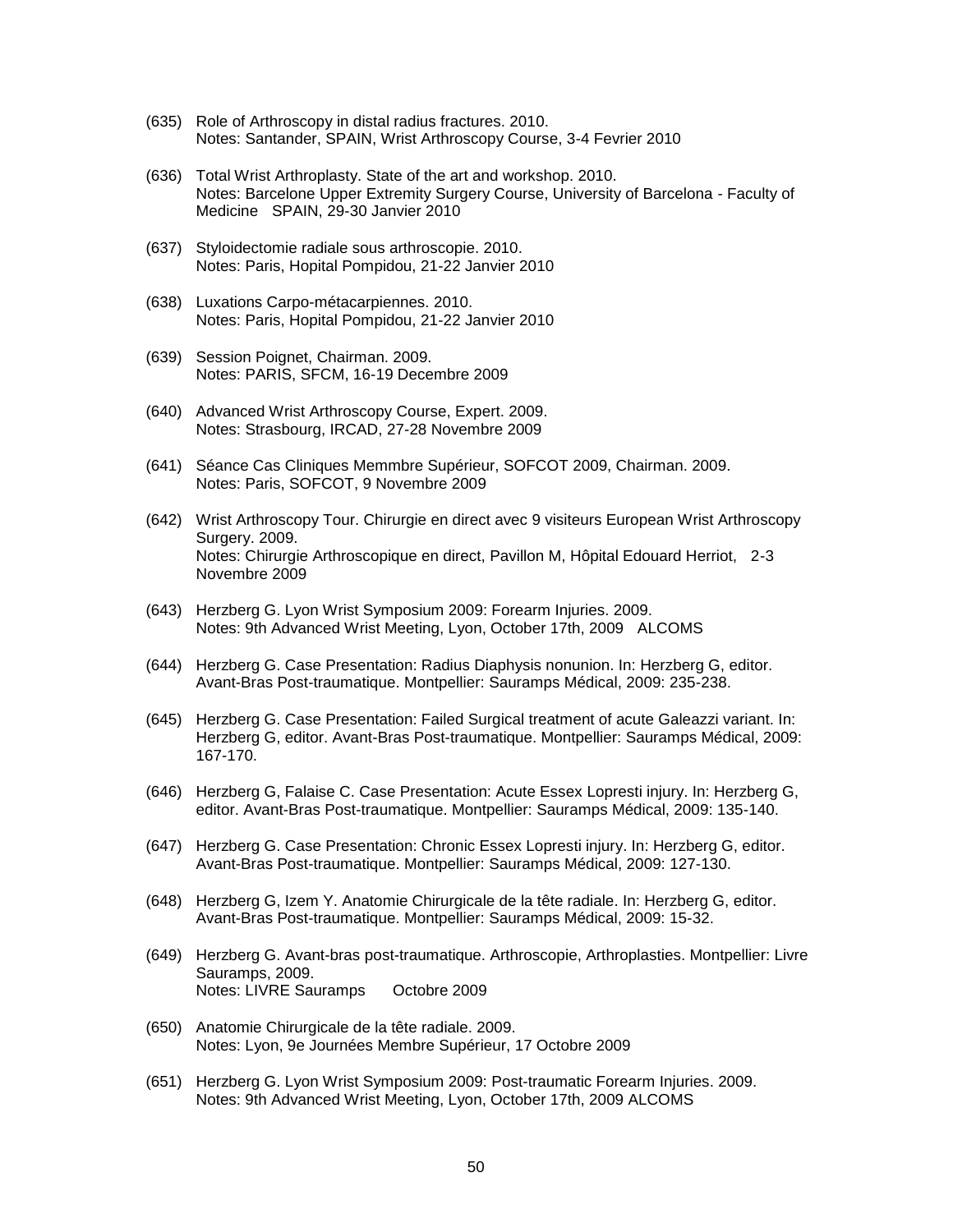- (652) Réseau Urgences Main Rhône Alpes Auvergne. 2009. Notes: Lyon, 3e Journée FESUM, 16 Octobre 2009
- (653) Herzberg G, Atzori M, Al Saati M, Izem Y. L'index sagittal articulaire (ISA) pour l'analyse des fractures fraiches du radius distal. Chirurgie de la Main 2009; 5:294-296.
- (654) Experience with total wrist arthroplasty. 2009. Notes: Bas Soden, Germany, 26 Septembre 2009
- (655) Herzberg G. Choix thérapeutiques pour le traitement des fractures du radius distal. Médecine physique et de réadaptation 2009; 25:25-31.
- (656) Analyse des fractures du radius distal: une nouvelle approche. 2009. Notes: Lyon Congrès GEMMSOR 12 Juin 2009
- (657) Radiolunate arthrodesis for Rheumatoid arthritis. 2009. Notes: Poznan (Pologne), Federation Européenne des Services de Chirurgie de la Main 6 Juin 2009
- (658) The PAF system to classify Distal radius fractures. 2009. Notes: Poznan (Pologne), Federation Européenne des Services de Chirurgie de la Main 5 JUin 2009
- (659) Use of the 6R portal in arthroscopic treatment of distal radius fractures. 2009. Notes: Poznan (Pologne), Federation Européenne des Services de Chirurgie de la Main 4 JUin 2009
- (660) Arthroscopic Radial Styloidectomy. 2009. Notes: Poznan (Pologne), Federation Européenne des Services de Chirurgie de la Main 4 JUin 2009
- (661) Our Experience with wrist arthroplasty. 2009. Notes: Mayo Clinic Hand Club, June 2 2009
- (662) Technique de la styloidectomie radiale arthroscopique. 2009. Notes: Paris, Cours Institut de la main et du Membre Supérieur, 16 Mai 2009
- (663) Les Prothèses du poignet: conférence d'enseignement. 2009. Notes: Sousse Tunisie, GEM printemps, 1er Mai 2009
- (664) Ostéome ostéoide extra-périosté du triquetrum: à Propos d'un cas et revue de la littérature. 2009. Notes: Sousse Tunisie, GEM printemps, 1er Mai 2009
- (665) Fractures et fractures-luxations du scapoide. 2009. Notes: Lyon, DU médecine Sport 4 Avril 2009
- (666) Anatomie Chirurgicale du Coude. 2009. Notes: Lyon, DU médecine Sport 4 Avril 2009
- (667) Wrist Arthroscopy Tour: Chirurgie en direct avec 6 visiteurs European Wrist Arthroscopy Surgery. 2009. Notes: Chirurgie Arthroscopique en direct, Pavillon M, Hôpital Edouard Herriot, 23-24 Mars 2009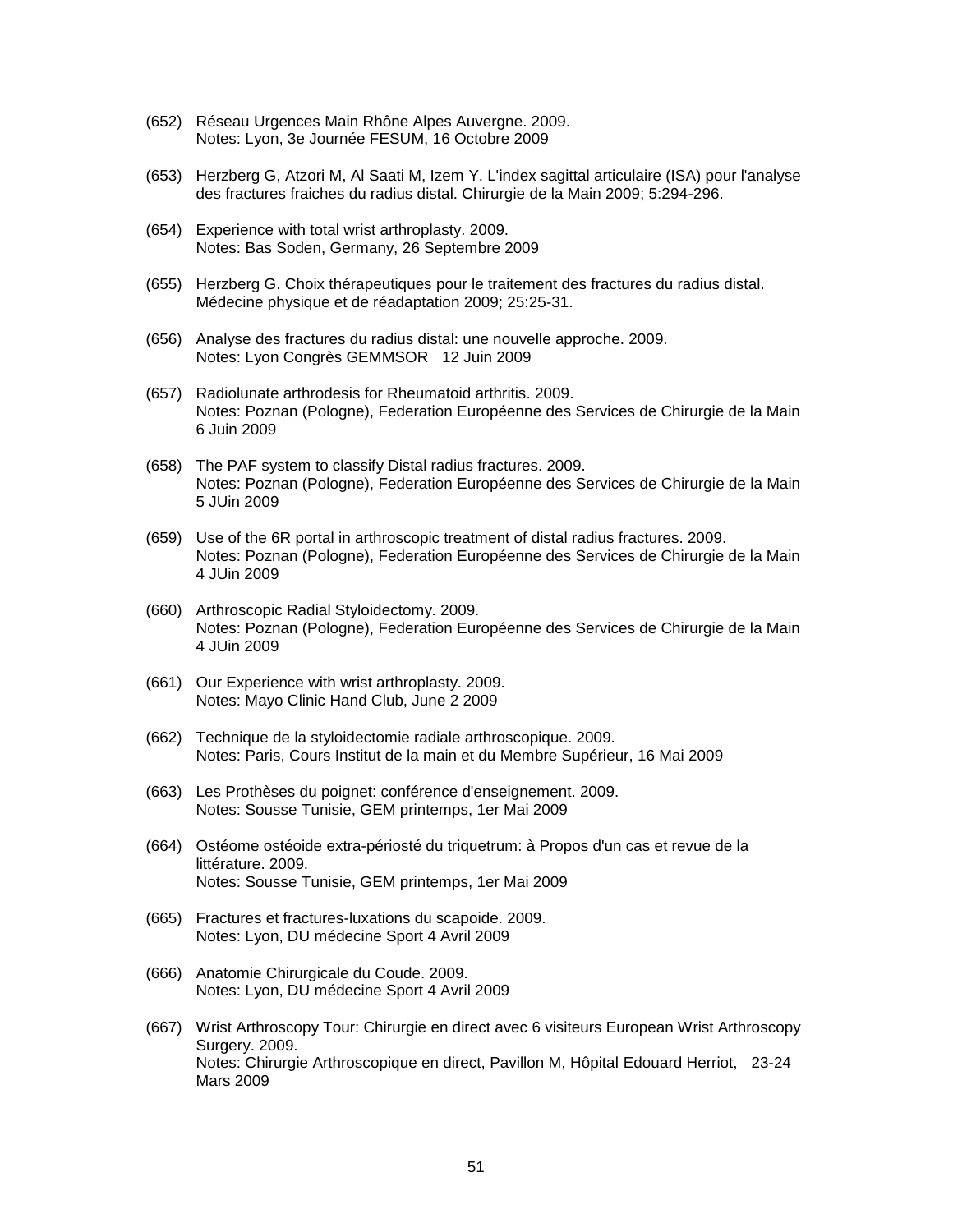- (668) Total Wrist Arthropasty: European experience. 2009. Notes: Miami USA 22 Fevrier 2009
- (669) Live Surgical Démonstration: Total wrist arthroplasty. 2009. Notes: Laboratoire Anatomie, Lyon 13 Fevrier 2009
- (670) L'épaule douloureuse chronique. 2009. Notes: EPU, Romans Drome
- (671) Les Prothèses totales du poignet. 2009. Notes: Cours Européen de chirurgie du membre supérieur, Paris, 8-9 Janvier 2009
- (672) Weppe F, Mathieu B, Herzberg G. Intérêt du questionnaire MMPI dans l'évaluation psychologique des candidats à une transplantation de main bilatérale. 2008. Ref Type: Unpublished Work Notes: GEM-Société Française de Chirurgie de La Main, Paris, 18-20 Décembre 2008
- (673) Traitement des fractures du radius distal chez la femme de plus de 55 ans: comparaison des résultats radiologiques de l'embrochage intrafocal et des plaques antérieures à vis verrouillées. 2008. Notes: GEM-Société Française de Chirurgie de La Main, Paris, 18-20 Décembre 2008
- (674) Prothèses du poignet. Etat de l'art actuel. 2008. Notes: GEM-Société Française de Chirurgie de La Main, Paris, 18-20 Décembre 2008
- (675) Les Collapsus Arthrosiques Post-traumatiques du poignet. Table Ronde. 2008. Notes: GEM-Société Française de Chirurgie de La Main, Paris, 18-20 Décembre 2008
- (676) Douleurs du compartiment interne du poignet. Conférence d'enseignement. 2008. Notes: GEM-Société Française de Chirurgie de La Main, Paris, 18-20 Décembre 2008
- (677) Herzberg G, Viscogliosi P. Mise au point: Traitement des Calcifications chroniques douloureuses de l'épaule par ondes de choc extra-corporelles. Quotidien du Médecin 17 Décembre 2008 2008.
- (678) Styloidectomie sous arthroscopie: Intérêt de la voie antérieure.Vidéoflash. 2008. Notes: SFA Société Française d'arthroscopie, Paris 11-13 Décembre 2008
- (679) Intérêt de la voie 6R dans le traitement sous arthroscopie des fractures du radius distal. Vidéoflash. 2008. Notes: SFA Société Française d'arthroscopie, Paris 11-13 Décembre 2008
- (680) Traitement des kystes synoviaux du poignet sous arthroscopie. E-Poster. 2008. Notes: POSTER SFA Société Française d'arthroscopie, Paris 11-13 Décembre 2008
- (681) Hémiarthroplastie à tige longue pour fracture-luxation à 4 fragments de l'humérus proximal et fracture diaphysaire homolatérale. 2008. Notes: POSTER SOFCOT, 10-14 Novembre 2008
- (682) Evolution radiologique des arthrodèses radio-lunaires dans le poignet rhumatoide. 2008. Notes: SOFCOT, 10-14 Novembre 2008
- (683) Séance Membre Supérieur 11 Novembre 2008. 2008. Notes: SOFCOT, 10-14 Novembre 2008 Modération Séance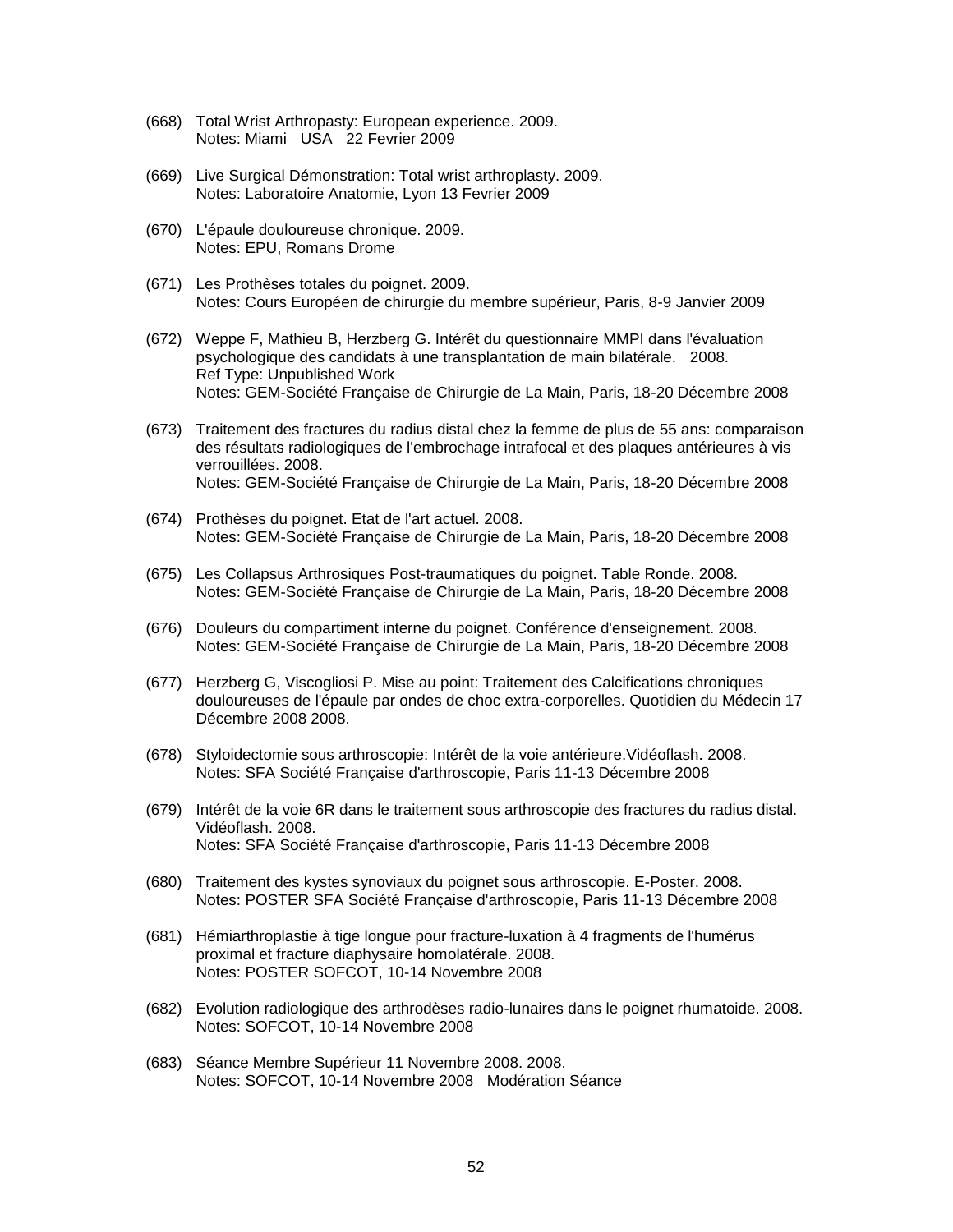- (684) Stratégie diagnostique du poignet douloureux chronique. Conférence d'enseignement. 2008. Notes: SOFCOT, 10-14 Novembre 2008 Conférence d'enseignement
- (685) Herzberg G. Perilunate and axial carpal dislocations and fracture-dislocations. JHSA 2008; 33A:1659-1668.
- (686) Herzberg G. Stratégie douloureuse dans le poignet douloureux chronique de l'adulte. Cahiers d'enseignement SOFCOT. Paris: Masson, 2008: 335-348.
- (687) Wrist Arthroscopy Tour: Chirurgie en direct avec 6 visiteurs European Wrist Arthroscopy Surgery, 2008. Notes: Chirurgie Arthroscopique en direct, Pavillon M, Hôpital Edouard Herriot, 22 Octobre 2008
- (688) Herzberg G. Lyon Wrist Symposium 2008: Distal Radius Fractures. 2008. Notes: 8th Advanced Wrist Meeting, Lyon, October 18th, 2008 ALCOMS
- (689) Herzberg G. Fractures Articulaires du radius distal. Montpellier: Livre Sauramps, 2008. Notes: LIVRE Sauramps 18 Octobre 2008
- (690) Les fractures du radius distal: paradoxes. 2008. Notes: Lyon, Journées Membre Supérieur, 18 Octobre 2008
- (691) Classification des fractures du radius distal. La Methode P.A.F. 2008. Notes: Lyon, Journées Membre Supérieur, 18 Octobre 2008
- (692) Epidemiologie des fractures du radius distal. 2008. Notes: Lyon Palais des Congrès 18 Octobre 2008
- (693) Weppe F, Herzberg G, Izem Y. Fractures articulaires chez les patientes ostéoporotiques de plus de 55 ans: traitement par brochage à foyer fermé ou plaque antérieure verrouillée ? In: Herzberg G, editor. Fractures Articulaires du radius distal. Montpellier: Sauramps, 2008: 199-209.
- (694) Atzori M, Al Saati M, Izem Y, Herzberg G. Simple radiographic indices useful for articular fractures of the distal radius. In: Herzberg G, editor. Fractures Articulaires du radius distal. Montpellier: Sauramps, 2008: 29-32.
- (695) Facteurs du traitement des fractures articulaires du radius distal. 2008. Notes: Lyon Palais des Congrès 18 Octobre 2008
- (696) Herzberg G, Izem Y, Al Saati M. Facteurs du traitement des fractures articulaires du radius distal. In: Herzberg G, editor. Fractures Articulaires du radius distal. Montpellier: Sauramps, 2008: 81-86.
- (697) Chirurgie de la Polyarthrite des Membres Supérieurs. 2008. Notes: Lyon, Polyarthrite Agence Française Polyarthrite, 11 Octobre 2008
- (698) Herzberg G. Management of bilateral advanced rheumatoid wrist destruction. JHSA 2008; 33A:1192-1195.
- (699) Ulnar Head Hemiarthroplasty. 2008. Notes: Chicago, IWIW, 18 Septembre 2008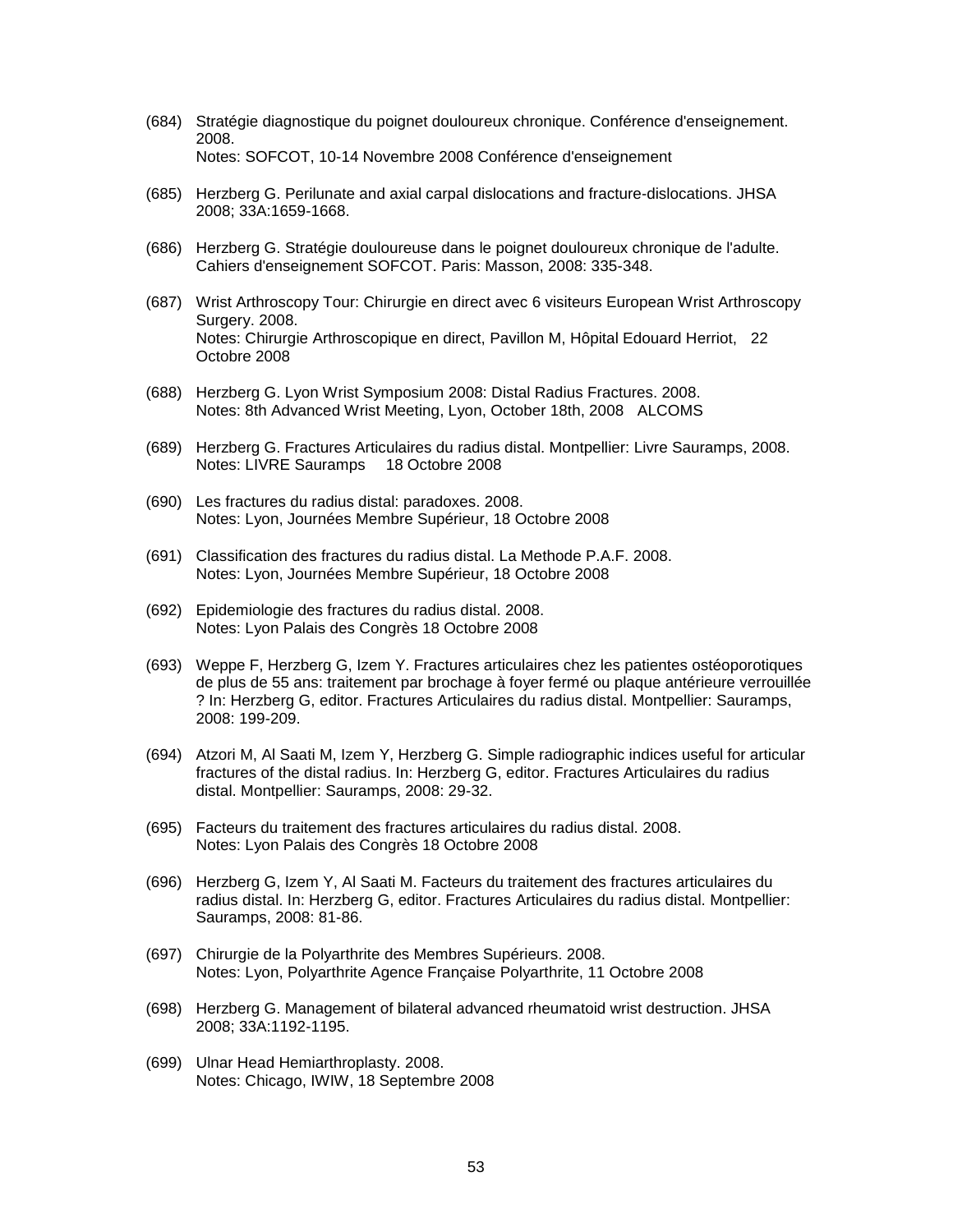- (700) A new total wrist arthroplasty: prospective non randomized study of 9 cases. 2008. Notes: POSTER American Society for Surgery of th Hand Chicago 18-20 Septembre 2008
- (701) Ulnar Head Arthroplasty: prospective non randomized study of 11 cases. 2008. Notes: POSTER American Society for Surgery of th Hand Chicago 18-20 Septembre 2008
- (702) Prospective study of DRUJ hemiarthroplasty: report of the first 11 cases at a minimal follow-up of 2 years. 2008. Notes: International Wrist Investigators Workshop Chicago Septembre 16, 2008
- (703) Distal radio ulnar joint prostheses. 2008. Notes: Fontevraux, GEM printemps, 28 Juin 2008
- (704) Total Wrist Prosthesis. A prospective study about 11 cases. 2008. Notes: Lausanne, FESSH, 19-21 Juin 2008
- (705) Ulnar Head Prosthesis. A prospective study about 17 cases. 2008. Notes: Lausanne, FESSH, 19-21 Juin 2008
- (706) Arthroplasty session, Chairman. 2008. Notes: Lausanne, FESSH, 19-21 Juin 2008
- (707) Herzberg G. Chirurgie des séquelles des traumatismes anciens du carpe. In: Duparc J, editor. EMC. Paris: Elsevier, 2008: 44-354.
- (708) Aspects biomécaniques des transferts à l'épaule. 2008. Notes: Symposium Séquelles des Paralysies du Membre Supérieur Paris 19-20 Mai 2008
- (709) Indications et résultats du lambeau de grand dorsal. 2008. Notes: Symposium Séquelles des Paralysies du Membre Supérieur Paris 19-20 Mai 2008
- (710) Wrist Arthroscopy Tour: Chirurgie en direct avec visiteurs European Wrist Arthroscopy Surgery. 2008. Notes: Chirurgie Arthroscopique en direct, Pavillon M, Hôpital Edouard Herriot, 22 Avril 2008
- (711) Ulnar Head and Sigmoid Notch prostheses. 2008. Notes: Cortina d'Ampezzo, Italie, EWAS and Italian Society for Surgery of the Hand 4-5 Avril 2008
- (712) Herzberg G, Weppe F, Masson N, Gueffier X, Erhard L. Clinical evaluation of two bilateral hand allotransplantations at six and three years follow-up. Chirurgie de la Main 2008; 27:109-117.
- (713) Radial Styloidectomy. Indications and techniques. 2008. Notes: Strasbourg, IRCAD, 22-23 Fevrier 2008
- (714) Experience with Ulnar Head and Sigmoid Notch prostheses. International Lecture and workshop. 2008. Notes: Laboratoire d'anatomie, Université Claude Bernard, 15 Fevrier 2008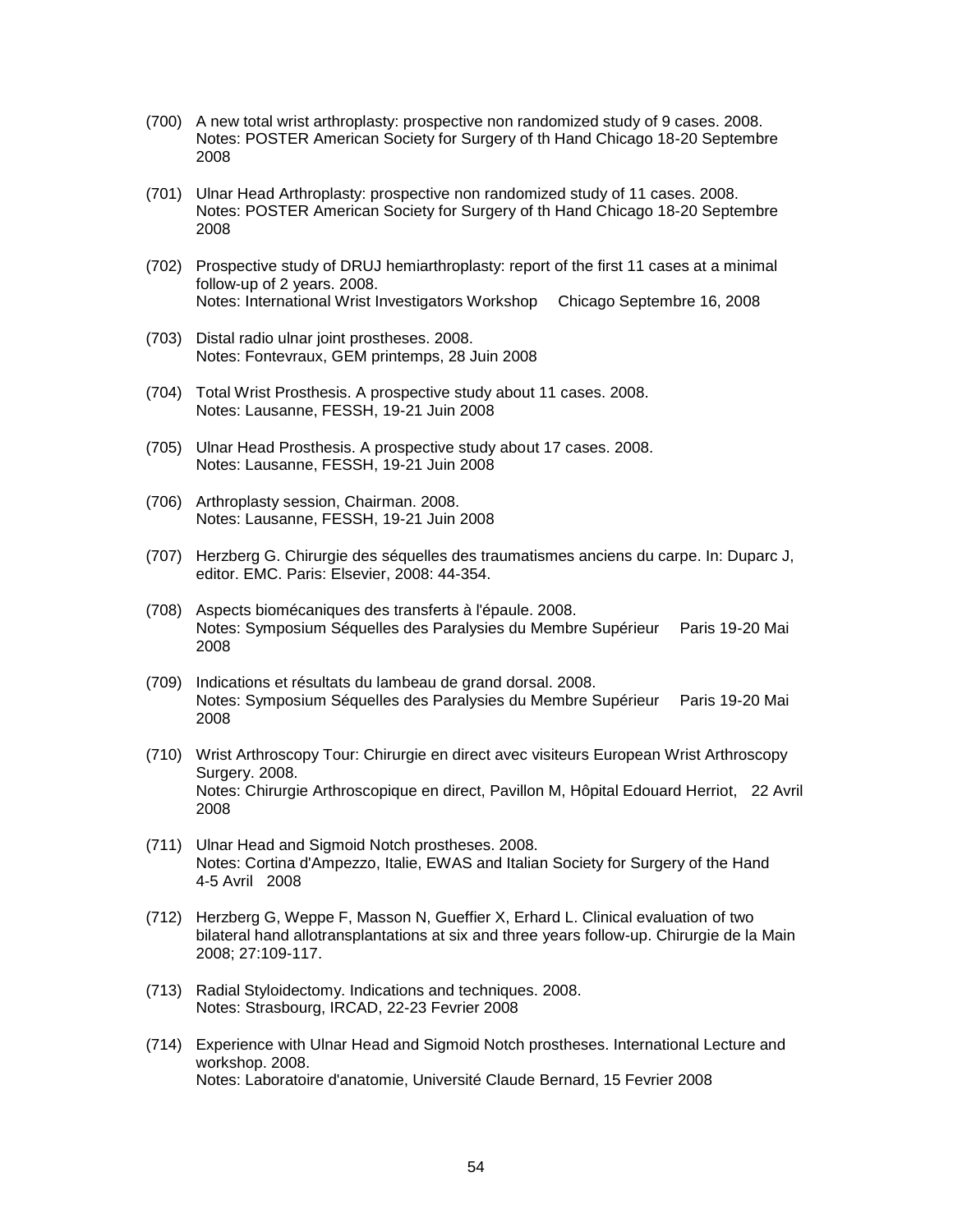- (715) Experience with Remotion Total Wrist prosthesis. International Lecture and workshop. 2008. Notes: Laboratoire d'anatomie, Université Claude Bernard, 15 Fevrier 2008
- (716) Herzberg G. Les Raideurs post-traumatiques de la pronosupination d'origine radio-ulnaire distale. In: Fontaine C, Liverneaux P, Masmejean E, editors. Cours Européen de pathologie chirurgicale du membre supérieur et de la main -2008. Montpellier: Sauramps Médical, 2008: 95-104.
- (717) Raideurs de la pronosupination d'origine radio-ulnaire distale. 2008. Notes: PARIS, Hôpital Européen Georges Pompidou, 17 Janvier 2008
- (718) Prothèse de Tête Ulnaire: résultats préliminaires. 2007. Notes: Paris, Société Française de Chirurgie de la Main, 15 Décembre 2007
- (719) Nouvelle Prothèse totale du poignet. 2007. Notes: PARIS, Société Française de Chirurgie de la Main, 13 Décembre 2007
- (720) Workshop Prothèses Epaule en Traumatologie du Membre Supérieur. 2007. Notes: LYON 3 Décembre 2007
- (721) Une nouvelle prothèse totale du poignet: résultats préliminaires. 2007. Notes: Paris, Société Française de Chirurgie Orthopédique et Traumatologique, SOFCOT, 8 Novembre 2007
- (722) L'Orthopédie-Traumatologie en 2007. 2007. Notes: Lyon, Ecole Esquirol Octobre 2007
- (723) Wrist Arthroscopy Tour en direct avec 6 visiteurs European Wrist Arthroscopy Surgery. 2007. Notes: Chirurgie Arthroscopique en direct, Pavillon M, Hôpital Edouard Herriot, 23 Octobre 2007
- (724) Herzberg G. Lyon Wrist Symposium 2007: Rheumatoid Wrist. 2007. Notes: 7th Advanced Wrist Meeting, Lyon, October 18th, 2007 ALCOMS
- (725) Herzberg G. Le Poignet Rhumatoide. Montpellier: Livre Sauramps, 2007. Notes: LIVRE Sauramps Octobre 2007
- (726) Intérêt des prothèses totales dans la chirurgie du poignet rhumatoide. A propos de 9 cas. 2007. Notes: Lyon, Journée Poignet Rhumatoide, sous l'égide du GEM et du CFCOT, 13 Octobre 2007
- (727) Arthrodèse Radio-lunaire dans la chirurgie du poignet rhumatoide. A propos de 32 cas à 8 ans de recul. 2007. Notes: LYON, Journée Poignet Rhumatoide, sous l'égide du GEM et du CFCOT, 13 Octobre 2007
- (728) Herzberg G. Le Poignet Rhumatoide: early experience with a new design for total wrist arthroplasty in rheumatoid arthritis. Montpellier: Sauramps, 2007.
- (729) Early experience with a new design of total wrist arthroplasty. 2007. Notes: International Wrist Investigators Workshop, Seattle 25 Sept 2007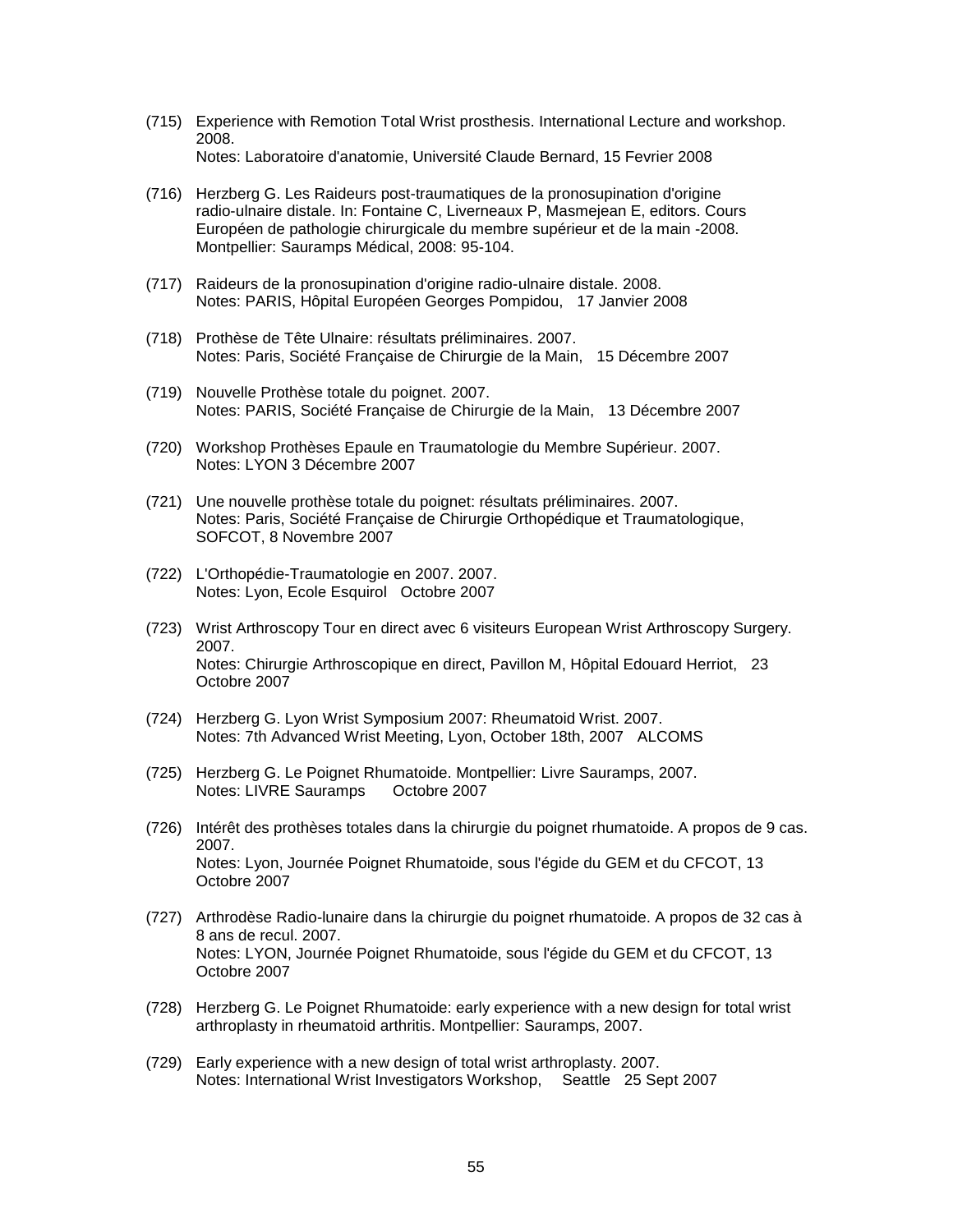- (730) Early experience with a new design of total wrist arthroplasty. 2007. Notes: POSTER athenes FESSH, Fédération Européenne des Sociétés de Chirurgie de la Main, 27-29 Juin 2007
- (731) Ulnar Head resection vs Arthroplasty. 2007. Notes: IRCAD Strasbourg, 11 MAI 2007
- (732) Plaies de la main. 2007. Notes: LYON 5 Février 2007, EDF HEH, médecine du travail
- (733) Perilunate Dislocations, Current Concepts. 2007. Notes: Sydney, International Federation Societies for Surgery of the Hand, 2007
- (734) Herzberg G. Panel on Hand Transplantation. 2007. Ref Type: Unpublished Work Notes: Sydney, International Federation Societies for Surgery of the Hand, 2007
- (735) Dart Throwing Motion. 2007. Notes: Sydney, International Federation Societies for Surgery of the Hand, 2007
- (736) Retrograde nailing supracondylar femoral fractures in multiply injured patients: long term results. 2007. Notes: POSTER, American Academy of Orthopaedic Surgeons AAOS 2007 14-16 Février 2007 San Diego,
- (737) Bilateral hand transplantation; Functional and radiological results. 2007. Notes: POSTER, 10-13 Février 2007, San Diego, Orthopaedic Research Society,
- (738) Moritomo H, Aspergis E, Herzberg G, Werner FW, Wolfe SW, Garcia-Elias M. 2007 IFSSH Committee report of wrist biomechanics Committee: Biomechanics of the so-called Dart throwing motion of the wrist. JHSA 2007; 32A:1447-1453.
- (739) Masson N, Herzberg G. Anatomie chirurgicale et microchirurgicale du nerf périphérique. In: Alnot JY, Chammas M, editors. Lésions traumatiques des nerfs périphériques. Paris: Elsevier Masson, 2007: 1-14.
- (740) Herzberg G, Berthonnaud E, Bestion A, Dimnet J. Testing of pronation and supination strength in the outpatient setting: a preliminary study. Chirurgie de la Main 2007; 26:40. Notes: Evaluation de la force de pronosupination à la consultation: étude préliminaire
- (741) Actualités Rhumatologiques HEH: les prothèses du poignet. 2007. Notes: LYON Pavillon F 23 Janvier 2007
- (742) Actualités rhumatologiques: les prothèses du coude et du poignet. 2007. Notes: 19 Janvier 2007 Chambery
- (743) Workshop Prothèses du poignet SBI. 2007. Notes: LYON 12 Janvier 2007
- (744) Evaluation de la force de pronosupination à la consultation: étude préliminaire. 2006. Notes: PARIS, GEM 2006, 16 Décembre 2006
- (745) Herzberg G. Arthrose Periscaphoidienne. Montpellier: Livre Sauramps, 2006. Notes: LIVRE Sauramps Octobre 2006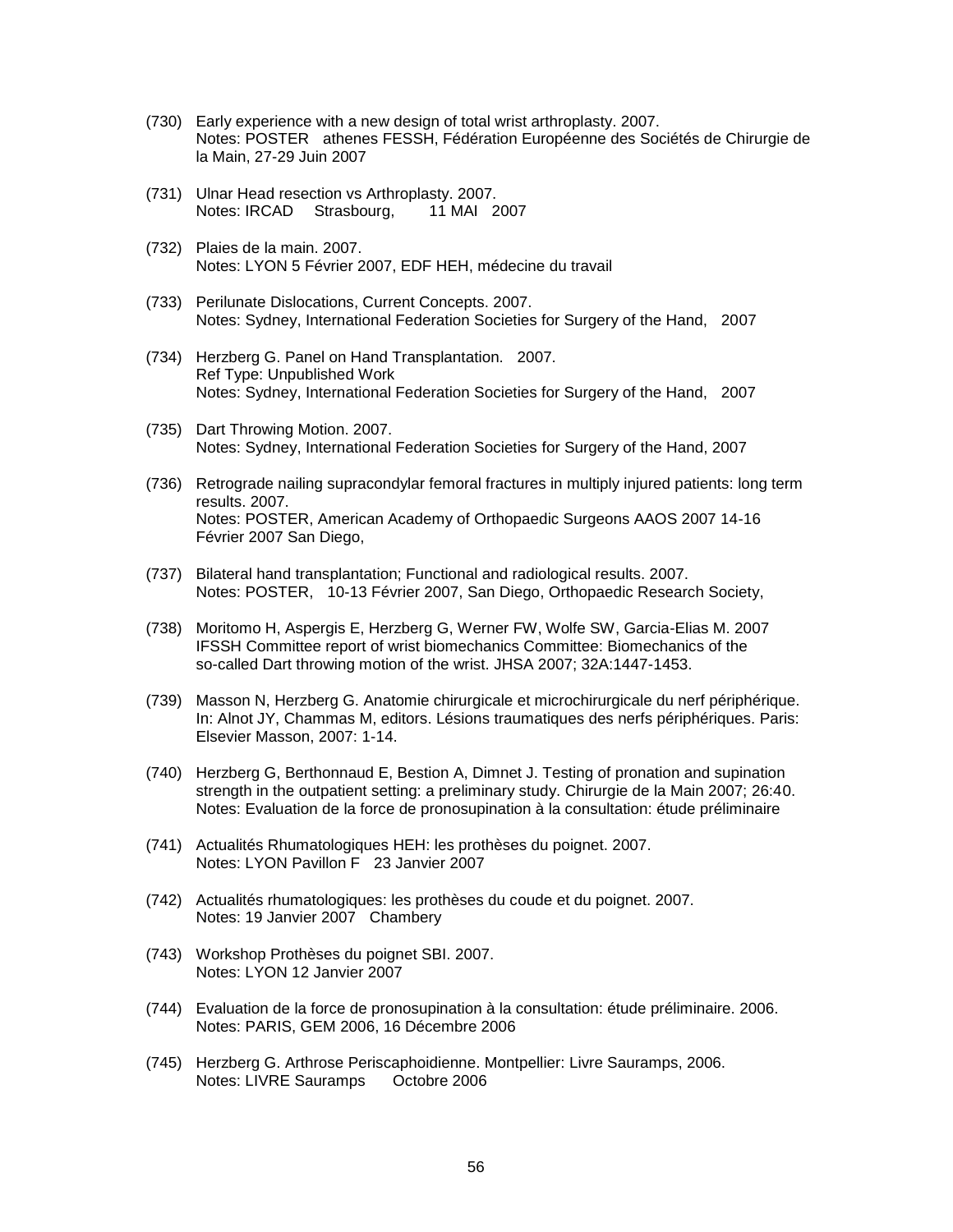- (746) Herzberg G. Lyon Wrist Symposium 2006: Periscaphoid Arthritis. 2006. Notes: 6th Advanced Wrist Meeting, Lyon, October 13th, 2006 ALCOMS
- (747) Herzberg G, Gueffier X, Masson N, Lanzetta M, Falaise C, Gazarian A et al. Bilateral hand transplantation; Functional and radiological results. 2006. Ref Type: Unpublished Work Notes: Barcelone Mayo Clinic Meeting 9 Septembre 2006
- (748) Modélisation du carpe. 2006. Notes: PARIS, President seance GEM 2006
- (749) Herzberg G. Arthrose Péri-scaphoidienne: diagnostic et classification de l'arthrose scapho-trapézo-trapézoidienne isolée. Montpellier: Sauramps, 2006.
- (750) Herzberg G. Place de la résection de première rangée dans le traitement du collapsus arthrosique du poignet. Montpellier: Sauramps, 2006.
- (751) Mercier S, Herzberg G. Aspects récents de l'imagerie des collapsus arthrosiques du carpe. Montpellier: Sauramps, 2006.
- (752) Herzberg G, Mercier S, Charbonnier JP, Got P. Kienbock's disease in a 14-year-old gymnast: a case report. JHSA 2006; 31A:264.
- (753) Les prothèses du coude: mise au point. 2006. Notes: LYON, Colloque de Rhumatologie Edouard Herriot, 10 Janvier 2006
- (754) Herzberg G, Gueffier X, Lanzetta M, Falaise C, Gazarian A, Dubernard JM. Transplantation de main(s): à propos de 3 cas. 2005. Ref Type: Unpublished Work Notes: SOFCOT 2005, Paris, 7-11 novembre 2005
- (755) Transfert du Latissimus Dorsi dans les ruptures massives irréparables de la coiffe des rotateurs. A propos de 16 cas. 2005. Notes: SOFCOT 2005, Paris, 7-11 novembre 2005
- (756) Herzberg G. Pathologie Traumatique Radio Ulnaire Distale. Montpellier: Livre Sauramps, 2005. Notes: LIVRE Sauramps Octobre 2005
- (757) Herzberg G. Lyon Wrist Symposium 2005: Traumatic Injuries of the DRUJ. 2005. Notes: 5th Advanced Wrist Meeting, Lyon, October 15th, 2005 ALCOMS
- (758) Herzberg G. Pathologie de la Radio-ulnaire distale: stabilisation des resections de la tête ulnaire. Montpellier: Sauramps, 2005.
- (759) Herzberg G. Stabilisation des résections de la tête ulnaire. In: Herzberg G, editor. Pathologie Traumatique Radio-ulnaire distale. Montpellier: Sauramps, 2005: 165. Notes: 7e Journées de Chirurgie du Membre Supérieur, Lyon, 15 Octobre 2005
- (760) Herzberg G. Examen clinique de la radio-ulnaire distale. In: Herzberg G, editor. Pathologie Traumatique Radio-ulnaire distale. Montpellier: Sauramps, 2005: 7. Notes: 7e Journées de Chirurgie du Membre Supérieur, Lyon, 15 Octobre 2005
- (761) Herzberg G. Pathologie traumatique aigue ou chronique de la Radio-ulnaire distale: diagnostic clinique. Montpellier: Sauramps, 2005.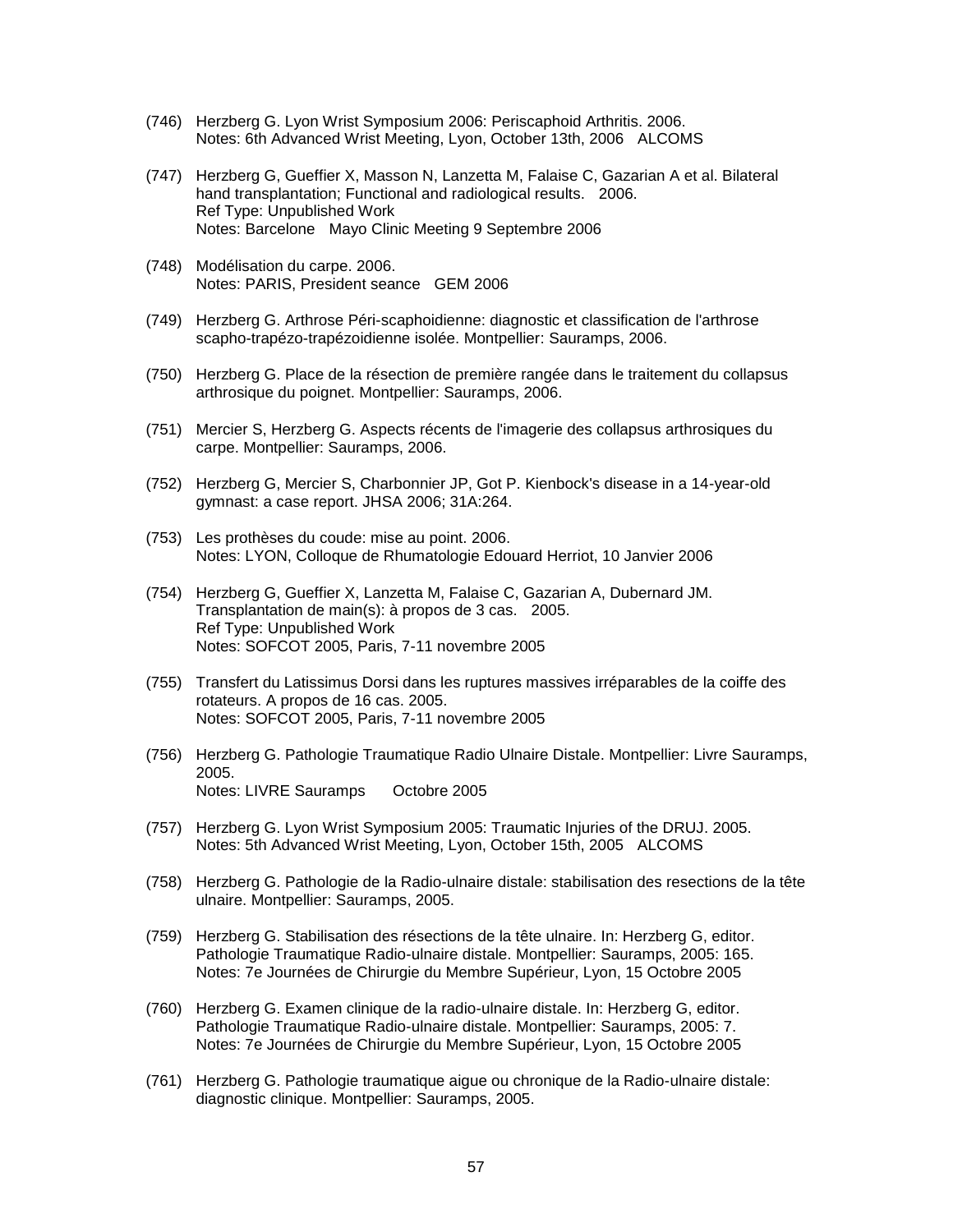- (762) Distal radio-ulnar joint arthroplasty. 2005. Notes: Perugia, 1er Octobre 2005, 43° Congresso Nazionale della Societa Italiana di Chirurgia della Mano
- (763) Latissimus Dorsi transfer to treat irreparable tears of the rotator cuff. 2005. Notes: SECEC, Rome 22-24 Septembre 2005
- (764) Nonunion of the neck of the Capitate treated with vascularized bone grafting. 2005. Notes: POSTER, Federation of the European Societies for Surgery of the Hand, Göteborg 15-18 Juin 2005
- (765) Kienbôck's disease in a 14 year-old Gymnast : a case report. 2005. Notes: POSTER, Federation of the European Societies for Surgery of the Hand, Göteborg 15-18 Juin 2005
- (766) Herzberg G, Gueffier X, Lanzetta M, Gazarian A, Dubernard JM. Experience about bilateral hand transplants. 2005. Ref Type: Unpublished Work Notes: Federation of the European Societies for Surgery of the Hand, Göteborg 15-18 Juin 2005
- (767) Herzberg G. Examen clinique de l'articulation radio-ulnaire distale. In: Herzberg G, editor. Pathologie traumatique Radio-ulnaire distale. Montpellier: Sauramps, 2005: 1.
- (768) Prothèse totale d'épaule Bigliani Flatow : Technique chirurgicale. 2005. Notes: 3e Cours Supérieur du Collège des Orthopédistes. Clermont Ferrand, 31 Mars-1er Avril 2005
- (769) Latissimus dorsi transfer to treat massive cuff tears : clinical experience. 2005. Notes: Brussels International Symposium, Impaired Motion of the Upper Limb, 18 Mars 2005
- (770) Mise au point sur le traitement des paralysies post traumatiques du plexus brachial. 2005. Notes: Colloque de Rééducation, Hôpital Henri Gabrielle, 16 Mars 2005
- (771) Augereau B, Mansat P. Les protheses totales du coude. Rev Chir Orthop 2005; 91:2S31-2S96.
- (772) Berthonnaud E, Herzberg G, Zhao KD, An KN, Dimnet J. Three dimensional in vivo displacements of the shoulder complex from biplanar radiography. Surg Radiol Anat 2005; 27:214-222. Notes: PDF
- (773) Interet de l'arthroscopie du poignet dans le traitement chirurgical des fractures articulaires du radius distal. Série retrospective de 13 cas. 2004. Notes: GEM 2004, Paris
- (774) Maladie de Kienböck chez l'enfant : à propos d'un cas et revue de la littérature. 2004. Notes: GEM , Paris, Décembre 2004
- (775) Le Poignet Ulnaire Traumatique. 2004. Notes: GEM , Paris, Décembre 2004,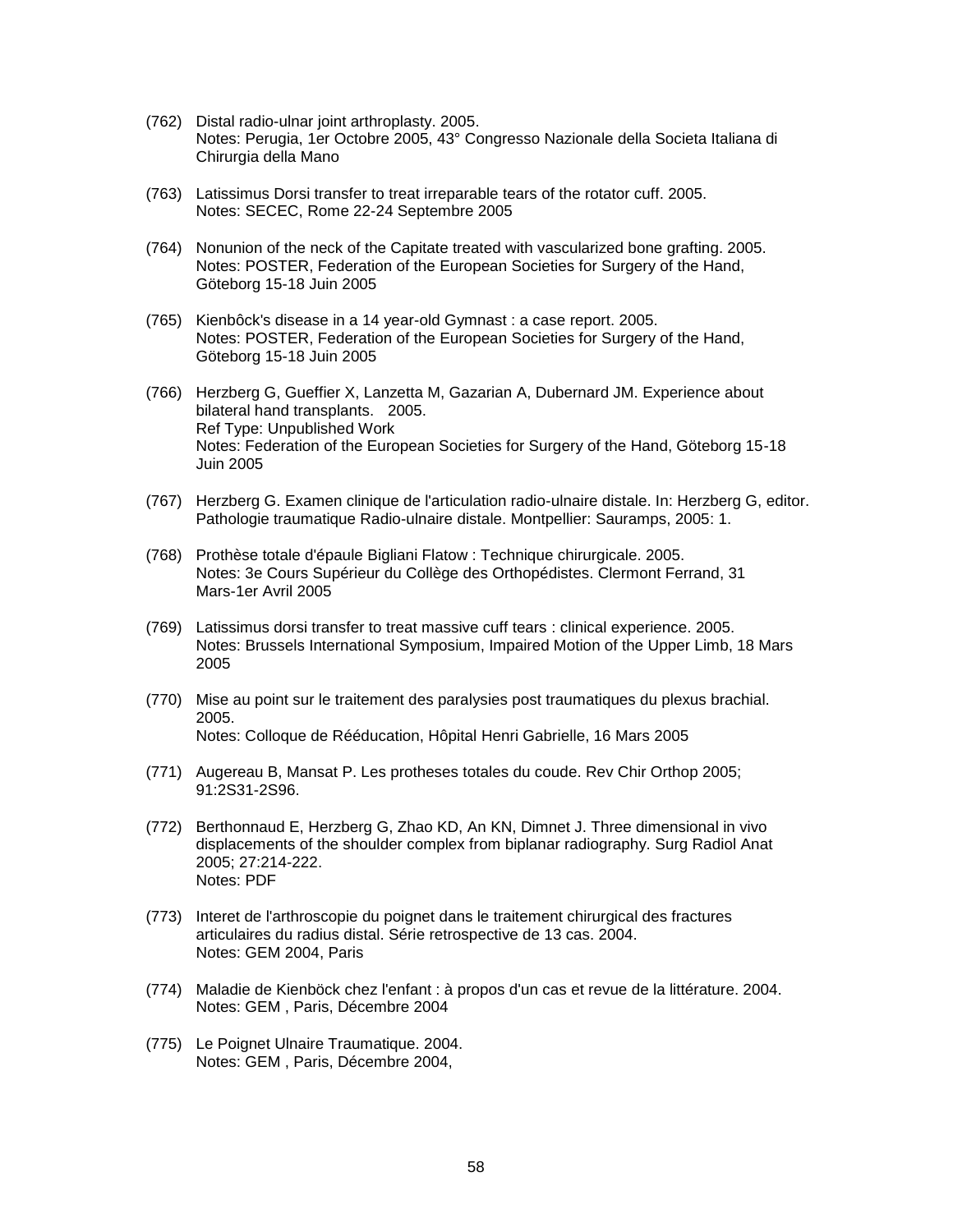- (776) Herzberg G. Bilan à 5 ans de la double transplantation d'avant-bras. 2004. Ref Type: Unpublished Work Notes: GEM , Paris, Décembre 2004
- (777) Herzberg G, Gueffier X, Lanzetta M, Falaise C, Gazarian A, Dubernard JM. Experience about bilateral hand transplantation. 2004. Ref Type: Unpublished Work Notes: SOFCOT , Paris, Novembre 2004,
- (778) Allogreffes bilatérales de mains : mise au point. 2004. Notes: Poster SOFCOT, Paris, 8 au 11 Novembre 2004
- (779) Les Plaies domestique de la main et leur prévention. 2004. Notes: Societe Merck Lipha, Campagne de prévention, 26 Octobre 2004
- (780) Herzberg G, Lanzetta M, Falaise C, Gazarian A, Dubernard JM. Résultats à court terme de 2 allogreffes bilatérales de la main. 2004. Ref Type: Unpublished Work Notes: Gesto, Paris, Faculté Lariboisière, 23 Oct 2004
- (781) Rééducation après Arthrolyse du coude. 2004. Notes: 6e Journées d'Orthopédie P. Teinturier, 9 Octobre 2004
- (782) Le Poignet douloureux chronique : du diagnostic au traitement. 2004. Notes: EPU MSD, Le Bourget du Lac, 5 Octobre 2004
- (783) Latissimus Dorsi Transfer in Massive Cuff Tears : technical considerations. 2004. Notes: Salzburg, Closed Meeting, Société Européenne de Chirurgie de l'épaule et du coude, 21 Septembre 2004
- (784) Les syndromes canalaires au membre supérieur. 2004. Notes: VIIe Journées Lyonnaises de Formation continue en Rhumatologie ; Lyon, 11 Septembre 2004
- (785) Herzberg G, Lanzetta M, Falaise C, Gazarian A, Dubernard JM. Experience about Bilateral Hand Transplantation. 2004. Ref Type: Unpublished Work Notes: IFFSH BUDAPEST Juin 2004
- (786) Erhard L, Herzberg G, Guigual V. Primary Swanson MP joint arthroplasty in major hand trauma. A report of 2 cases at 14years follow-up. Chirurgie de la Main 2004; 23:308-312.
- (787) Herzberg G. Fractures du scaphoide dans les luxations périlunaires du carpe fermées récentes. In: Rizzo C, editor. Le Scaphoide. Sauramps Médical, 2004: 195-201. Notes: Livre Sauramps "Le Scaphoide"
- (788) Scaphoid Non Union Advanced Collapse (SNAC) Wrist. 2004. Notes: Mayo Clinic Symposium on disorders of the Wrist April 28 - May 2 2004
- (789) Treatment of Preiser's disease. 2004. Notes: Mayo Clinic Symposium on disorders of the Wrist April 28 - May 2 2004
- (790) Intercarpal arthrodeses and Salvage procedures in Kienbock's disease. 2004. Notes: Mayo Clinic Symposium on disorders of the Wrist April 28 - May 2 2004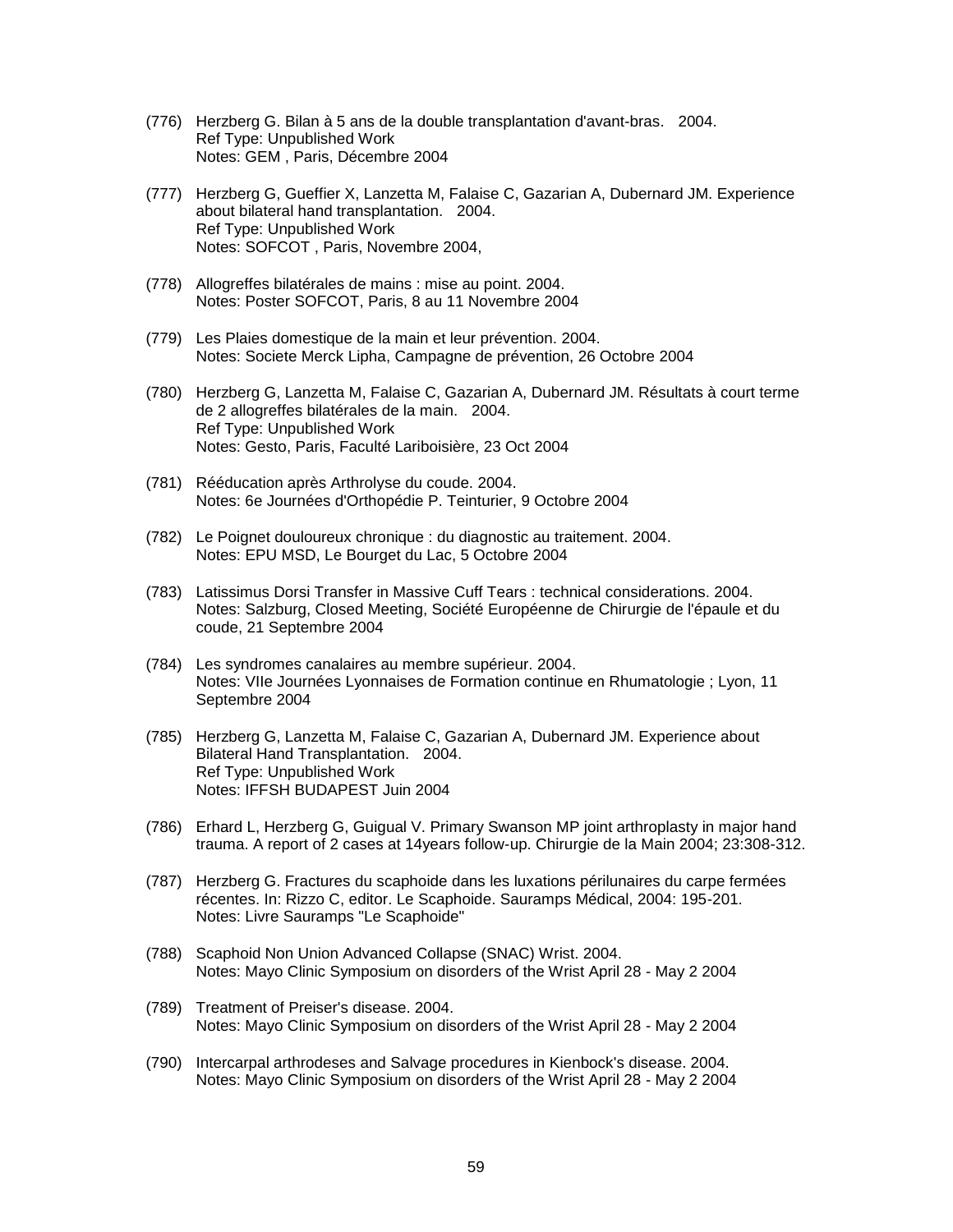- (791) Open reduction and internal fixation of Perilunate dislocations and fracture-dislocations. 2004. Notes: Mayo Clinic Symposium on disorders of the Wrist April 28 - May 2 2004
- (792) Les Tendinites du Membre Supérieur. 2004. Notes: Jeudis de l'Europe, 27 Avril 2004
- (793) Le poignet douloureux chronique ; de l'examen clinique au traitement. 2004. Notes: EPU MSD, Lyon 3 Mars 2004
- (794) Herzberg G, Lanzetta M, Falaise C, Gazarian A, Dubernard JM. Experience about Hand Transplantation. 2004. Ref Type: Unpublished Work Notes: Congres du GAM, Groupe pour l'avancement de la microchirurgie, Paris, 6-7 Février 2004
- (795) Herzberg G, Mercier S. Diagnostic des lésions traumatiques isolées aigues ou chroniques de l'articulation RUD. In: Alnot JY, Saffar P, editors. Le poignet traumatique et non traumatique. Paris: 2004: 133. Notes: Pompidou 22 23 Janvier 2004
- (796) Herzberg G, Chafry B. Les cals vicieux anterieurs extra articulaires du radius distal. In: Alnot JY, Saffar P, editors. Le poignet traumatique et non traumatique. Paris: 2004: 112. Notes: Pompidou 22 23 Janvier 2004
- (797) Diagnostic clinique et radiologique des lésions radio-ulnaires récentes et anciennes. 2004. Notes: Cours Chirurgie de la Main HEGP Paris, 22, 23 Janvier 2004
- (798) Les cals vicieux du poignet en flexion. 2004. Notes: Cours Chirurgie de la Main HEGP Paris, 22, 23 Janvier 2004
- (799) Double transfert articulaire vascularisé. 2003. Notes: GEM Paris 12-13 Décembre 2003
- (800) Le lambeau en îlot homodactyle dans la reconstruction pulpaire. A propos de 22 cas. 2003. Notes: GEM Paris 12-13 Décembre 2003
- (801) Petruzzo P, Badet L, Herzberg G, Lanzetta M, Gazarian A, Falaise C et al. Functional results and patieent quality of life in bilateral hand transplantation. 2003. Ref Type: Unpublished Work Notes: Vth Hand Transplantation and Composite tissue allograt International symposium : Bruxelles 5,6 Dec 2003
- (802) Herzberg G, Lanzetta M, Dubernard JM. First bilateral hand transplant patient : functional status at 4 years follow up. 2003. Ref Type: Unpublished Work Notes: Vth Hand Transplantation and Composite tissue allograt International symposium : Bruxelles 5,6 Dec 2003
- (803) Herzberg G. Table ronde : Hand transplantation , technical aspects. 2003. Ref Type: Unpublished Work Notes: Vth Hand Transplantation and Composite tissue allograt International symposium : Bruxelles 5,6 Dec 2003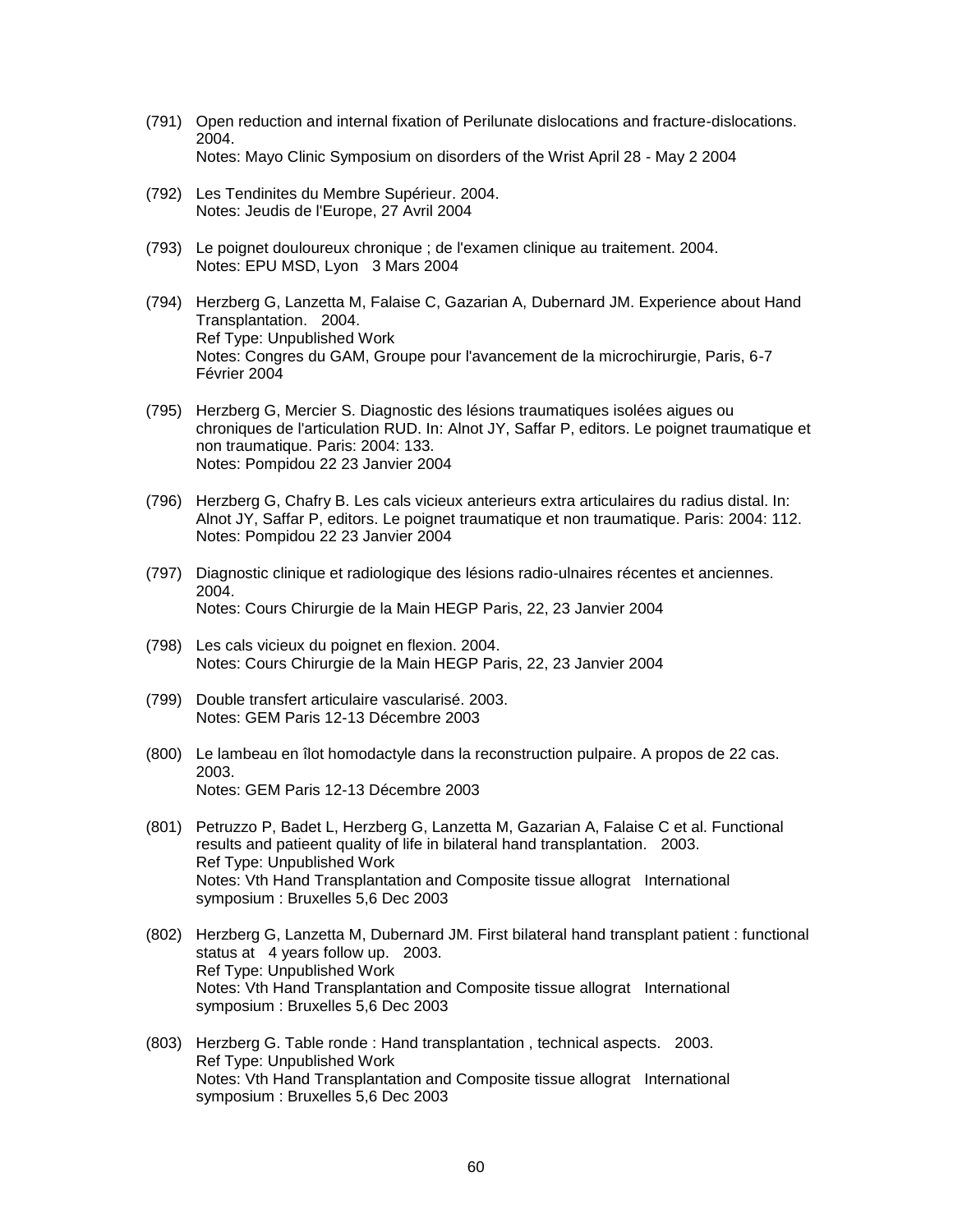- (804) Herzberg G. Etat actuel des allogreffes de mains. 2003. Ref Type: Unpublished Work Notes: Lyon, GEMMSOR, 27 Septembre 2003
- (805) Biomécanique et chirurgie du poignet en 2003. 2003. Notes: Lyon, GEMMSOR, 27 Septembre 2003
- (806) Herzberg G. Table ronde : Transplantation de la main. 2003. Ref Type: Unpublished Work Notes: Lisbonne, Fédération européenne Chir Main, FESSH, 28 Juin 2003
- (807) Herzberg G. First bilateral transplantation : an update. 2003. Ref Type: Unpublished Work Notes: Heidelberg, World Congress Microsurgery, 14 juin 2003
- (808) Herzberg G, Forissier D, Falaise C. Coronal fractures of the proximal scaphoid : the proximal ring sign. J Hand Surg British and European Volume 2003; 28B:500-503.
- (809) Herzberg G, Parmentier H, Erhard L. Assessment of functional outcome in hand transplantation patients. Hand Clin 2003; 19:505-509.
- (810) Berthonnaud E, Herzberg G, Schoierer O, Medda N, Dimnet J. Latissimus dorsi transfer : should we add the teres major ? Orthop Trans 2003. Notes: POSTER ORS 2003, New Orleans
- (811) Proximal row carpectomy. 2003. Notes: Milan 6 th Masters, 30-31 Janv 2003
- (812) Distal radiounlar joint instability : diagnosis. 2003. Notes: Milan 6 th Masters, 30-31 Janv 2003
- (813) Fractures frontales du scaphoide proximal. 2002. Notes: GEM PARIS Decembre 2002
- (814) Technique sécurisée d'ouverture endoscopique du canal carpien selon Agee à propos de 821 cas. 2002. Notes: SFA Paris, 5 Dec 2002
- (815) Erhard L, Beaudoin E, Elkholti K, Garret J, Guigual V, Tchurukdichian A et al. Allogreffe bilatérale de mains. Résultat fonctionnel à 28 mois. 2002. Ref Type: Unpublished Work Notes: GEM PARIS Decembre 2002
- (816) Trans-scaphoid dorsal perilunate dislocations : review of 14 cases at an average of 8,5 years follow-up. 2002. Notes: ASSH Phoenix USA 05/10/2002
- (817) Two cases of atypical fractures of the scaphoid. 2002. Notes: IWIW Phoenix USA 01/10/2002
- (818) Herzberg G, Forissier D. Acute dorsal trans-scaphoid perilunate fracture-dislocations : medium term results. J Hand Surg British and European Volume 2002; 27B:498-502.
- (819) Ostéoporose fracturaire et chirurgie orthopedique : le membre supérieur. 2002. Notes: Symposium MSD Lyon 8 Juin 2002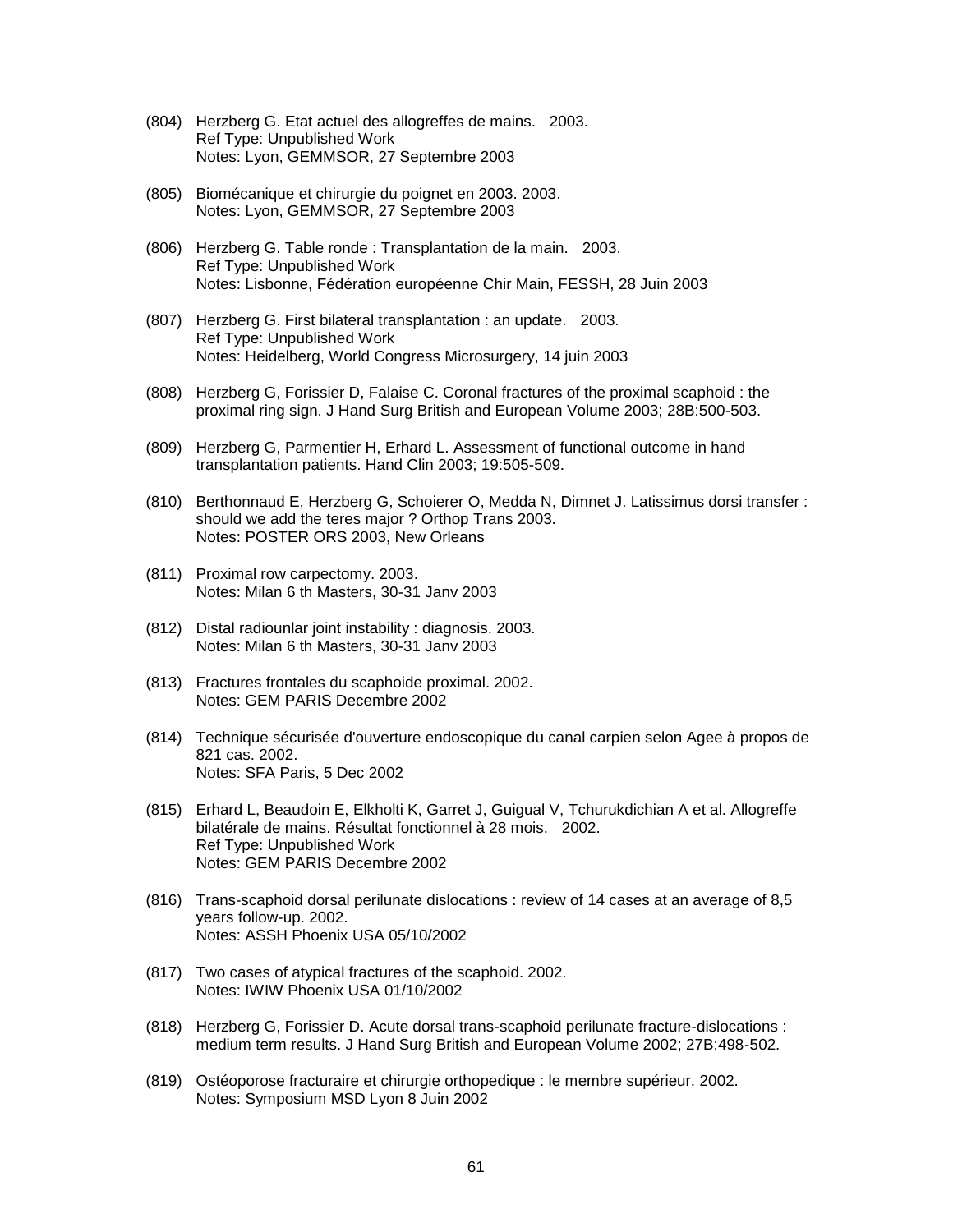- (820) Anatomische grundlagen des Latissimus dorsi and Teres Major transfer in der Rotatorenmanschettenchirurgie unter besonderer berucksichtigung der gefas-nerven-bundel. 2002. Notes: Neuss, Deutschen Gesellschaft fur orthopadie and orthopadische chirurgie (DGOOC) 1er Juin 2002 Prix PERTHES meilleure communication
- (821) Duparc F, Herzberg G. Les épicondylalgies du coude. In: Duparc F, editor. Les Epicondylalgies du coude. Sauramps Medical, 2002: 69-94.
- (822) Le poignet du joueur de Rugby. 2002. Notes: Capacité en médecine et biologie du sport Enseignement optionnel 31 Mai 2002
- (823) Herzberg G, Lanzetta M, Dubernard JM, Owen E. Follow-up on the first bilateral hand transplant patient. 2002. Ref Type: Unpublished Work Notes: ASSH Phoenix USA 04/10/2002
- (824) Apport des techniques mini-invasives en Chirurgie Orthopédique du Membre Supérieur. 2002. Notes: Bicentenaire Hospices Civils de Lyon, Hopital Edouard Herriot, Lyon, 2 Février 2002
- (825) Arthroplastie en urgence des articulationsMP par prothèses de Swanson lors d'amputation ou de sub-amputations digitales : à propos de 2 cas revus à plus de 10 ans. 2001. Notes: Poster GEM 2001 Paris 12-14 Décembre 2001
- (826) Biomécanique du ligament scapho-lunaire. 2001. Notes: GEM Paris 12-14 Décembre 2001 Table Ronde Ligament scapho-lunaire
- (827) Résultats à long terme des luxations trans-scapho-retrolunaires fermées fraiches du carpe stabilisées par voie postérieure. 2001. Notes: GEM Paris 12-14 Décembre 2001
- (828) Transplantation de main : aspects techniques per et post-opératoires. 2001. Notes: Composite tissue allograft 3rd international symposium, LYON, 29-30 Novembre 2001
- (829) Coude et chirurgie : quoi de neuf ? 2001. Notes: Forum Medical Lyon 24 Novembre 2001
- (830) Dumontier C, Herzberg G. Les fractures fraiches du radius distal chez l'adulte. Rev Chir Orthop 2001; 87 supplement:IS 67.
- (831) Herzberg G. Fractures récentes du scaphoide chez l'adulte. In: Duparc J, editor. Conférences d'enseignement 2001. Paris: Elsevier, 2001: 241-256.
- (832) Fractures fraîches du scaphoide. 2001. Notes: SOFCOT Paris, Conférence d'enseignement 2001
- (833) Herzberg G, Rollier JC, Richard A. Anatomie du coude : application aux prothèses de coude. In: Allieu Y, Masmejean E, editors. Prothèses de coude. Paris: Elsevier, 2001: 9-16.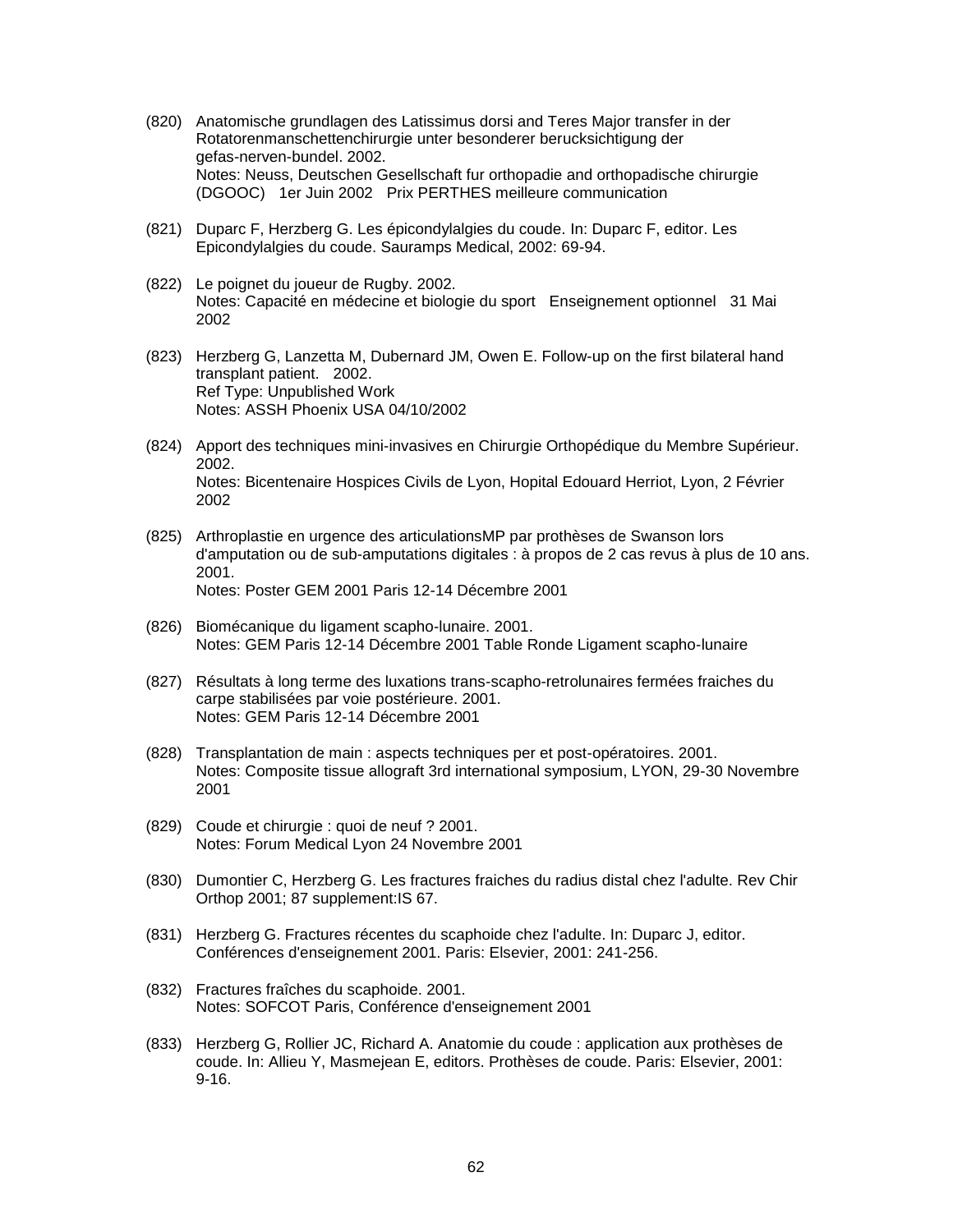- (834) Tendon transfers for elbow extension in tetraplegia : a comparison of basic muscle properties. 2001. Notes: ASSH BALTIMORE USA 2-7 Octobre 2001
- (835) Trans-scaphoid perilunate dislocations : clinical cases controversies. 2001. Notes: ASSH BALTIMORE USA 2-7 Octobre 2001
- (836) Trans-scaphoid perilunate dislocations : review of 14 patients at an average of 8 years follow-up. 2001. Notes: IWIW ASSH BALTIMORE USA 2-7 Octobre 2001
- (837) 3D modelization of Latissimus Dorsi transfer in rotator cuff surgery : what point of fixation on the humeral head ? 2001. Notes: 1rst Closed Meeting SECEC, WINDSOR UK, 28-29 Sept 200, Prix de la meilleure Communication
- (838) Herzberg G. Les transplantations de mains réalisées à Lyon : étude clinique. 2001. Ref Type: Unpublished Work Notes: 46 Congres de la SOFCPRE, PARIS
- (839) Schoierer O, Herzberg G, Berthonnaud E, Dimnet J, Aswad R, Morin A. Anatomical basis of Latissimus dorsi and teres major transfers in rotator cuff tear surgery with particular reference to the neurovascular pedicles. Surg Radiol Anat 2001; 23:75-80.
- (840) Pathologie du poignet. 2001. Notes: Hôpital Edouard Herriot 31 Mai 2001
- (841) Modélisation 3D du transfert du grand dorsal à l'épaule. 2001. Notes: Montpellier Mai 2001 18e Cours international de Pathologie de techniques chirurgicales et de technologie de rééducation
- (842) Voie d'abord unique ou combinée pour les luxations trans-scapho-périlunaires ? 2001. Notes: GEM Besancon Mai 2001
- (843) Symposium : Architecture des muscles de la ceinture scapulaire et applications à la chirurgie des transferts tendineux. 2001. Notes: Congres de l'association des morphologistes LYON Mai 2001
- (844) Herzberg G. Les fractures fraiches du radius distal chez l'adulte. Anatomie chirurgicale du radius distal. Rev Chir Orthop 2001; 87 supplement:IS 71-IS78.
- (845) Herzberg G. Biomécanique du ligament scapho-lunaire et histoire naturelle des ruptures. Rev Chir Orthop 2001; 87 supplement:IS 31-IS 45.
- (846) Herzberg G, Berthonnaud E, Schoierer O, Guigual V, Dimnet J, Morin A. Latissimus dorsi transfer in irreparable rotator cuff tears : what point of fixation on the humeral head ? Orthop Trans 2001. Notes: POSTER ORS March 2001 SAN FRANCISCO
- (847) Herzberg G, Dumontier C. Les fractures fraiches du radius distal chez l'adulte. Conclusions. Rev Chir Orthop 2001; 87 supplement:IS 136-IS 141.
- (848) Parmentier H, Semard D, Vallet B, Giraux P, Herzberg G. Prise en charge kiné-ergothérapique de 2 patients opérés par allogreffe d'avant-bras entiers à la suite d'amputations traumatiques. 2000.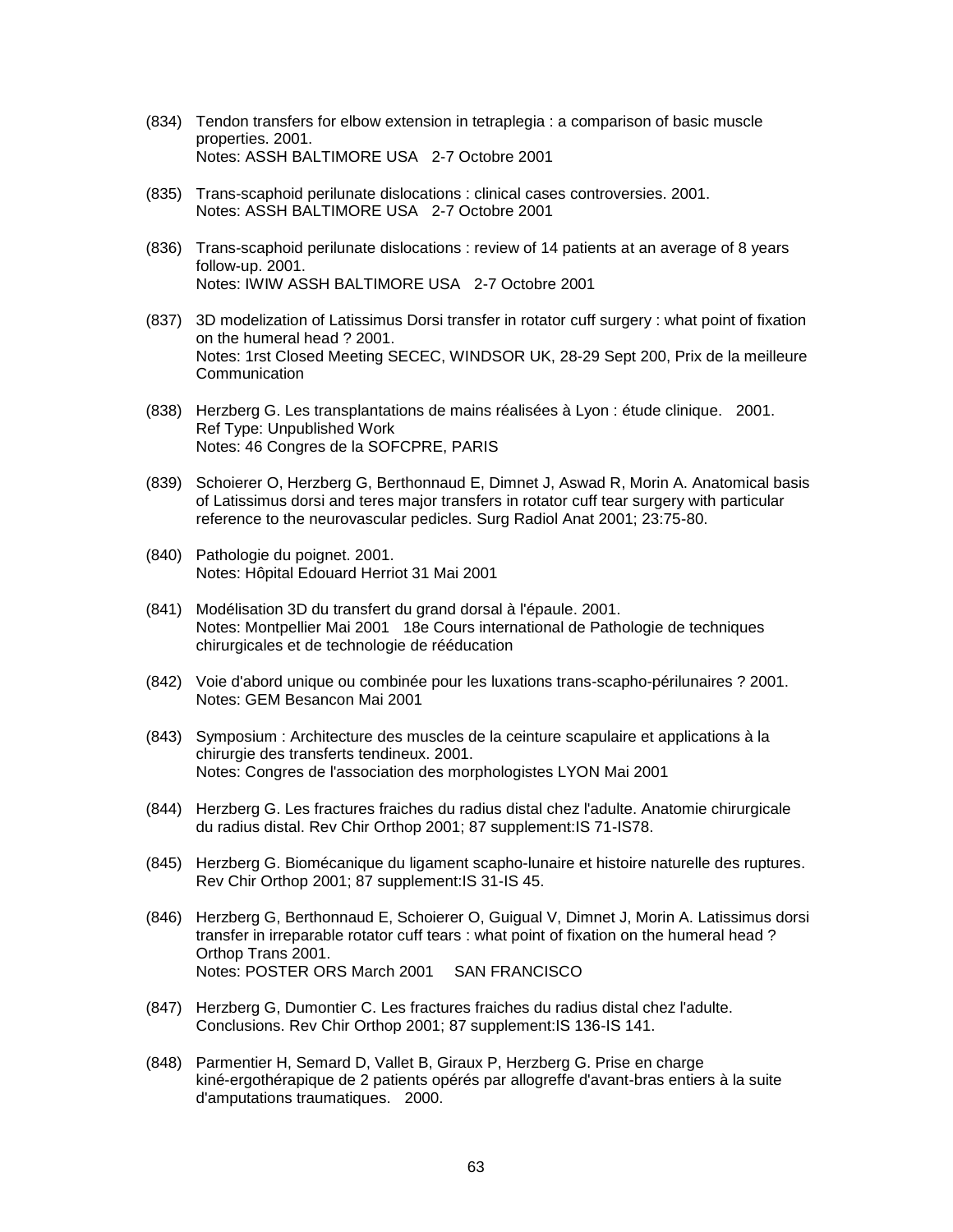Ref Type: Unpublished Work Notes: GEMMSOR Paris 15 Décembre 2000

- (849) Symposium sur les fractures du radius distal de l'adulte. 2000. Notes: Paris 8 Novembre 2000, SOFCOT
- (850) The Scapholunate joint: Effects of Ligament Sectioning and Reconstructive procedures on Carpal Kinematics. 2000. Notes: International wrist investigators workshop Seattle USA 4 Oct 2000
- (851) Radial translation of the distal carpal row in advanced carpal collapse : surgical implications. 2000. Notes: IWIW Seattle 4 Oct 2000
- (852) Herzberg G, Foucher G, Breidenbach WC. Symposium on hand transplantation. 2000. Ref Type: Unpublished Work Notes: VII Congress of the Federation of European Societies for Surgery of the hand, Barcelona, 21-24 Juin 2000
- (853) Translation radiale du carpe et collapsus arthrosique. 2000. Notes: Joint Meeting GEM-BSSH, St Tropez 18-20 Mai 2000
- (854) Intérêt du logiciel Carpolog pour l'étude scientifique des radiographies du poignet. 2000. Notes: 82e Congres de l'association des Morphologistes, Dijon, 1-3 Juin 2000
- (855) Transfert du Grand Dorsal pour rupture de la coiffe des rotateurs de l'épaule : quel point de fixation sur la tête humérale ? Etude par modélisation 3D. 2000. Notes: 82e Congres de l'association des Morphologistes, Dijon, 1-3 Juin 2000
- (856) Herzberg G. Acute perilunate dislocations and fracture-dislocations. Surgical techniques in Orthopaedics and Traumatology 2000; 55-370-E-10.
- (857) Place des prothèses de Swanson en urgence en chirurgie de la main. 2000. Notes: Cours d'Ostéosynthèse CHUV de Lausanne 24 et 25 Mars 2000
- (858) Herzberg G. Acute dorsal trans-scaphoid perilunate dislocations : open reduction and internal fixation. Tech Hand Upper Extremity Surg 2000; 4:2-13.
- (859) Instabilités et désaxations du carpe : physiopathologies et classifications. 2000. Notes: Journées de Bichat, Paris, 26-27 Janvier 2000
- (860) Parmentier H, Semard D, Herzberg G. Prise en charge kiné-ergothérapique d'une allogreffe d'avant-bras entier. 1999. Ref Type: Unpublished Work Notes: GEMMSOR Paris 17 Décembre 1999
- (861) Stabilisation des résections de tête ulnaire dans les cals vicieux de radius distal : à propos de 19 cas. 1999. Notes: Paris 17 Décembre 1999 Société Française de Chirurgie de la main
- (862) Comtet JJ, Fredenucci JF, Pham E, Herzberg G. L'effet parasite de pronation, flexion des doigts et du poignet après opération de Steindler n'est pas inéluctable. La Main 1999; 4(1):15-26.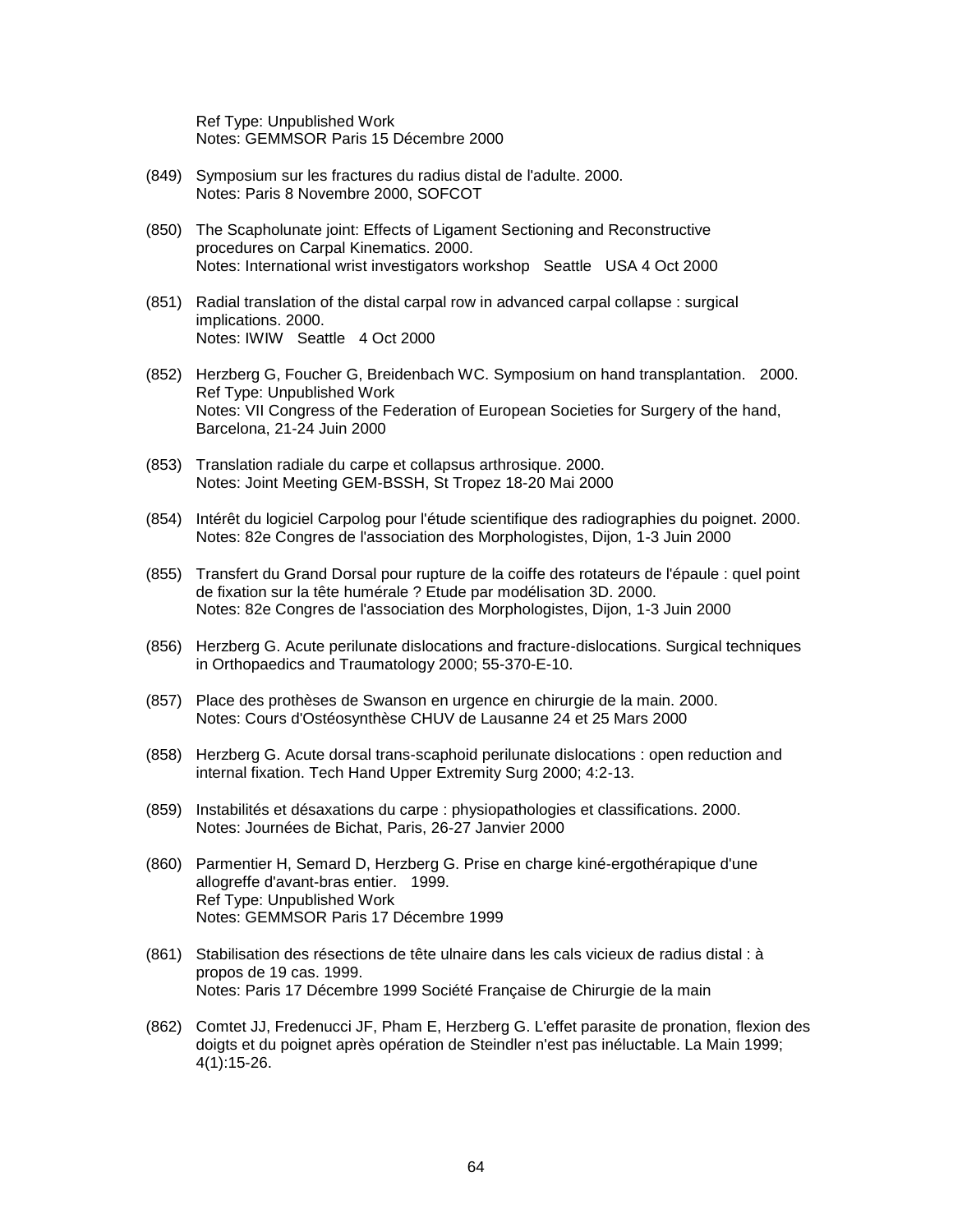- (863) Herzberg G, Urien JP, Dimnet J. Potential excursion and relative tension of muscles in the shoulder girdle : relevance to tendon transfers. J Shoulder Elbow Surg 1999; 8:430-437.
- (864) Anatomische grundlagen zum autologen Muskel-sehnen-transfer an der schulter mit dem Latissimus dorsi oder Teres major muskel. Vorläufige Ergebnisse. 1999. Notes: 6 Jahreskongress der Deutschen Vereinigung für schulter- und Ellenbogenchirurgie Freiburg, 29-30 Oktober 1999
- (865) Herzberg G. Entorses, subluxations et luxations du carpe. Paris: Elsevier, 1999.
- (866) Automatisation des mesures radiologiques de l'épaule par le logiciel EPAULOG. 1999. Notes: Société Anatomique de Paris - 22 Octobre 1999
- (867) Automatisation des mesures radiologiques du poignet par le logiciel CARPOLOG. 1999. Notes: Société Anatomique de Paris - 22 Octobre 1999
- (868) Herzberg G, Urien JP, Boissier F, Garret J. Couverture des vastes pertes de substance traumatiques des parties molles du coude par lambeau pédiculé de muscle latissimus dorsi (grand dorsal). In: Mansat M, Morrey BF, editors. Pathologie chirurgicale du coude. Montpellier: Sauramps Médical, 1999: 185-188.
- (869) Stabilized ulnar head resection in treatment of distal radius malunion. 1999. Notes: IWIW International wrist investigators workshop Boston 31 Aout 1999
- (870) Bases anatomiques du transfert du Latissimus dorsi avec ou sans Teres Major dans les réparations massives de la coiffe des rotateurs. 1999. Notes: Société Anatomique de Paris - 25 Juin 1999
- (871) Aufauvre B, Herzberg G, Garret J, Berthonnaud E, Dimnet J. A new radiographic method for evaluation of the position of the carpus in the coronal plane : results in normal subjects. Surg Radiol Anat 1999; 21:383-385.
- (872) Dubernard JM, Owen E, Herzberg G, Lanzetta M, Martin X, Kapila H. Human hand allograft : report on first 6 months. The Lancet 1999; 353:1315-1286.
- (873) Architecture of shoulder girdle muscles: clinical relevance. 1999. Notes: Roumanie, congres European Association Clinical Anatomy 5 Mai 1999
- (874) Anatomical bases of transfer of Latissimus Dorsi and Teres Major in Rotator cuff tears. 1999. Notes: Roumanie, congres European Association Clinical Anatomy 5 Mai 1999
- (875) Dubernard JM, Owen E, Herzberg G, Martin X, Guigual V. Première transplantation de main chez l'homme. Résultats précoces. Chirurgie 1999; 124:358-367.
- (876) Nouvelles modalités de prise en charge des fractures supra-condyliennes du fémur chez les polytraumatisés. 1999. Notes: Société de chirurgie de Lyon, séance du 26 Mars 1999
- (877) Herzberg G. Fractures de l'extrémité inférieure du radius chez l'adulte. Mécanisme, diagnostic, traitement. Rev Prat 1999; 49:1207-1213.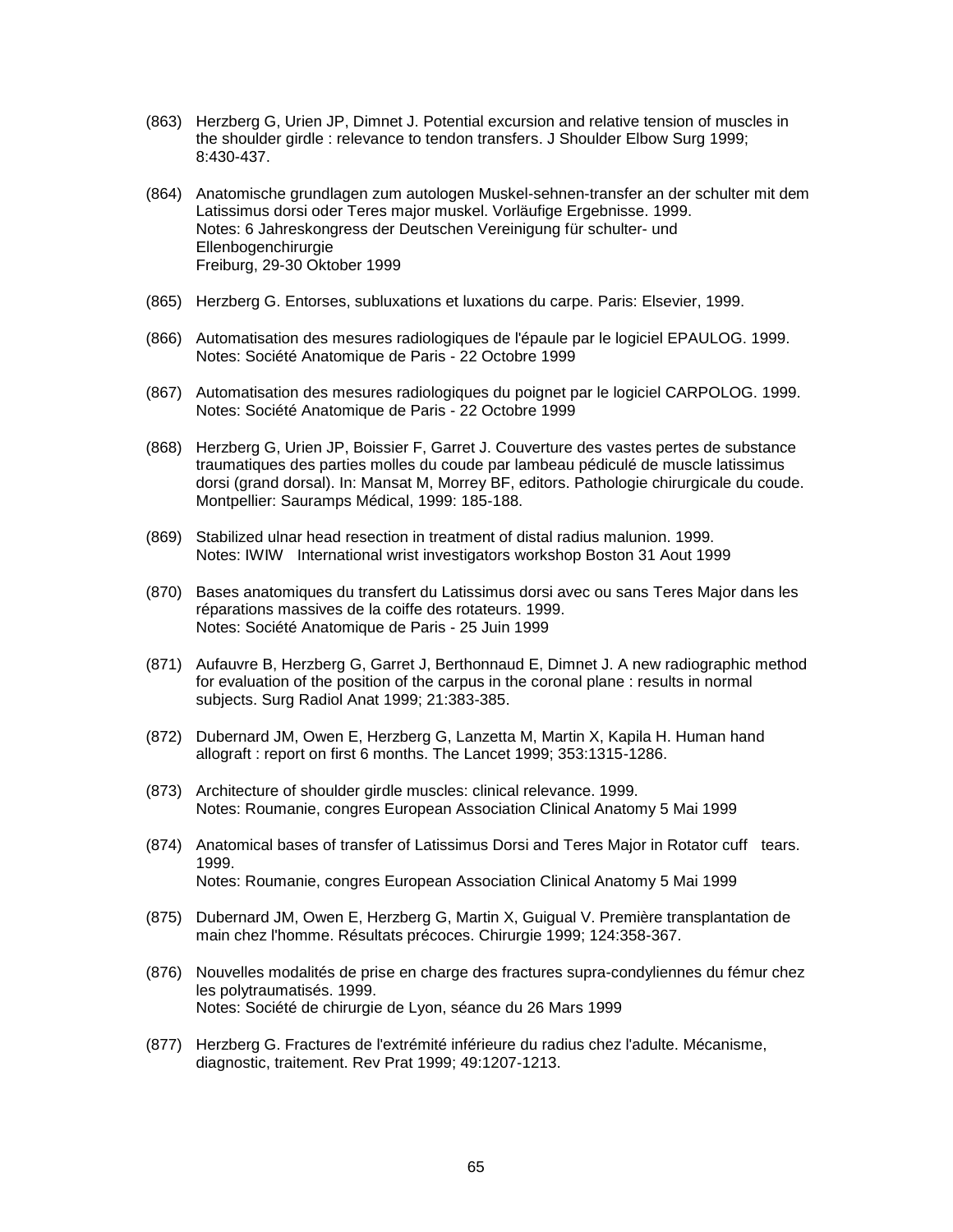- (878) Résection de la tête ulnaire avec stabilisation. 1999. Notes: Paris, Symposium sur les fractures du radius distal et leurs séquelles 22-23 Mars 1999
- (879) Intérêt de la distraction dans les fractures fraîches du radius distal. 1999. Notes: Paris, Symposium sur les fractures du radius distal et leurs séquelles 22-23 Mars 1999
- (880) Herzberg G, Cooney WP. Perilunate fracture Dislocations. In: Cooney WP, Linscheid RL, Dobyns JH, editors. The wrist : diagnosis and operative treatment. St Louis: Mosby, 1998: 651-683.
- (881) Herzberg G, Joudet T, Garret J, Boissier F. Traitement des séquelles des fractures du radius distal au niveau de l'articulation radio-ulnaire distale. In: Allieu Y, editor. Fractures du radius distal de l'adulte. Paris: Expansion Scientifique Française, 1998: 260-271.
- (882) N'Diaye A, Herzberg G, Minchella P, Sow ML, Neidhardt JPH, Morin A. Etude de la résistance à la traction des ligaments coraco-claviculaires : applications cliniques. Morphologie 1998; 82:29-32.
- (883) Semard D, Parmentier H, Herzberg G. Une nouvelle fiche pour bilan de sensibilité après réparation des lésions des nerfs périphériques au membre supérieur. Journal d'Ergothérapie 1998; 20(1):39-41.
- (884) Herzberg G. Lyon Wrist Symposium 1998: LIgamentous Carpal Injuries. 1998. Notes: 4th Advanced Wrist Meeting, Lyon, April 6-7th, 1998 ALCOMS
- (885) Herzberg G, Garret J, Erhard L. Anatomie du radius distal. In: Allieu Y, editor. Fractures du radius distal de l'adulte. Paris: Expansion Scientifique Française, 1998: 1-131.
- (886) Herzberg G, Erhard L, Boissier F. Anatomie chirurgicale et microchirurgicale du nerf périphérique. In: Allieu Y, editor. Fractures du radius distal de l'adulte. Paris: Expansion Scientifique Française, 1997.
- (887) Lambeau de grand dorsal et allogreffe osseuse pour reconstruction post-traumatique du coude. 1996. Notes: GEM Dec 1996 PARIS
- (888) Herzberg G. The treatment of perilunate dislocations. In: Büchler U, editor. Wrist instability. London: Martin Dunitz, 1996: 101-106.
- (889) Herzberg G. Les luxations périlunaires du carpe. 8ème Cahier d'Enseignement de la Société Française de la Chirurgie de la Main. Paris: Expansion Scientifique Française, 1996: 1-14.
- (890) Herzberg G. Lyon Wrist Symposium 1996: Distal Radius Fractures and Malunions. 1996. Notes: 3rd Advanced Wrist Meeting, Lyon, October 21-22th, 1996 ALCOMS
- (891) Herzberg G. Lyon Wrist Symposium 1995: Scaphoid Fractures, SL instability, DRUJ injuries. 1995. Notes: 2nd Advanced Wrist Meeting, Lyon, October 9-10th, 1995 ALCOMS
- (892) Quel traitement pour les luxations et fractures-luxations périlunaires chroniques non réduites ? A propos de 12 cas. 1994. Notes: GEM Dec 1994 PARIS